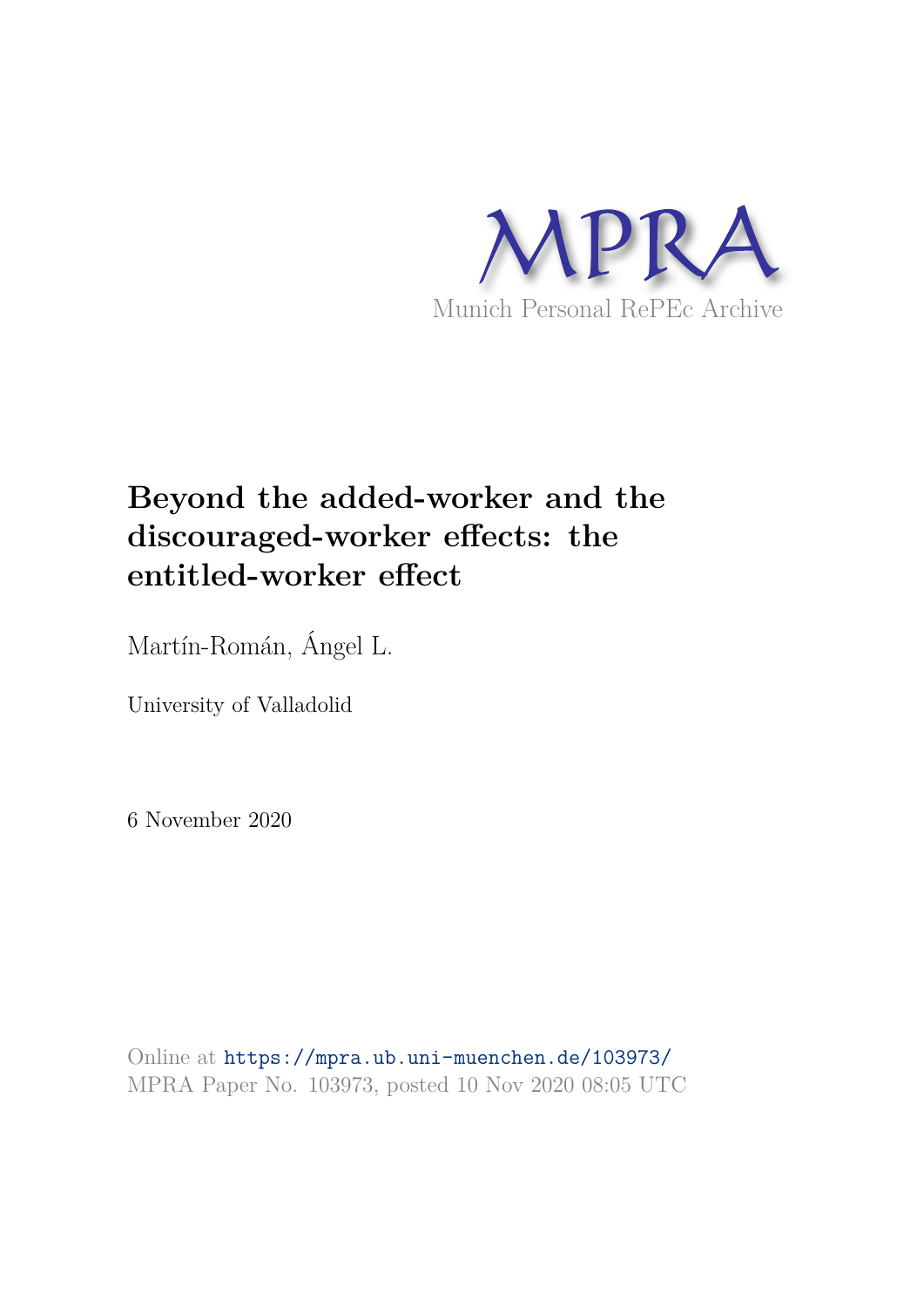# **Beyond the added-worker and the discouraged-worker effects: the entitled-worker effect**

*Ángel L. Martín-Román* University of Valladolid angellm@eco.uva.es

#### **Abstract**

This paper identifies and analyses a new effect related to the cyclical behavior of labor supply: the Entitled-Worker Effect (EWE). This effect is different from the well-known Added-Worker Effect (AWE) and Discouraged-Worker Effect (DWE). The EWE is a consequence of one of the most important labor institutions: the unemployment benefit (UB). We develop a model with uncertainty about the results of the job seeking and transactions costs linked to such a search process in which a kind of moral hazard appears. This creates new incentives for workers and produces an additional counter-cyclical pressure on aggregate labor supply, but with a different foundation from that of the AWE. Finally, we show some empirical evidence supporting the EWE for the Spanish case.

**Keywords:** Labor force participation, Business Cycle, Unemployment, Added-worker effect, Discouraged-worker effect, Unemployment Benefit

**JEL Classification:** E24, E32, H55, J22, J64, J65

**Acknowledgements:** The author was partially supported by the Spanish Ministry of Economy, Industry, and Competitiveness under project ECO2017- 82227-P.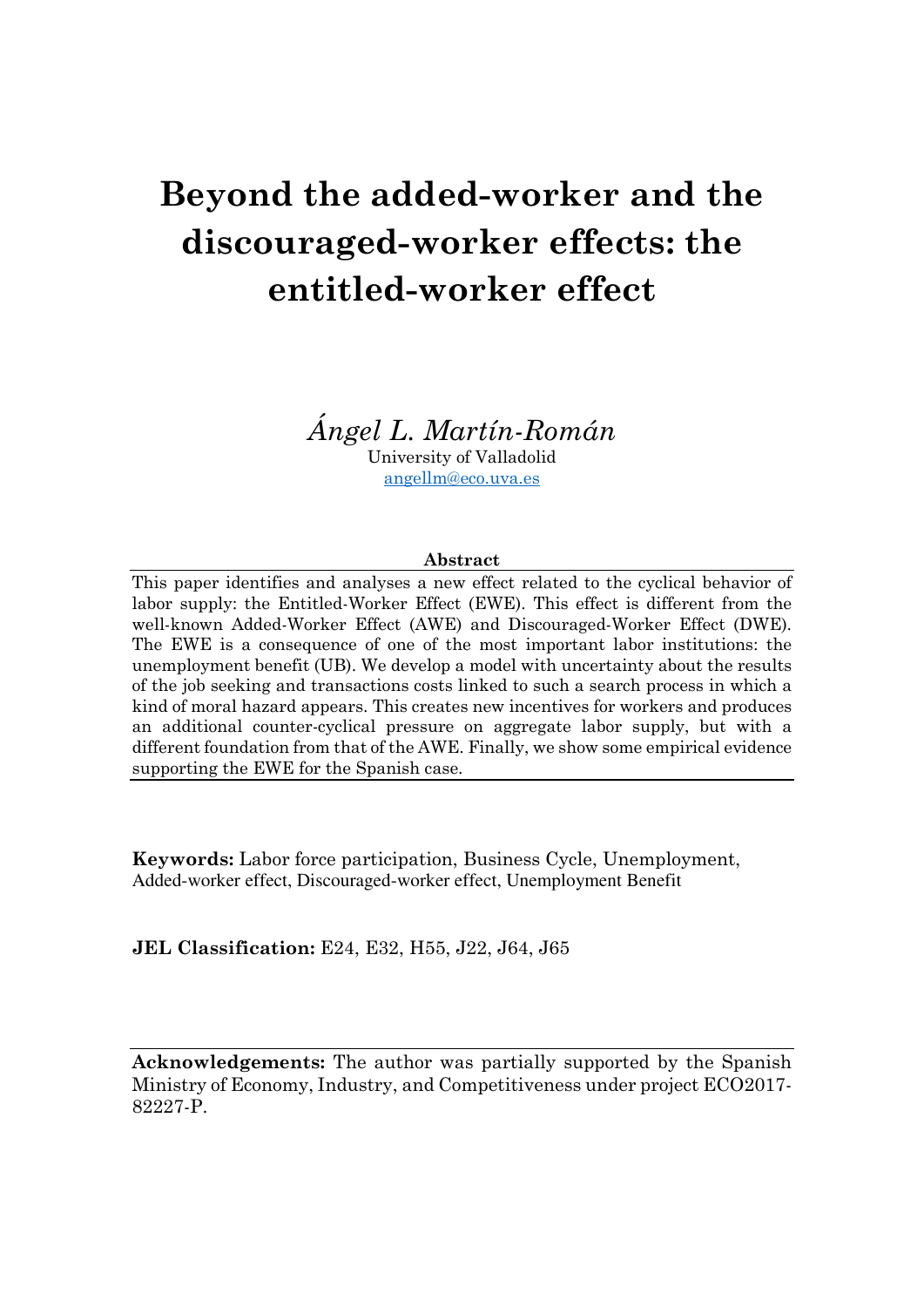# **1. Introduction**

The analysis of cyclical movements in labor supply is essential to understand the size of the actual unemployment rate[1](#page-2-0). With the recent Great Recession or Global Financial Crisis, it has been clear that the business cycle is far from being under the control of the policymakers[2](#page-2-1). Therefore, the study of the cyclical evolution of the aggregate labor supply seems to deserve more attention. Now, with a deep recession on the near horizon because of the COVID-19 pandemic, this topic is likely going to become central to the political and scholarly debates. This issue is particularly important, not only, in countries with high unemployment levels, like Spain, which will be used as the lab to test the main hypothesis of this paper for this reason, but in many other countries.

In the literature, two effects have been considered traditionally regarding the cyclical movements of aggregate labor supply: the Added-Worker Effect (AWE) and the Discouraged-Worker Effect (DWE). Whereas the AWE predicts a counter-cyclical behavior of the participation rate (PR), the DWE predicts pro-cyclical changes on such an aggregate. If the former prevails over the latter, the official unemployment rate is considered to overstate the true unemployment during downturns and, if the DWE is stronger than the AWE, the unemployment will be understated. Recently, the traditional pro-cyclical behavior of labor supply in Spain has been losing strength. This puzzle has been "solved" by scholarly commentators by just arguing that the DWE is weaker and/or the AWE is stronger than before.

We do not agree with this simplistic way of reasoning, and the research question of this article might be formulated like this: is there another theoretical channel operating together with the AWE and the DWE accounting for the abovementioned facts? The answer would be affirmative. Thus, this work aims to identify, define accurately, and, finally, test a new effect related to the cyclical behavior of labor supply. This effect will be named the Entitled Worker Effect (EWE). The EWE is a consequence of the existence of a labor institution like the Unemployment Benefit (UB). This institution creates a specific type of moral hazard causing, workers to carry out an opportunistic behavior by supplying "fake" labor to be entitled to receive UB[3](#page-2-2).

We build a microeconomic model of labor supply, and then we aggregate individual decisions to analyze macroeconomic fluctuations of labor

<span id="page-2-0"></span><sup>&</sup>lt;sup>1</sup> Throughout the paper, we will use the terms labor supply and participation rate interchangeably. Of course, they are not the same. Whereas the labor supply is an absolute measure, the participation rate is a relative figure (active population as a percentage of the working-age population). In our model, we do not consider population changes, so in that case, and after normalizing total working-age to 100, both terms coincide.

<span id="page-2-1"></span><sup>2</sup> See, for example, Cover and Mallick (2012).

<span id="page-2-2"></span><sup>3</sup> Previous literature has documented significant issues of moral hazard in the Spanish public social insurance system, not only the UB (e.g., Moral-Arce et al., 2019) but also in the sick leave system (e.g., Martín-Román and Moral, 2016, 2017).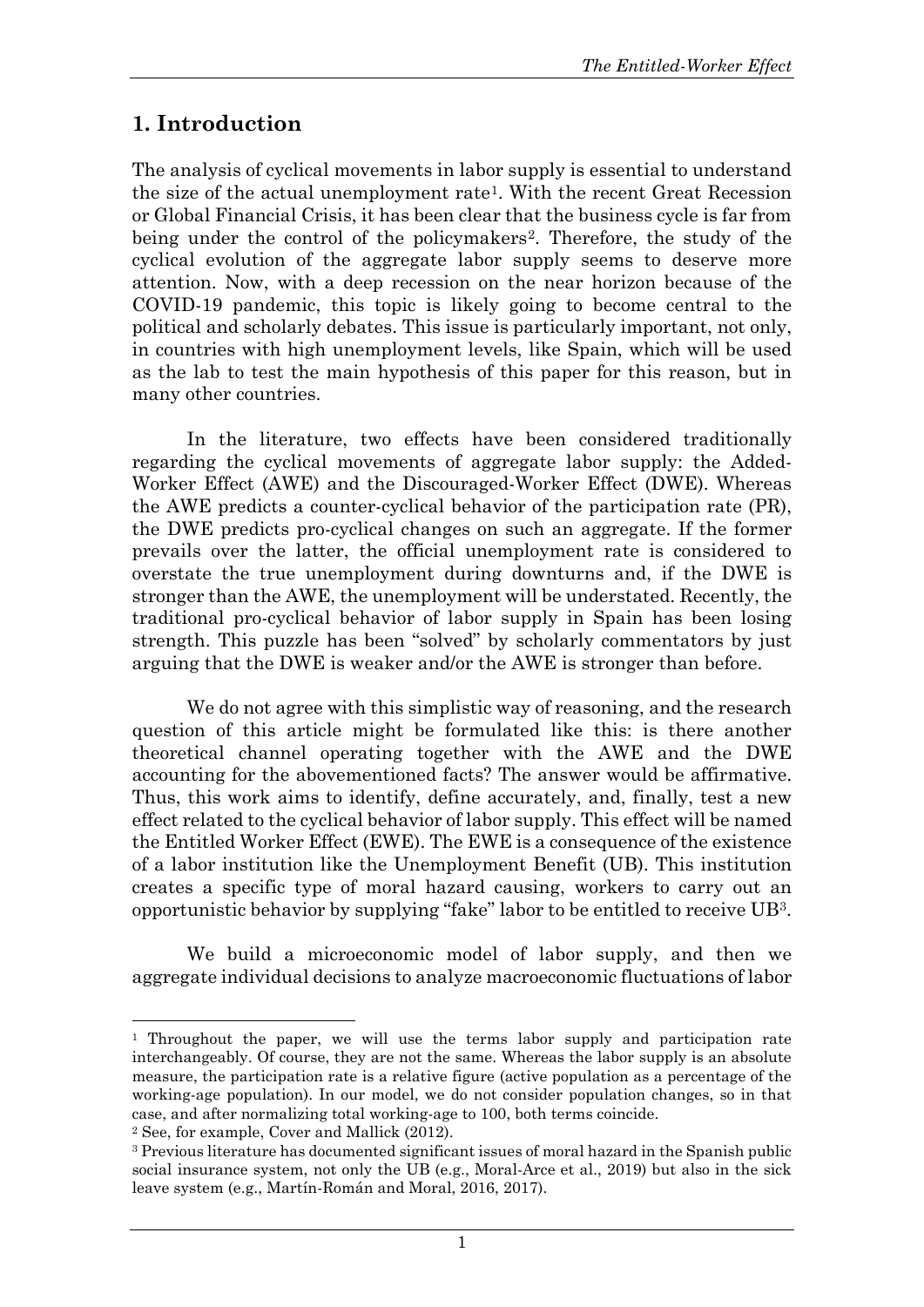supply. This methodological approach connects this research to the so-called neoclassical model of labor supply. We utilize this model since it has been the common reference framework to study labor supply choices, particularly the decision to enter the labor market. Nevertheless, it is worth mentioning that several modifications are made to that model, some of them as little neoclassical as the introduction of involuntary unemployment. More precisely, we develop a model with uncertainty about the results of the job seeking, and with transaction costs linked to the search process in which a kind of moral hazard appears. Put differently, we combine an extended version of the neoclassical model of labor supply, with some elements from the job-search theory. In this conceptual framework, new incentives for workers arise, and they produce an additional counter-cyclical pressure on aggregate supply, but with a different foundation from that of the AWE.

As part of our approach, we also test the relevance of the EWE with Spanish data. Spain is an excellent "laboratory" due to its extremely high unemployment numbers[4](#page-3-0). At the same time, the cyclical fluctuations in the Spanish labor market are also enormous. Thus, the literature on Okun's Law for Spain has documented an astonishing large Okun's coefficient, close to one[5](#page-3-1). With these strong fluctuations in cyclical unemployment, the cyclical patterns in the PR should be easier to measure and identify.

Regarding the theoretical results, we develop a framework where we account for the theoretical channels through which the AWE, the DWE, and the EWE operate. The AWE is a direct result of the neoclassical model, as it comes from the conventional income effect since leisure is habitually considered a normal good. Accounting for the DWE in the model is somewhat less straightforward. This effect a consequence of involuntary unemployment. For that reason, we consider an expected utility theoretical framework, in which the likelihood of finding a job is determined precisely by the unemployment rate. Furthermore, job-search transaction costs are incorporated into the model because the job-seeking process is costly (in terms of a loss of leisure time). With these two features, we capture the notion of the DWE naturally. Nonetheless, the novelty of this paper is the idea of the EWE. This effect is a sort of moral hazard that arises from the existence of the UB. This labor institution creates economic incentives that might produce an additional counter-cyclical behavior of the PR. Nonetheless, as will be clear later on, it has nothing to do with the theoretical foundations of the AWE. Indeed, the theoretical channel through which the EWE operates is the change in the likelihood of finding a job (the same through which the DWE operates, but with the opposite sign), not the change in non-labor income. The main prediction of the model may be stated as follows: as more individuals are potentially entitled to receive UB, the countercyclical pattern of the PR is strengthened.

<span id="page-3-0"></span><sup>4</sup> See Cuéllar-Martín et al. (2019).

<span id="page-3-1"></span><sup>5</sup> See, for instance, Bande and Martín-Román (2018) or Porras and Martín-Román (2019).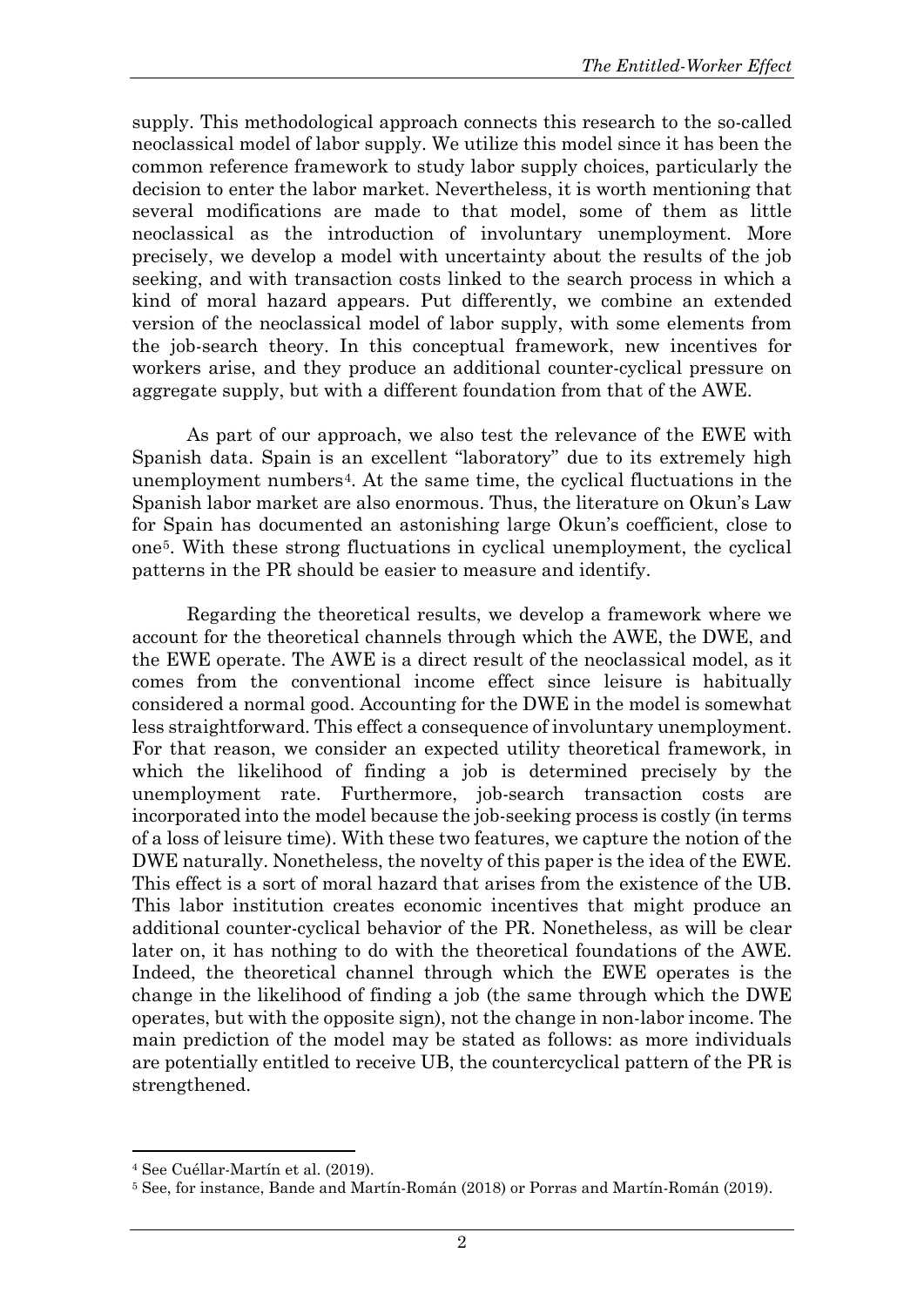As for the empirical results, they seem to give credit to the idea of a significant EWE in Spain in recent years. We provide some evidence supporting our hypothesis. Through three different econometric procedures to get a measure of the business cycle in the Spanish labor market, we observe a strong inverse correlation between the cyclical behavior of the PR and the percentage of potentially entitled workers to receive UB. Even though our empirical strategy is relatively straightforward, the findings are suggestive. The magnitude of the estimated correlation and the consistency of the outcomes using three distinct econometric methodologies point towards a relevant EWE.

The value-added of the paper consists in unveiling a theoretical link between the PR and the business cycle, one different from the AWE and the DWE. Although these two competing ideas arose several years ago, they still generate considerable new scientific production (e.g., Österholm, 2010; Congregado et al., 2011; Congregado et al., 2020; Martín-Román et al., 2020). Nonetheless, the bulk of this sort of research is empirically oriented. Our view is that, even though additional and clarifying empirical evidence would be welcome, in order not to interpret wrongly the true mechanisms driving the empirical evidence, a theoretical guide is needed. Furthermore, if the cyclical effects operating are not correctly identified, researchers might mislead policymakers when advising them with economic policy prescriptions (Granville and Mallick, 2009).

Thus, the economic policy implications of this research are pretty significant, remarkably when you take into account the volume of financial resources devoted to UB by governments in many countries. As will be shown, the EWE predicts a counter-cyclical behavior of PR. However, the theoretical foundations could not be more different from those of the AWE. The EWE leads to opportunistic behavior, generating a "fictitious" labor supply motivated by a labor institution such as UB. Needless to say that while it is difficult to fight against unemployment overestimation due to AWE from economic policy grounds, it is more feasible to reduce that overestimation because of the EWE by taking political action to monitor this behavior.

The rest of the paper is organized as follows. Section 2 is devoted to the background regarding the cyclical movements of labor supply, including a few basic concepts and the related literature. Section 3 presents the model to illustrate the EWE. There, the AWE and the DWE are characterized formally, and the EWE is obtained as a cross effect (i.e., a second-order effect). Section 4 explains the empirical strategy employed and shows the outcomes. Different approaches are followed to measure the business cycle, and all of them seem to support the theoretical framework developed in this research. Finally, section 5 concludes and discusses the results, giving special emphasis to the economic policy implications that can be derived from them.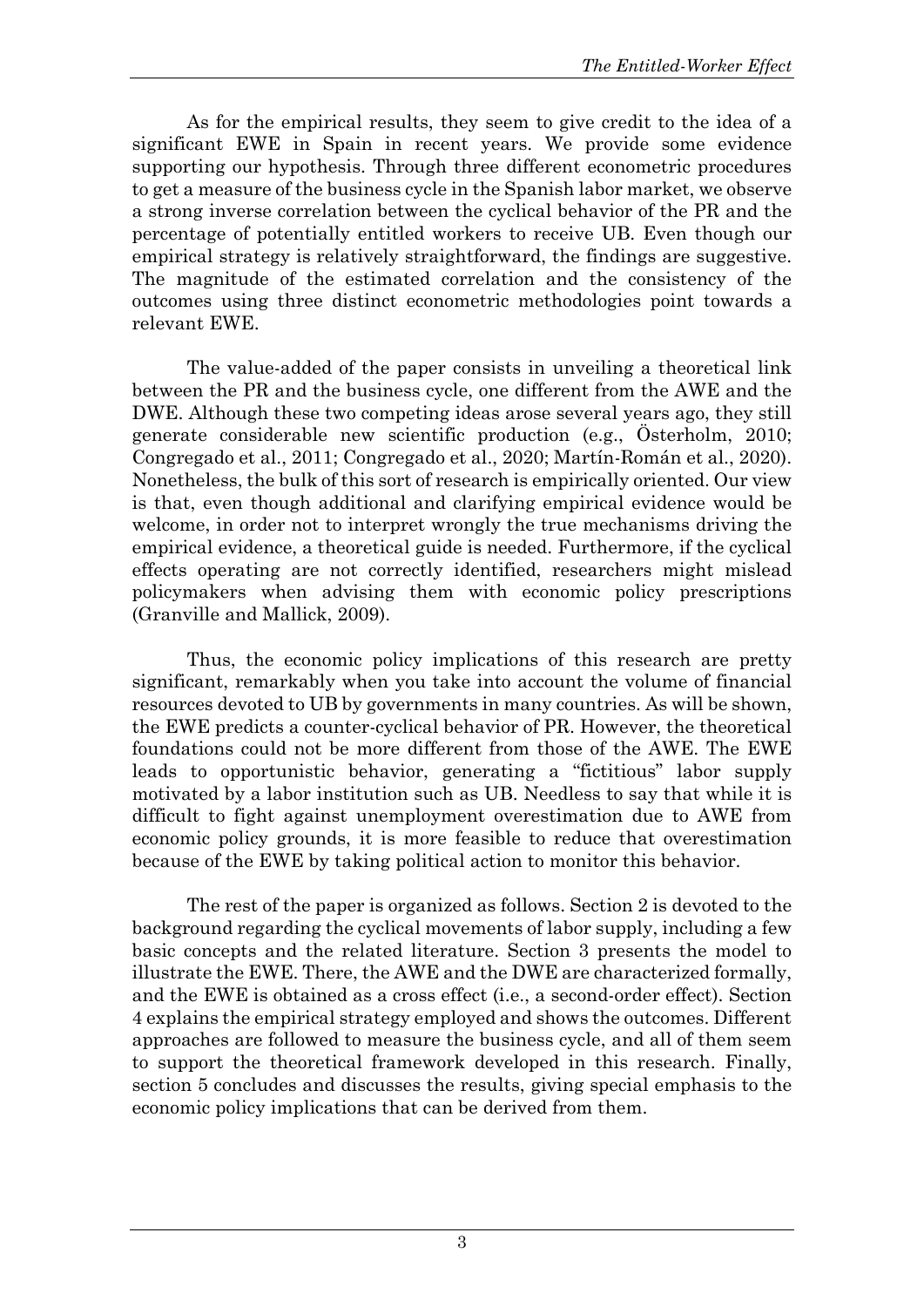# **2. Background**

# **2.1. AWE versus DWE**

The idea behind the AWE could be traced back to the final years of the Great Depression (Woytinsky, 1940; Humphrey, 1940). The argument behind this hypothesis is that when the family's breadwinner loses his/her job during a downturn, his/her spouse would have more economic incentives to participate in the labor market to replace the income lost. Although quite sophisticated models of family labor supply have been developed to explain this phenomenon[6](#page-5-0), it can be easily formalized within the textbook model of labor supply (see next section).

Regarding the DWE, the works by Long (1953, 1958) outline the concept for the first time. It refers to situations in which workers' expectations about the results of the job search are so bad (during a downturn again) that workers give up seeking. Thus, those previously counted as unemployed workers are now considered out of the labor force. Consequently, we might state that DWE has to do with the uncertainty associated with the job-seeking process. The textbook model of labor supply is not accurate to conceptualize this effect for a very simple reason: it does not consider the uncertainty (associated with involuntary unemployment) about the result of the job search.

Although both the AWE and the DWE originally tried to describe the situation in the labor market during a downturn, when the economy is booming, the same phenomenon takes place, but with the opposite sign. The literature has established that the DWE is associated with the pro-cyclical behavior of the PR, and the AWE with the counter-cyclical fluctuations of the PR. Consequently, the DWE is related to an underestimation of the unemployment rate during the downturns and an overestimation during the booms. On the other hand, if the AWE prevailed, the "actual" unemployment rate would be higher than the official one during recessions (or weak economic growth periods) and lower during economic expansions.

Both effects might be operating at the same time throughout the business cycle. Thus, an observer would see the net effect when checking the data. To illustrate this idea, in panel (a) of **Figure 1**, we show a stylized business cycle (let us call it X) with a range of variation between  $-1$  and 1 (i.e.,  $X \in [-1,1]$ ). This cyclical variable is depicted in a solid blue line. For instance, if we assume that every 1-percentage point increase in  $\chi$  causes a DWE of +0.6 percentage points (dotted red line) and an AWE of −0.4 percentage points, we might estimate econometrically a total net effect (TNE) of +0.2 percentage points. In this example, we have assumed that the DWE is stronger than the AWE, and, consequently, the TNE is positive.

<span id="page-5-0"></span><sup>6</sup> See, for instance, Pérez et al. (2015, 2020).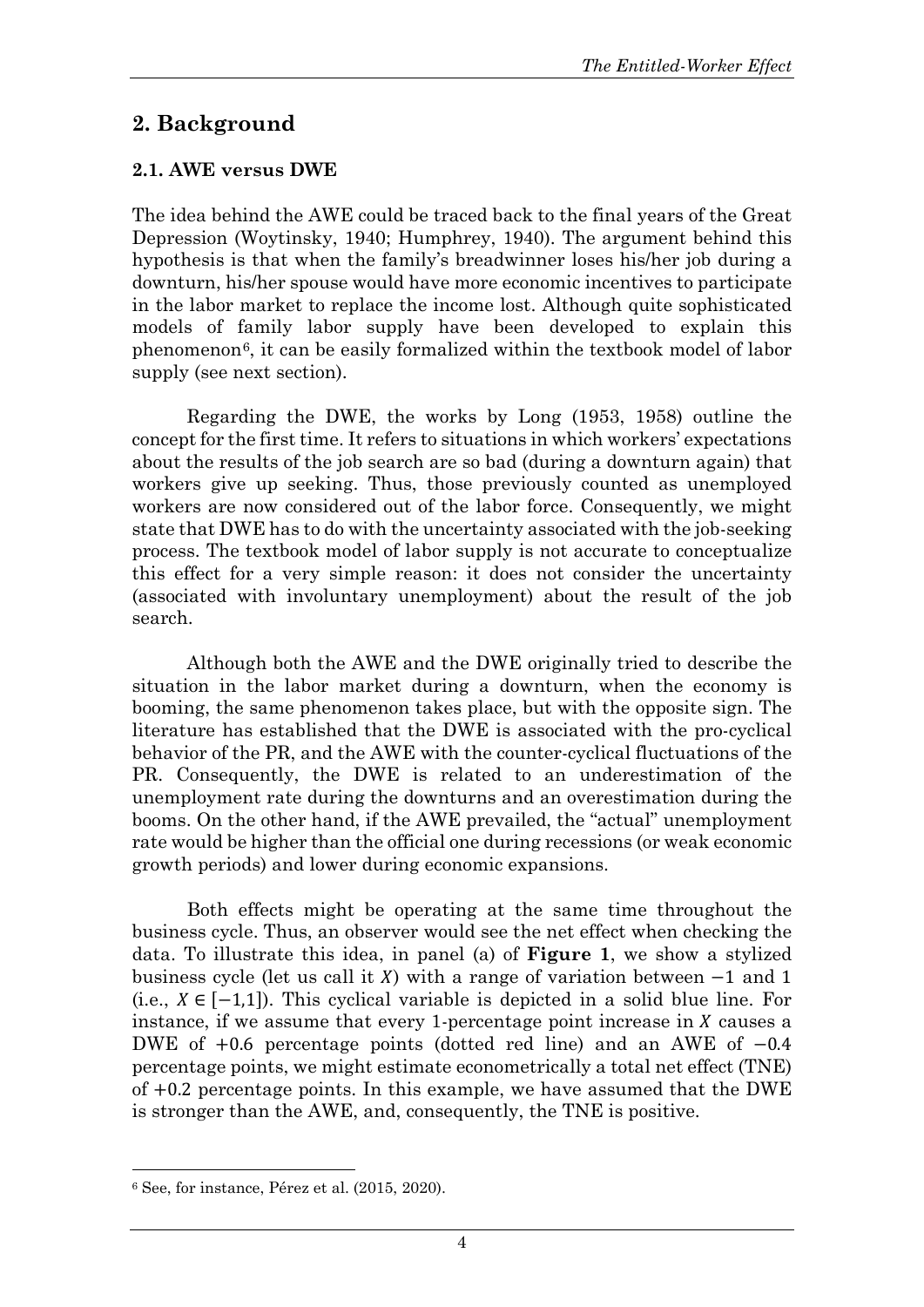# **[Figure 1]**

As regards the studies drawing on aggregate data and employing timeseries econometric techniques, Elmeskov and Pichelmann (1993) estimate the elasticity of the participation rates to the business cycle, finding that the DWE is the dominant hypothesis. Darby et al. (2001) find that the DWE is prevailing, stronger in the downward phase of the cycle, and essentially a female phenomenon. Benati (2001), who produces empirical evidence on the existence of a significant DWE in the US labor market, reviews the literature on time-series econometrics too. This author states that seven studies (Long, 1953 and 1958; Hansen, 1961; Wachter, 1972, 1977; Goodman, 1974; Clark and Summers, 1982) do not reveal relevant evidence of pro- or countercyclicality in labor force or participation rates time series, except, for Long, under conditions of severe depression. One study (Wachter, 1974) is inconclusive. Two studies (Barth, 1968; Bowen and Finegan, 1969) present evidence of a weak DWE. Finally, five studies (Tella, 1964, 1965; Mincer, 1966; Perry, 1977; Clark and Summers, 1981) show evidence of a significant DWE[7](#page-6-0). Finally, Wasmer (2009) delves into the bidirectional relationship between unemployment and labor participation, confirming the inverse relationship between the participation rate and the unemployment rate, which gives support to the DWE.

Regarding the literature using cross-sectional analysis, Stephens (2002) finds evidence of the prevalence of the AWE in the long-term response of a wife's labor supply to her husband's job loss for the US economy. Bhalotra and Umana-Aponte (2010), also using microdata and referring to 63 developing and transition countries, find mixed evidence on the AWE and the DWE. They conclude, however, that the AWE is an important issue for certain socio-demographic groups and determined countries. Two papers pointing towards the relevance of the AWE for particular socioeconomic groups are Prieto-Rodríguez and Rodríguez-Gutierrez (2000, 2003).

Finally, Congregado et al. (2011), employing a threshold cointegration model to Spanish data, establish that the AWE dominates the DWE, but only when unemployment is below 11.7%. Although, for international standards, this threshold seems to be rather high, for the Spanish case is, in fact, quite low. Therefore, the conclusion is that the PR in Spain exhibits a low degree of cyclical sensitivity. Congregado et al. (2014) obtain evidence for a linear DWE for men. The AWE is statistically significant for women, but again, this only applies when the unemployment rates are below a certain threshold.

<span id="page-6-0"></span><sup>7</sup> The prevalence of the DWE over the AWE should be qualified. For instance, Parker and Skoufias (2004) detect a significant AWE for women in Mexico. Lee and Parasnis (2014) conclude that the DWE predominates in OCDE countries, whereas the AWE prevails in developing countries.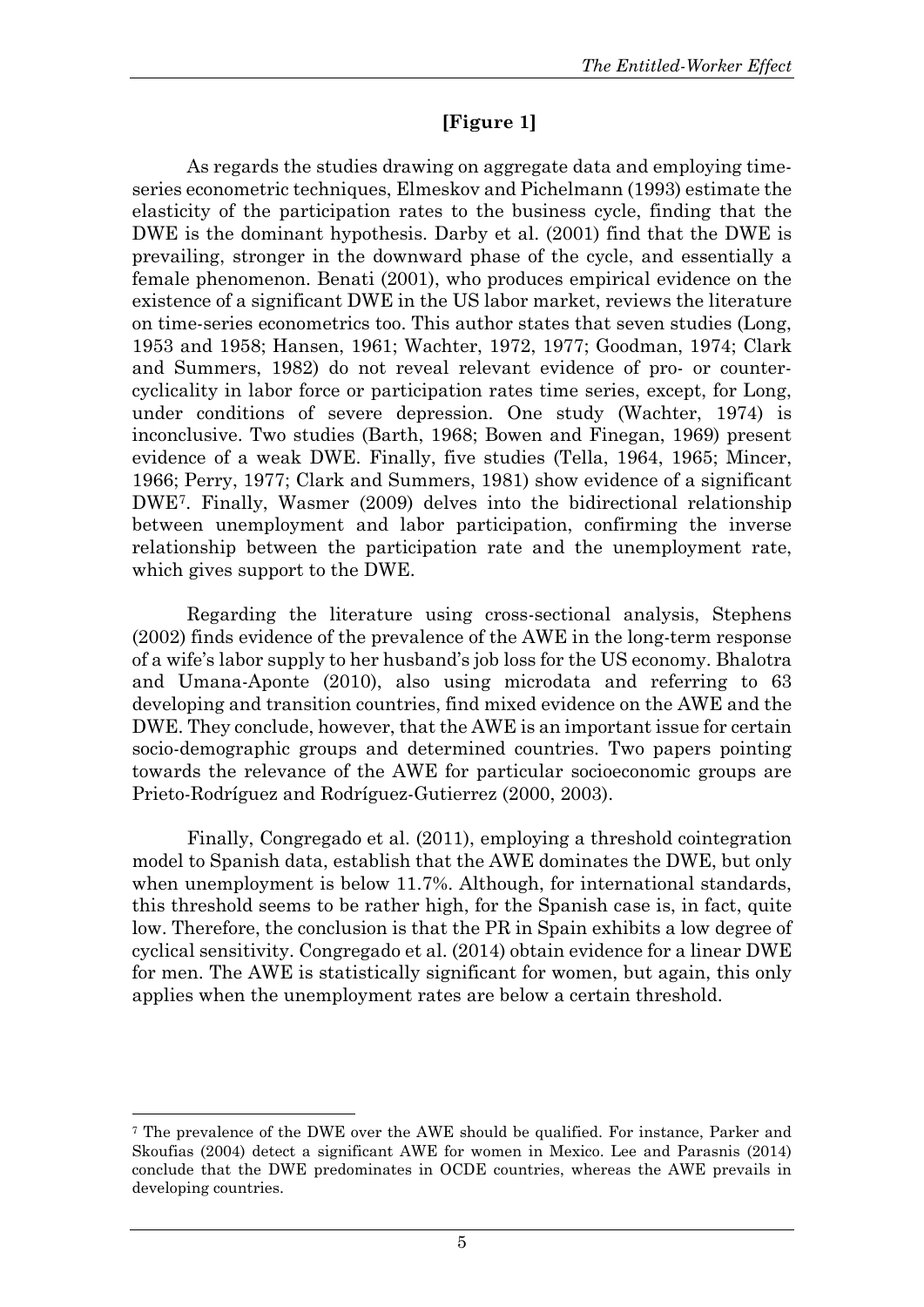# **2.2. UB and labor supply**

Textbooks on macroeconomics consider UB as one of the key determinants of natural unemployment. The underlying reason for that is that UB may affect the strength of workers' representatives by enhancing their power in the collective bargaining processes[8](#page-7-0). Thus, UB has been established to affect collective labor supply in unionized labor markets. Nevertheless, the theoretical avenue linking UB and labor supply that has attracted more attention among researchers has an individual basis: the job-search theory, which focuses on worker's behavior when looking for a job, a relevant dimension of labor supply.

The modern job-search theory arose in the 1970s (McCall, 1970; Mortensen, 1970). A good synthesis of this theory can be found in different surveys (e.g., Lippman and McCall, 1976a, 1976b; Mortensen, 1986; Mortensen and Pissarides, 1999; Rogerson et al., 2005; Rogerson and Shimer, 2011). Two elements of the job-search theory are particularly relevant for this paper, and thus, we incorporate them into the conceptual setting developed here. First, finding a job implies a search cost in terms of a loss of leisure that can be considered a transaction cost (i.e., to get a job, the worker has to look for one for some time). Second, and even more crucially, the result of that seeking process is uncertain (i.e., after the search, there is no guarantee of finding a job, and the worker might remain unemployed).

Job search models predict, in most cases, that the more generous UB is, the longer the unemployment spells among those UB beneficiaries are. This suggestive prediction has been tested overwhelmingly within the empirical literature. For example, the early bibliography on this issue, using macroeconomic data, establish a clear positive relationship between the generosity of UB and the unemployment level (e.g., Layard et al., 1991; Scarpetta, 1996; Nickell, 1997; Bassanini, 2006).

The microeconomic literature on this topic is even more extensive. Two surveying research works on this subject for the early literature are Atkinson and Micklewright (1991) and Pedersen and Westergård-Nielsen (2000). As a summary, the empirical evidence obtained detects significant effects of UB in the United States and the UK, and much weaker effects in Continental Europe (e.g., Holmlund, 1998; Nickell, 1979; Fallick, 1991; Ham and Rea 1987; Meyer, 1990; Katz and Meyer,1990; Hunt, 1995; Carling et al., 1996; Winter-Ebmer, 1998). A common denominator in the results of this literature is that when the entitlement for receiving the UB compensation is close to expiring, the likelihood of finding a job increases suspiciously. This outcome has been interpreted as a clear sign of duration moral hazard linked to UB.

More recently, a new strand of research has emerged to isolate the true causal effect of both entitlement and the replacement rate on labor supply. It

<span id="page-7-0"></span><sup>8</sup> See, for instance, Cabo and Martin-Roman (2019) for a formal analysis.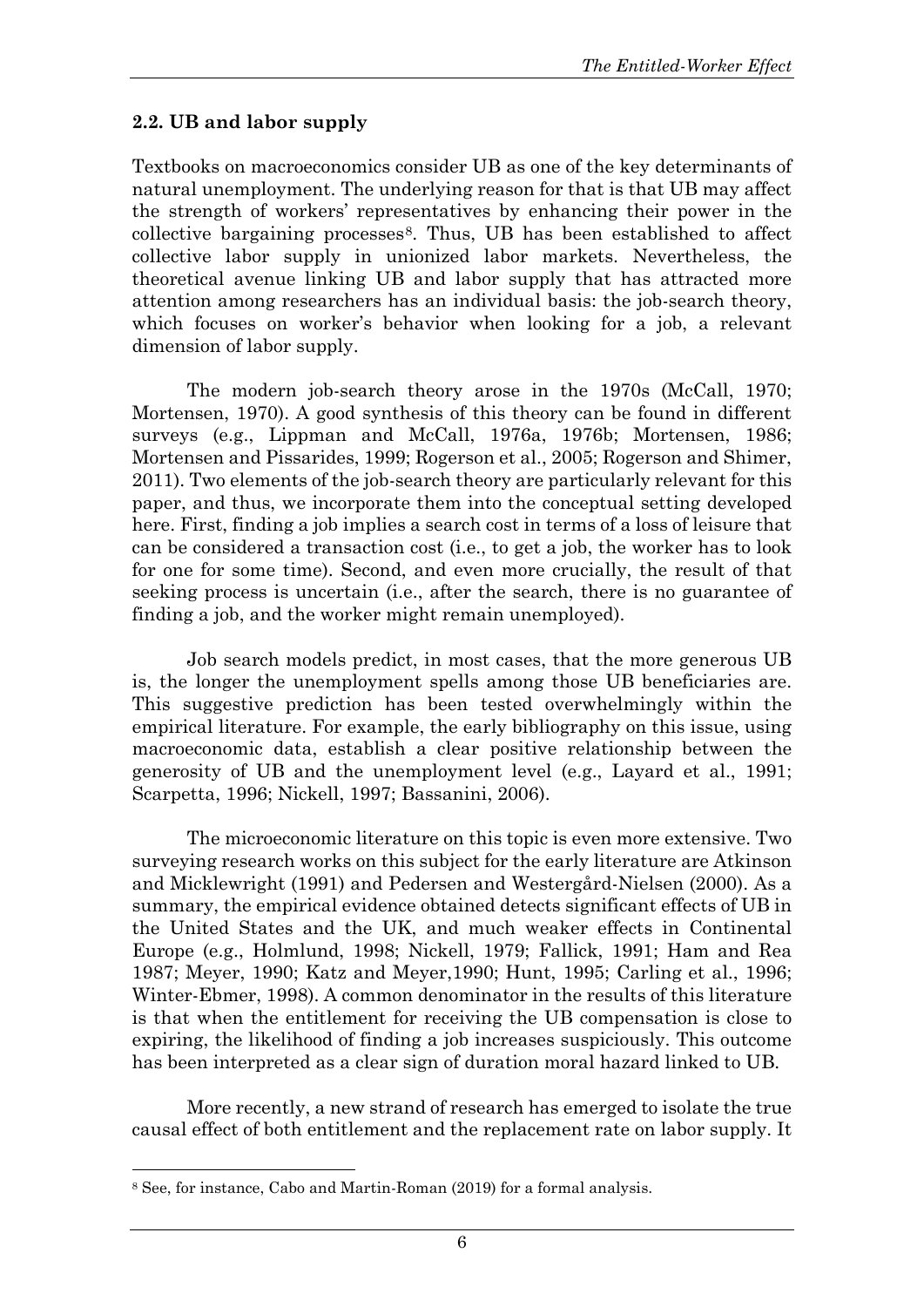uses quasi-experimental designs, such as the differences-in-differences estimator or the regression discontinuity design. See, for instance, Card and Levine (2000) for the US, Carling et al. (2001), Bennmarker et al. (2007), Røed and Zhang (2003), Uusitalo and Verho (2010) for the Nordic Countries, Van Ours and Vodopivec (2006), Lalive et al. (2006), Card et al. (2007), Lalive (2007, 2008), Schmieder et al. (2012), Caliendo et al. (2013) for Central European countries, or Le Barbanchon (2016), Addison and Portugal (2008), Centeno and Novo (2006, 2009, 2014) for other European countries. The Spanish case also reveals significant disincentive effects associated with the UB (e.g., Bover et al., 2002; Rebollo-Sanz and García-Pérez, 2015; Rebollo-Sanz and Rodríguez-Planas, 2018). The main conclusion to be drawn from this literature is that there are notable consequences on the unemployment duration if the replacement rate or the potential benefit duration (PBD) changes. To sum up, an extension of the PBD lengthens unemployment duration by about 20% of such PBD time extension. Also, the elasticity of unemployment duration with respect to UB is estimated to be in the range of 0.4 to 1.0.

# **2.3. Hypothesis.**

 $\overline{a}$ 

Economic incentives matter. The job-seeking behavior of individuals is influenced by both the replacement rate of UB and the entitlement to receive it. Thus, theoretical research has put much effort into modeling these issues. Dynamic macroeconomic models have been used to examine the relationship between unemployment, UB, and labor force participation. For example, Pries and Rogerson (2009) present a modified job-search model to account for labor force decisions. Another theoretical framework, closely related to the previous one, used to analyze the unemployment-participation relationship is real business cycle (RBC) models (e.g., Veracierto, 2008).

The theoretical setting developed in this article takes into account some of the features of this type of modelling, but, at the same time, makes changes to account for the EWE, without making the modelling process unnecessarily complex<sup>[9](#page-8-0)</sup>. We are interested in incorporating into the model the idea of uncertainty associated with the seeking activity. This assumption implies that the individual may remain unemployed after the search and, hence, the notion of unemployment is added to the conceptual framework. Also, we are aware of the fact that job-search is costly for the worker and, consequently, we take into consideration this aspect into the setting.

In the previously mentioned literature, the focus is on the search process. Therefore, whereas the job search is modeled in detail, the treatment of the consumption-leisure substitution is kept relatively simple from an analytical point of view. Here, on the other hand, we make the opposite

<span id="page-8-0"></span><sup>&</sup>lt;sup>9</sup> A different theoretical approach, away from the job-search theory, is adopted by Prescott (2004) and Prescott and Wallenius (2012).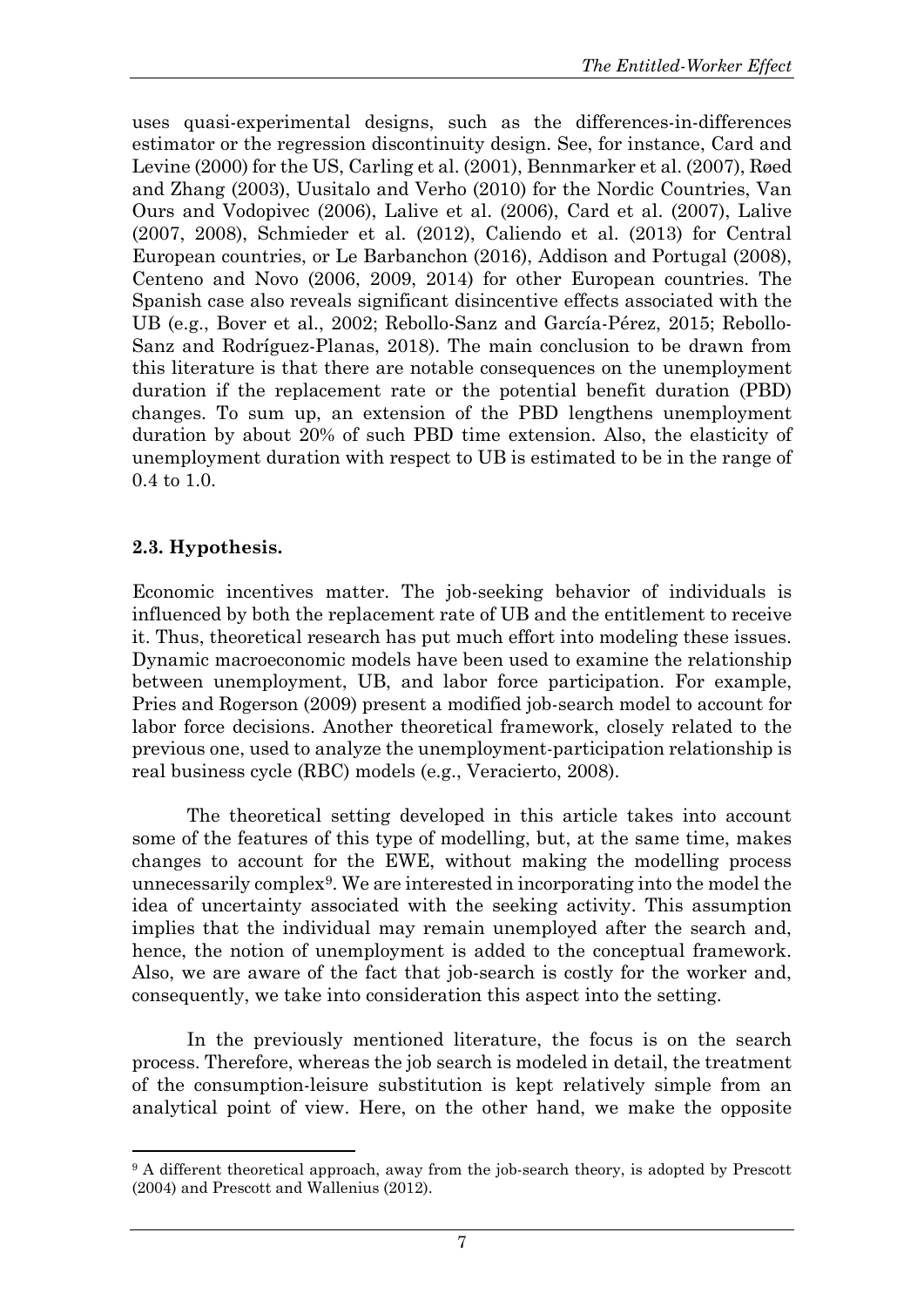decision, i.e., we put our attention on the consumption-leisure substitution (which is essential to understand the different nature of the EWE) and keep relatively simple the job search in the modeling task.

The job-search theory is intrinsically dynamic, but we do not need a dynamic model to illustrate how the AWE, the DWE, or the EWE operate. This is the reason why we adopt a static framework<sup>[10](#page-9-0)</sup>. Our interest is not on duration moral hazard, as the dynamic job-search theory, but on incidence moral hazard<sup>[11](#page-9-1)</sup>. We examine how the individual's labor supply behavior changes when he/she is a beneficiary of the UB, and how this fact ends up affecting the cyclical properties of the aggregate labor supply. The behavioral change analyzed is not dynamic in nature, as will be shown in a later section, and thereby the model used is static.

As will be proved, the EWE is a counter-cyclical effect operating only among those workers who are entitled to receive the UB. Therefore, the main hypothesis of the paper could be enunciated as follows:

**Hypothesis 1:** *As the number of individuals entitled to receive the UB increases, so do the counter-cyclical forces affecting the PR cyclical pattern. Therefore, in a labor market A with a higher proportion of UB beneficiaries than in a labor market B, the PR should exhibit a less procyclical or a more counter-cyclical behavior.*

The panel (b) of **Figure 1** illustrates **Hypothesis 1** graphically. We make a distinction there between a total net effect in a labor market without any UB beneficiary, TNE1, and a second scenario in which the number of UB beneficiaries increases progressively, TNE2. The panel (b) of **Figure 1** begins assuming a pro-cyclical pattern of PR. In the second scenario, however, as more and more individuals gain the right to collect UB, that pro-cyclical behavior weakens as a consequence of the EWE, ending up in a practically non-cyclical behavior of the PR.

# **3. The model**

 $\overline{a}$ 

## **3.1. Theoretical framework**

A labor market participation model is built based on the neoclassical framework of choice between leisure-work and consumption-income. As we are interested in the extensive margin of the labor supply, we consider a fixed working week. Hence, labor supply choices coincide with participation

<span id="page-9-0"></span><sup>&</sup>lt;sup>10</sup> A few papers study how UB affects various aspects of labor supply from a dynamic standpoint. See, for example, Boone (2004), Boone and Van Ours (2006), or Cahuc and Fontaine (2009). None of them, however, model the same behavioral trait addressed in this paper.

<span id="page-9-1"></span><sup>11</sup>See, for instance, Moral-Arce et al. (2019) for a brief discussion on the types of moral hazard affecting the UB.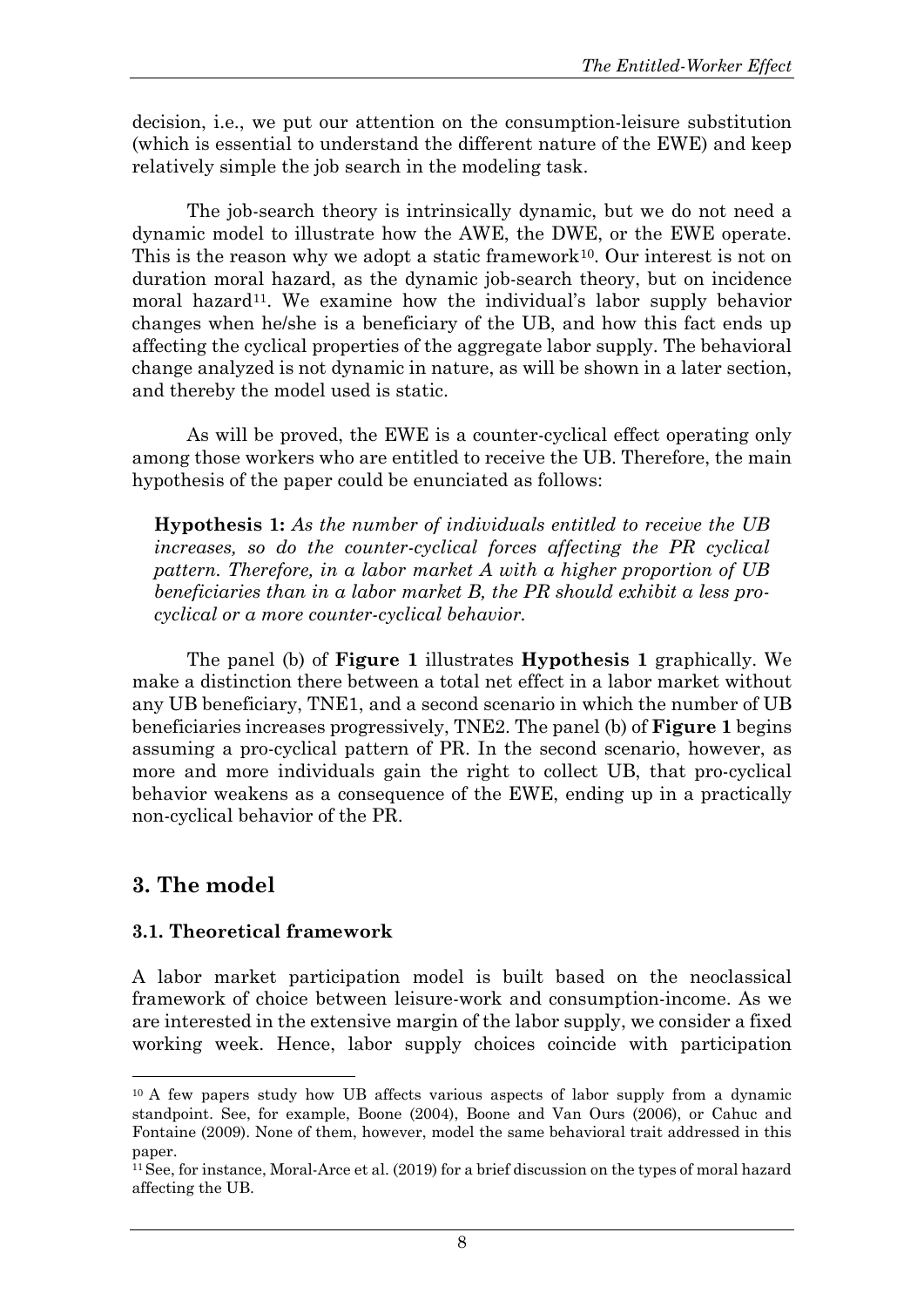decisions (e.g., Boeri and Van Ours, 2013; or Cahuc et al. 2014). The model is extended here to account for the effects of unemployment (i.e., the likelihood of being in the labor force without a job), as in Martin-Roman et al. (2020). Likewise, this paper's model is additionally extended to address the influence of UB on the choice set for the individual.

The UB is considered here as an income linked to the job search. To receive the UB, workers need to spend some time engaged in job-search activities to prove their willingness to work to the unemployment office[12](#page-10-0). Therefore, unemployed workers are individuals who actively look for a job but do not find it. Thus, all UB beneficiaries are in the labor force. We also assume that if workers turn down a job offer, they might lose the right to receive UB with a determined probability.

The rest of the main assumptions of the model are listed below:

**Assumption 1.** *Labor is homogenous, i.e., the wage is the same for all workers*[13](#page-10-1).

**Assumption 2.** *Labor contracts last one period.*

 $\overline{a}$ 

**Assumption 3***. There exists a certain amount of time associated with labor participation. Before signing a new contract, the worker has to devote units of time to job-search activities. Here, is considered a fixed and exogenous sum of time*[14](#page-10-2).

**Assumption 4.** *There exists a positive unemployment rate. That rate determines the likelihood of finding a job, which is the same for all individuals*[15](#page-10-3).

**Assumption 5.** *There are two kinds of individuals in the economy. Type-E workers are eligible to receive UB if they fulfill the requirements described below. Type-N workers are not entitled to receive UB. The percentage of individuals of both types is given at every moment*[16](#page-10-4).

<span id="page-10-0"></span><sup>12</sup> In Spain, like in many other countries, to gain entitlement to UB, it is necessary to fulfill three requisites: (1) not having a job, (2) searching for a job, and (3) be willing to accept a suitable job offer within a brief period.

<span id="page-10-1"></span> $13$  The mechanism behind the wage formation (i.e., competitive forces, collective bargaining, or a mixture of both) is not significant here. Individuals are wage-takers, whatever the mechanisms for setting the wage to prevail in the economy.

<span id="page-10-2"></span> $14$  It is out the scope of the paper to consider s as an endogenous variable. That is the field of the job-search theory. See the previous section for some classical surveys on such a theory, or, more recently, Tatsiramos and van Ours (2012, 2014).

<span id="page-10-3"></span><sup>15</sup> In other words, unemployment is primarily involuntary. Obviously, the higher the unemployment rate, the lower is  $p$ .

<span id="page-10-4"></span><sup>&</sup>lt;sup>16</sup> It would be possible to endogenize the percentage of type-E and type-N workers in the model. Nonetheless, such a model would require, at least, a two-period horizon. That model would add much complexity with a little gain in terms of predictive capability. For the sake of simplicity, we assume that past labor supply decisions have already been made and the percentages of type-E and type-N workers are given.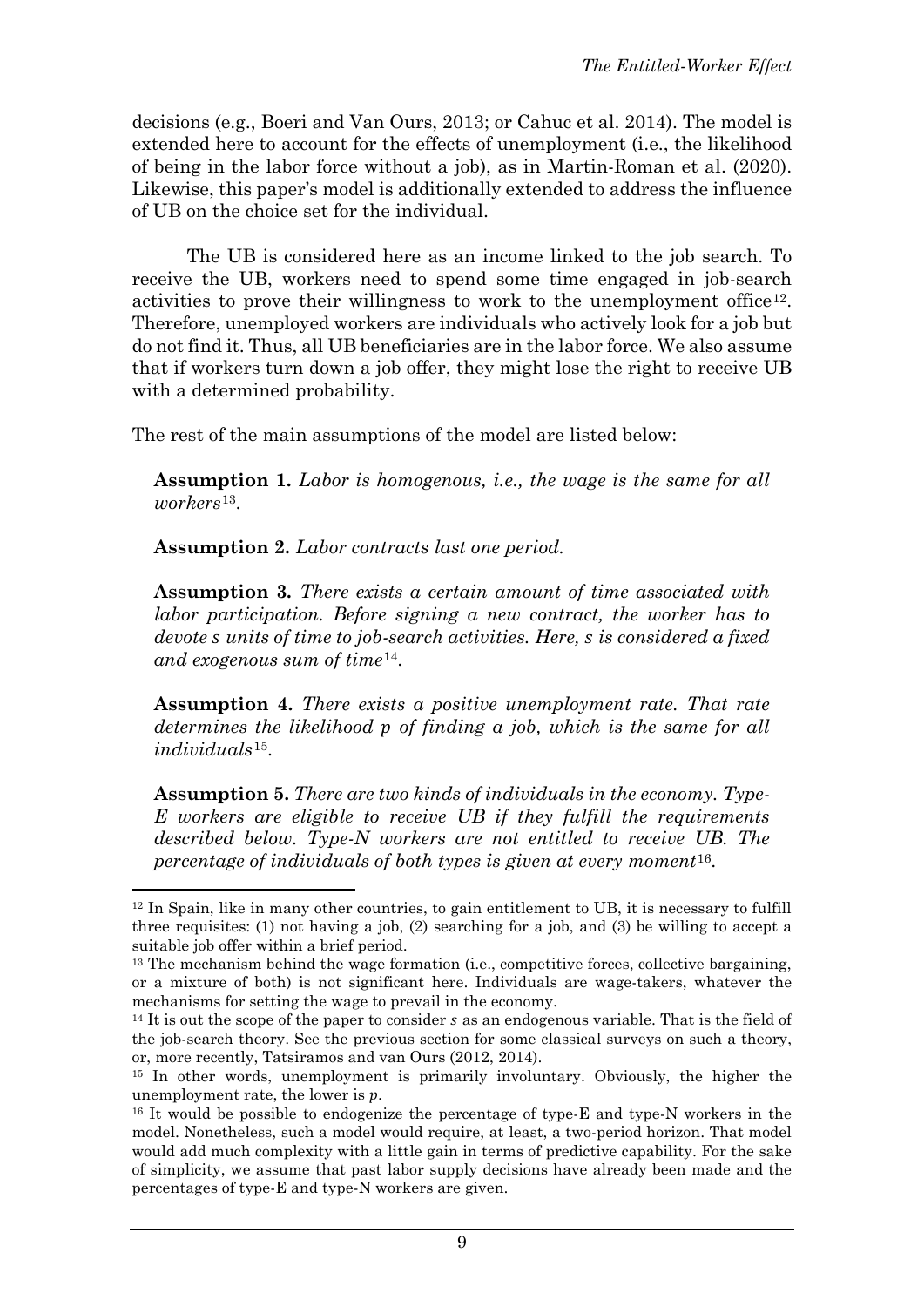**Assumption 6.** *There exists a UB in the economy, denoted by . Type-E individuals that have looked for a job for units of time, without finding one, are eligible to UB*. *Furthermore, type-E individuals could reject a job if they found one. If this were the case, the employment authority might sanction the individual with the loss of the right to receive the UB. This occurs with probability*  $(1 - q)$ *. With probability q, type-E individuals still receive the UB after turning down a job offer[17](#page-11-0).* 

**Assumption 7.** *The size of the working week, which we denote by*  ̅*, is fixed and exogenously determined*[18](#page-11-1).

**Assumption 8.** The utility function is additive. If we call C to the *consumption (or the income because there is no saving) and to the leisure time (i.e., total time minus hours of work), we have:*  $U(C, H) =$  $\Lambda(C) + \Omega(H)$ . As usual, marginal utilities are supposed to be positive and *decreasing*[19](#page-11-2).

The set of alternatives for the worker is shown in **Figure 2**. Inside the utility function, the levels of consumption  $(C)$  and leisure  $(H)$  have been replaced by the corresponding values associated with each decision. Thereby, we are already taking into account the budget constrain within the framework of choice. As mentioned,  $w$  is the real wage per unit of time,  $\overline{l}$ stands for the duration of the fixed working week,  $y$  is the real non-labor income,  $b$  is the UB, and  $s$  stands for the job-search duration linked to the participation decision. The total disposable time has been normalized to 1.

## **[Figure 2]**

From now onwards, type-E individuals will be our baseline reference, who are potentially eligible to receive UB in case of not finding a job after a search process (i.e.,  $b > 0$ ). The analysis of type-N individuals is just a particular case: we only have to assume that  $b = 0$ . When necessary, we will highlight the differences in behavior between both groups.

According to **Figure 2**, a type-E individual has three options. Each of these options is associated with a level of utility, certain or expected: (1) not to participate,

$$
(1) \tU(y,1),
$$

 $\overline{a}$ 

(2) to participate and reject a job offer if they find one,

<span id="page-11-0"></span><sup>&</sup>lt;sup>17</sup> This is the origin of the moral hazard we will elaborate later on.

<span id="page-11-1"></span><sup>&</sup>lt;sup>18</sup> As mentioned before, since we are interested in the extensive margin of the labor supply, this assumption allows us to focus on the participation decision.

<span id="page-11-2"></span><sup>19</sup> This assumption is less restricting than it seems. Within the ordinal utility theory, a logarithmic transformation of the very well-known Cobb–Douglas utility function is also additive, representing an identical set of preferences.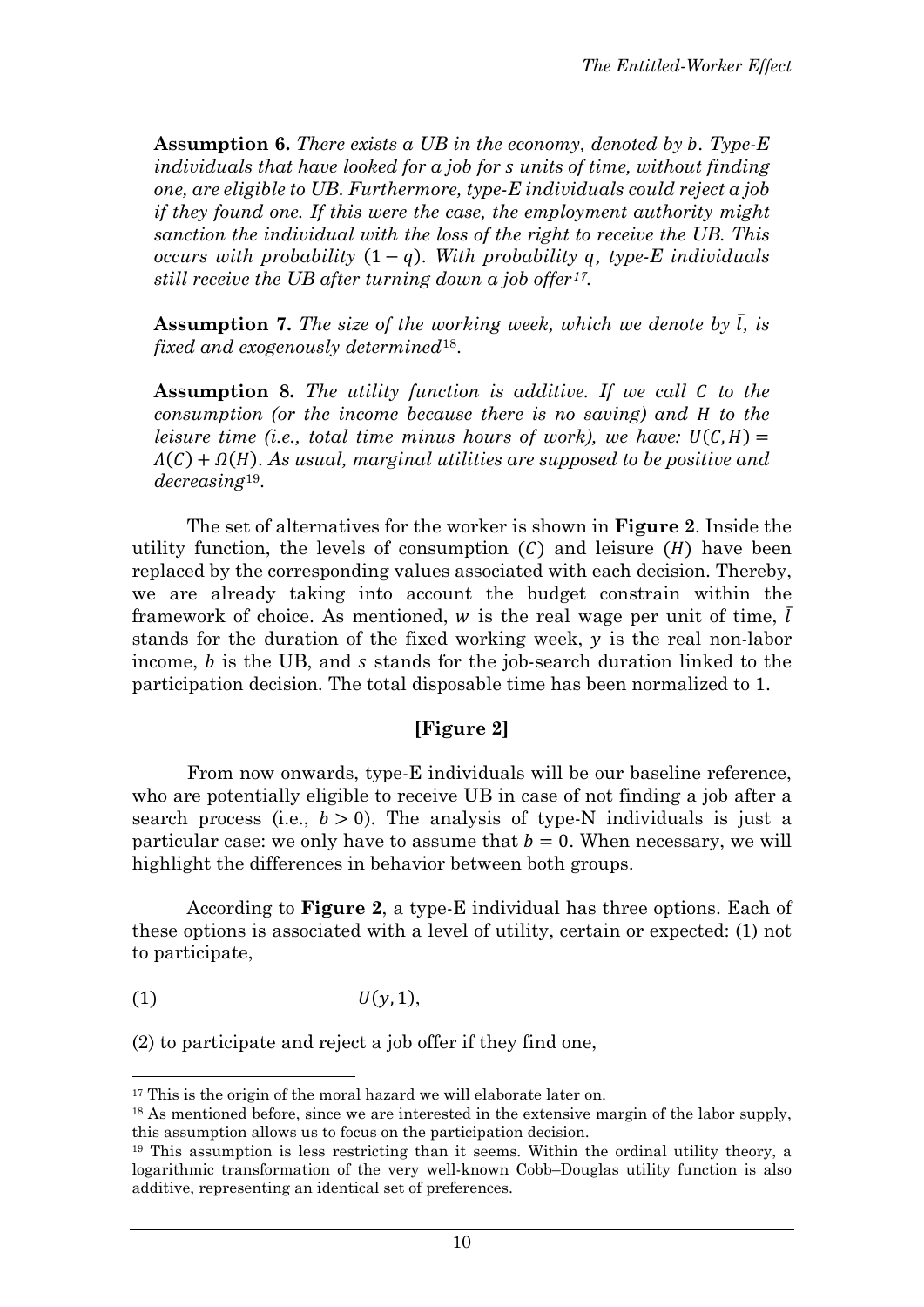(2) 
$$
p\big(qU(y+b,1-s)+(1-q)U(y,1-s)\big)+(1-p)U(y+b,1-s),
$$

which could be also written as

$$
U(y + b, 1 - s)(pq + (1 - p)) + U(y, 1 - s)p(1 - q),
$$

and (3) to participate and accept a job offer in case of finding one.

(3) 
$$
pU(w\bar{l} + y, 1 - \bar{l} - s) + (1 - p)U(y + b, 1 - s)
$$

#### **3.2. Opportunistic supply of labor (moral hazard)**

From expressions (1) to (3), it can be deduced that the worker is going to participate in the labor market whenever expression (4) holds:

(4) 
$$
U(y + b, 1 - s)(pq + (1 - p)) + U(y, 1 - s)p(1 - q) \ge U(y, 1)
$$

This is so regardless of the real wage prevailing in the labor market. Although the wage were  $w = 0$ , the individual would participate because the expectancy of collecting UB would compensate for the time spent in job-search activities. In such a case, the individual would deal with labor participation as a game. Such a game offers him/her the opportunity of winning a prize (UB), with a likelihood  $\left(\frac{pq + (1 - p)}{p}\right)$ , in exchange for a cost: it is necessary to search for a job during *s* units of time. Nevertheless, individuals know that whether they had the "bad luck" of coming across a job, they would turn it down.

The critical value of the UB  $(b^*)$  that induces workers' participation in any circumstances is the one that solves the equation (5):

(5) 
$$
U(y + b^*, 1 - s)(pq + (1 - p)) + U(y, 1 - s)p(1 - q) = U(y, 1)
$$

In other words: if  $b \ge b^*$ , individuals will opt to look for a job (i.e., they will choose to participate), regardless of the wage existing in the market (because in some circumstances they will turn down the job offer). Put differently, if  $b \ge b^*$ , the reservation wage would be zero ( $w^R = 0$ ). Needless to say that the reservation wage  $(w^R)$  has its usual interpretation here.

At this point, the following question arises: assuming that  $b \geq b^*$ , when is a job offer going to be accepted or rejected? After finding a job, an individual will take it whenever the earnings linked to such a post compensate for the leisure time lost associated with the working week. Nonetheless, we need to point out that the choice of accepting or turning down a job offer does not depend on  $p$ . Expression  $(6)$  displays the critical wage that equals the utility of accepting or declining a job offer: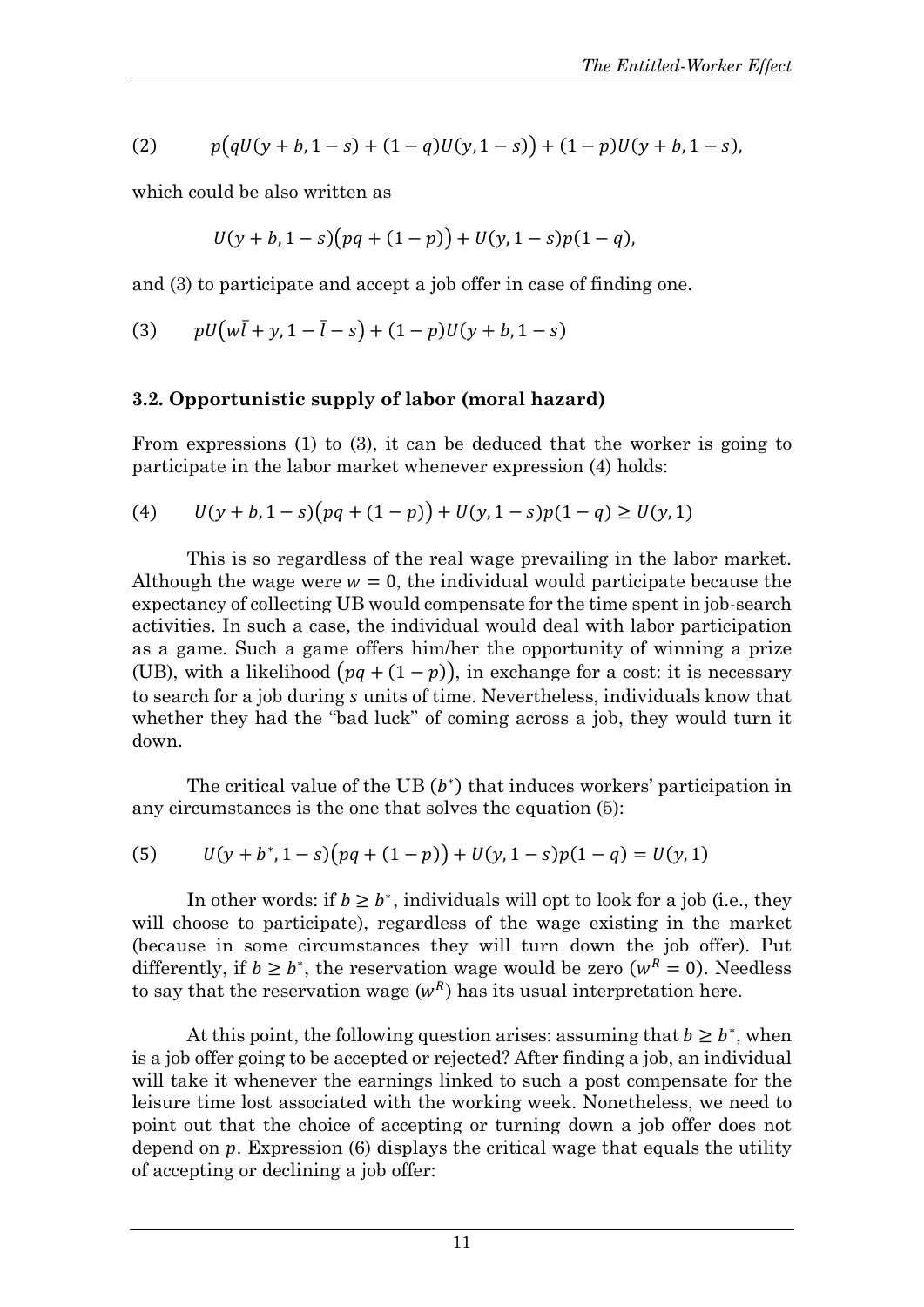(6) 
$$
U(w^*\bar{l} + y, 1 - \bar{l} - s) = qU(y + b, 1 - s) + (1 - q)U(y, 1 - s)
$$

We dub "acceptance wage" to  $w^*$  so as to differentiate it from the notion of reservation wage explained above<sup>[20](#page-13-0)</sup>. It is evident that if  $w \geq w^*$ , individuals accept the job, and if  $w < w^*$ , they reject it. Something that will prove useful later is to know how  $w^*$  depends on  $b$ . From expression (6), we may define an implicit function and demonstrate that  $w^*$  is an increasing and concave function of *b* when represented in the space  $(w, b)$  as we do in **Figure 3**.

#### **[Figure 3]**

$$
\frac{\partial w^*}{\partial b} = \frac{qU_c(y+b)}{\overline{U}_c(w^*\overline{l} + y)} > 0
$$

$$
\frac{\partial^2 w^*}{\partial b^2} = \frac{qU_{cc}(y+b)}{\left(\overline{U}_c(w^*\overline{l} + y)\right)^2} < 0
$$

From the preceding discussion, it can be deduced that there exists an opportunistic labor supply for specific values of *b* and *w*. If  $b \geq b^*$  and  $w < w^*$ , individuals will participate in the labor market (they will supply a positive number of working hours  $\overline{l}$ , but this a "fictitious" labor supply since those working hours cannot be hired by the employers in the economy. From a different standpoint: the UB creates economic incentives that change individuals' behavior resulting in a moral hazard issue.

#### **3.3. UB and labor supply**

 $\overline{a}$ 

Let us now consider the case when  $b < b^*$ . How is the participation threshold determined under these circumstances? If that were the situation, it would be nonsense that individuals participate (experiencing a leisure time loss due to the search transaction costs) to reject the job that they could find. An individual would participate so as to accept the job. Formally, as the utility value of (2) is lower than that of (1), the only reason for an individual to participate is that the utility value of (3) is higher or equal to that of (1). Consequently, expression (7) provides the participation threshold:

(7) 
$$
pU(w^+\bar{l}+y, 1-\bar{l}-s) + (1-p)U(y+b, 1-s) = U(y,1)
$$

Therefore, we have a two-tier reservation wage. Expression (8) summarizes this situation:

<span id="page-13-0"></span><sup>&</sup>lt;sup>20</sup> Both of them may be deemed as thresholds to make a decision. We could state that our reservation wage here suits the idea of reservation wage of the very well-known (static) neoclassical model of labor supply, whereas our acceptance wage is slightly related to the notion of reservation wage of the (dynamic) job-search theory.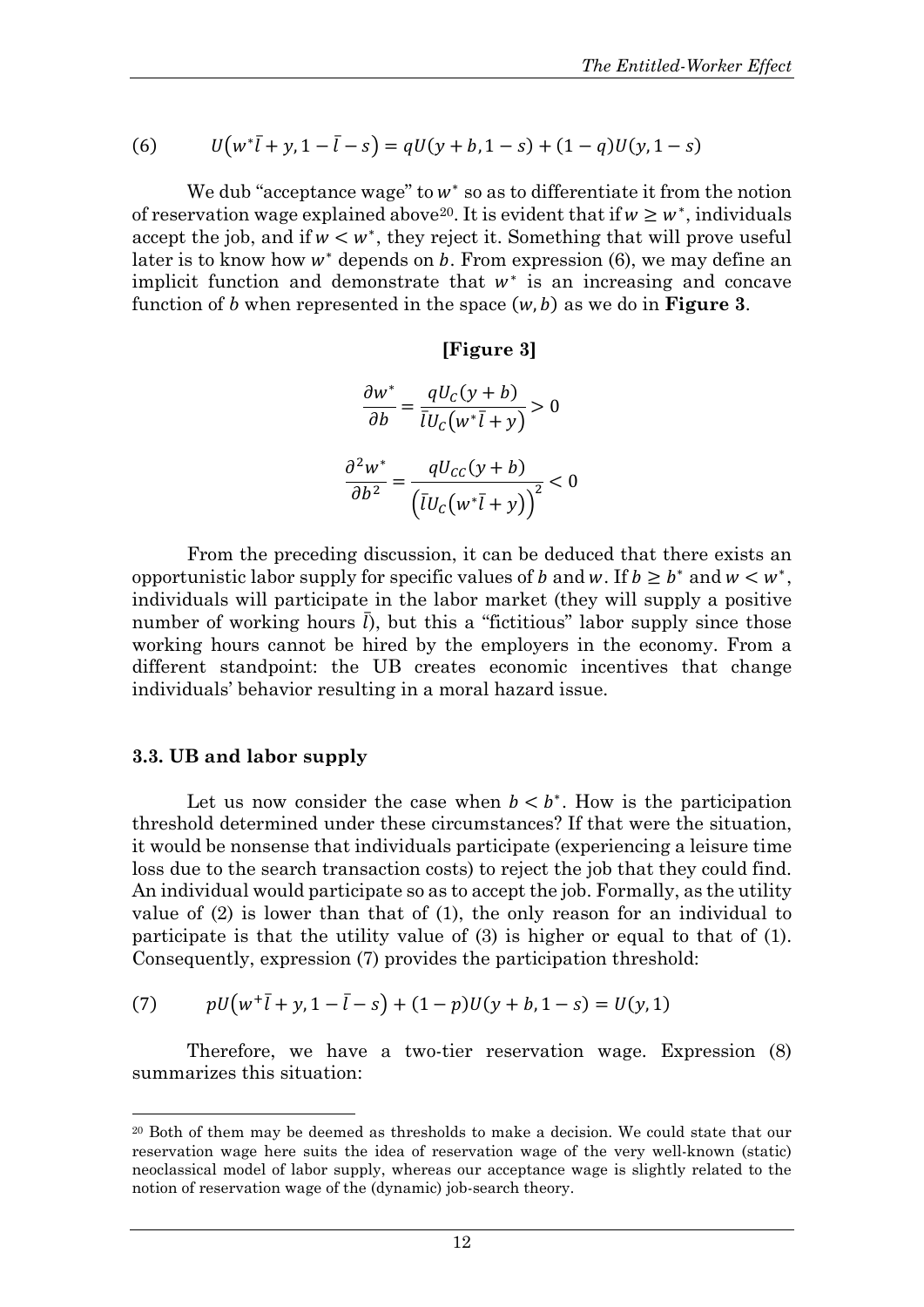(8) 
$$
w_E^R = \begin{cases} 0 & \text{if } b \ge b^* \\ w^+ & \text{if } b < b^* \end{cases}
$$

Where  $w_E^R$  is the reservation wage for a type-E individual. It is convenient to go deeper into the characteristics of  $w^+$  to understand all the implications of the model. Firstly, it is possible to prove that  $w_E^R$  is a decreasing and concave function of  $b$ . From expression  $(7)$ , and making use of the implicit function theorem, we obtain:

$$
\frac{\partial w^+}{\partial b} = -\frac{(1-p)U_C(y+b)}{p\overline{l}U_C(w^+\overline{l}+y)} < 0
$$

$$
\frac{\partial^2 w^+}{\partial b^2} = -\frac{-(1-p)U_C(y+b)p\overline{l}^2U_{CC}(w^+\overline{l}+y)}{\left(p\overline{l}U_C(w^+\overline{l}+y)\right)^2} < 0
$$

Secondly, it is easy to see that  $w^+ > w^*$  holds (obviously for  $b < b^*$ , that it is when  $w^+$  is really defined). The proof can be carried out by using the definitions in expressions (6) and (7). Thus, from condition (7), we implicitly know that:  $U(w^+ \bar{l} + y, 1 - \bar{l} - s) > U(y, 1) > U(y + b, 1 - s)$ . On the other hand, it is evident that:  $U(y + b, 1 - s) > U(y, 1 - s)$ . As a consequence, we obtain:  $U(w^+\bar{l} + y, 1 - \bar{l} - s) > qU(y + b, 1 - s) + (1 - q)U(y, 1 - s)$ . Finally, the previous expression together with condition (6) implies that:  $U(w^+ \bar{l} +$  $y, 1 - l - s$ ) >  $U(w^*l + y, 1 - l - s)$ . Or, in other words,  $w^+$  >  $w^*$  provided that  $b < b^*$ .

**Figure 3** depicts these outcomes. In that figure, the space  $(w, b)$  is divided into four parts. A type-E individual whose combination of  $w$  and  $b$ were located in the zone (II) would never participate. If his/her combination of  $w$  and  $b$  were located in the zones (I) or (III), he/she would participate. Furthermore, he/she would accept a job in the case of finding one. Finally, the zone (IV) illustrates those situations of moral hazard abovementioned. If it were the case, a type-E individual would enter the labor market, but to reject a job offer in any instance.

In **Figure 3**, it is also depicted the reservation wage for a type-N individual  $(w_N^R)$ . Formally, this would be a particular case of the more general expression (7). That is, making  $b = 0$  in (7), we obtain expression (9):

(9) 
$$
pU(w_N^R\bar{l} + y, 1 - \bar{l} - s) + (1 - p)U(y, 1 - s) = U(y, 1)
$$

 $\overline{a}$ 

From (9), it is clear that  $w_N^R$  is always positive  $(w_N^R > 0)^{21}$ . As depicted in **Figure 3**,  $w_N^R$  coincides with the maximum value of  $w_E^R$ , reached precisely

<sup>&</sup>lt;sup>21</sup> Focusing first on leisure time, we have that  $1 > (1 - s) > (1 - \overline{l} - s)$ . This would entail that  $w_N^R \bar{l} > y$  to obtain equality in (9), which in turn implies that  $w_N^R > 0$ .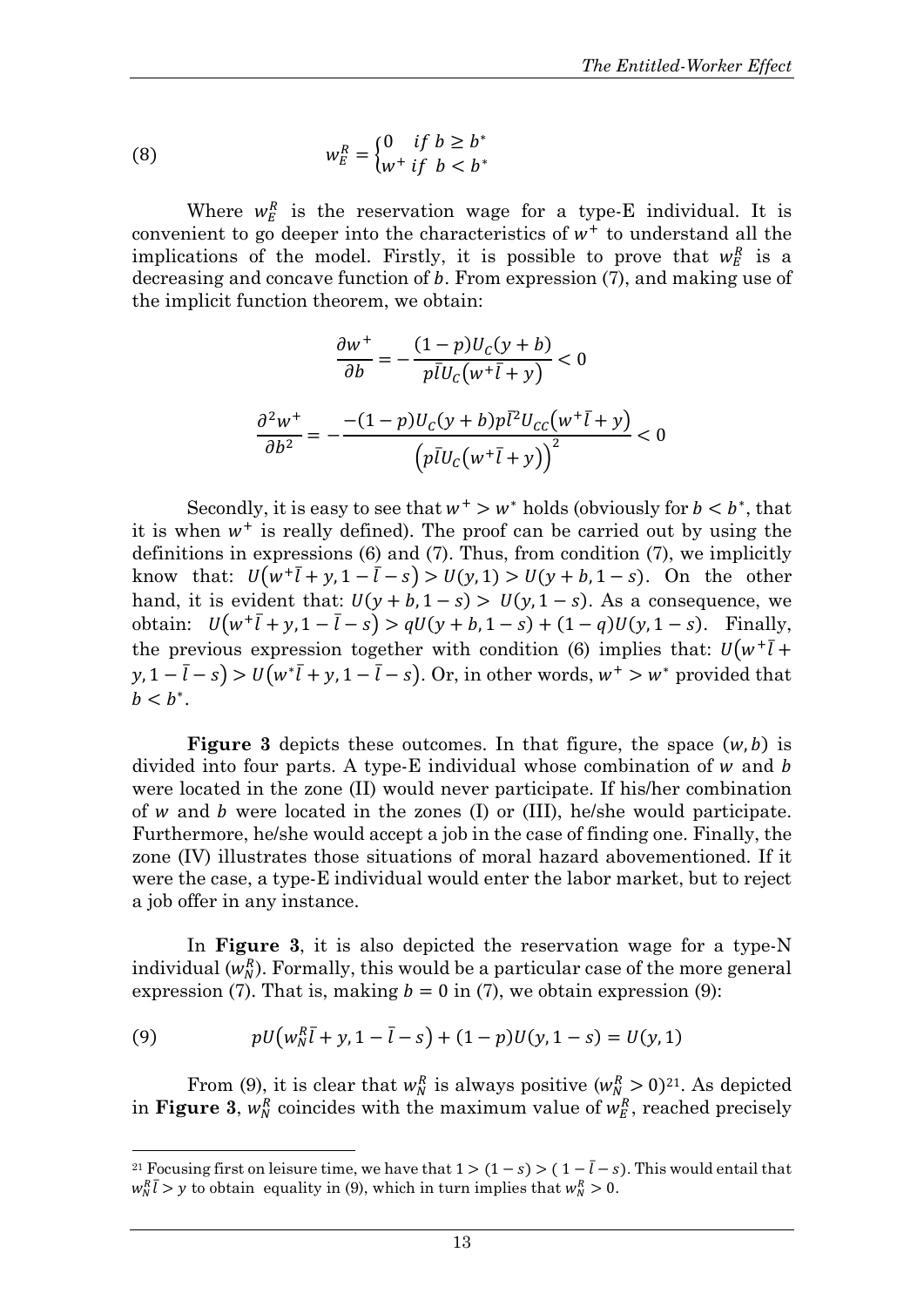when  $b = 0$ . As  $w_N^R$  does not depend on b, it is a horizontal line in the space  $(w, b)$  represented in **Figure 3**.

#### **3.4. Aggregation process**

Now, let us study the aggregation process. Assuming that workers have different preferences over consumption-income and leisure-work, different non-labor incomes, and there are differences in their entitlement to receive UB, they will have diverse reservation wages. This heterogeneity of reservation wages  $w^R \in [0, +\infty)$  might be represented by a cumulative distribution function  $\phi(\cdot)$ . If the rest of the PR determinants do not change (i.e., non-labor income, the likelihood of finding a job, and the UB), the aggregate labor supply could be expressed in formal terms according to (10):

$$
(10) \t\t\t L = N \cdot \phi(\cdot)
$$

Where  $L$  stands for the labor force and  $N$  stands for the total workingage population. The PR is simply  $\phi(\cdot)$ , as expressed in equation (11):

(11) 
$$
PR = \frac{L}{N} = \phi(\cdot)
$$

Since  $\phi(\cdot)$  is a cumulative distribution function, by definition, it is increasing in its argument,  $\phi_w > 0$ . Nevertheless, as shown below, not only the non-labor income but also the likelihood of finding a job and the UB play a significant role in determining PR because they do change. To incorporate this idea, let us call  $w_M^R$  the reservation wage for the median individual within the cumulative distribution. Thus, expression (12) describes a stylized PR function:

$$
(12) \t\t\t PR = \phi(w, w_M^R)
$$

As mentioned,  $(\partial PR/\partial w) > 0$  by definition. On the other hand, consistent with the concept of reservation wage  $(\partial PR/\partial w_M^R)$  < 0. It is worth recalling that  $w_M^R$  is, in turn, a function of some additional arguments. In the model developed here,  $w_M^R$  depends on y, p, and b. Besides, we have to point out that both  $y(X)$  and  $p(X)$  are regarded as functions of the business cycle  $(X)$ . We assume that if the business cycle X is booming, the state of the economy improves, whereas when X decreases, the economy worsens<sup>[22](#page-15-0)</sup>. As a conclusion, we may rewrite expression (12) as follows:

(13) 
$$
PR = \phi(w, w_M^R[y(X), p(X), b])
$$

<span id="page-15-0"></span> $22$  Later on, we devote some additional effort to explain how we measure  $\chi$  in statistical terms and its implications.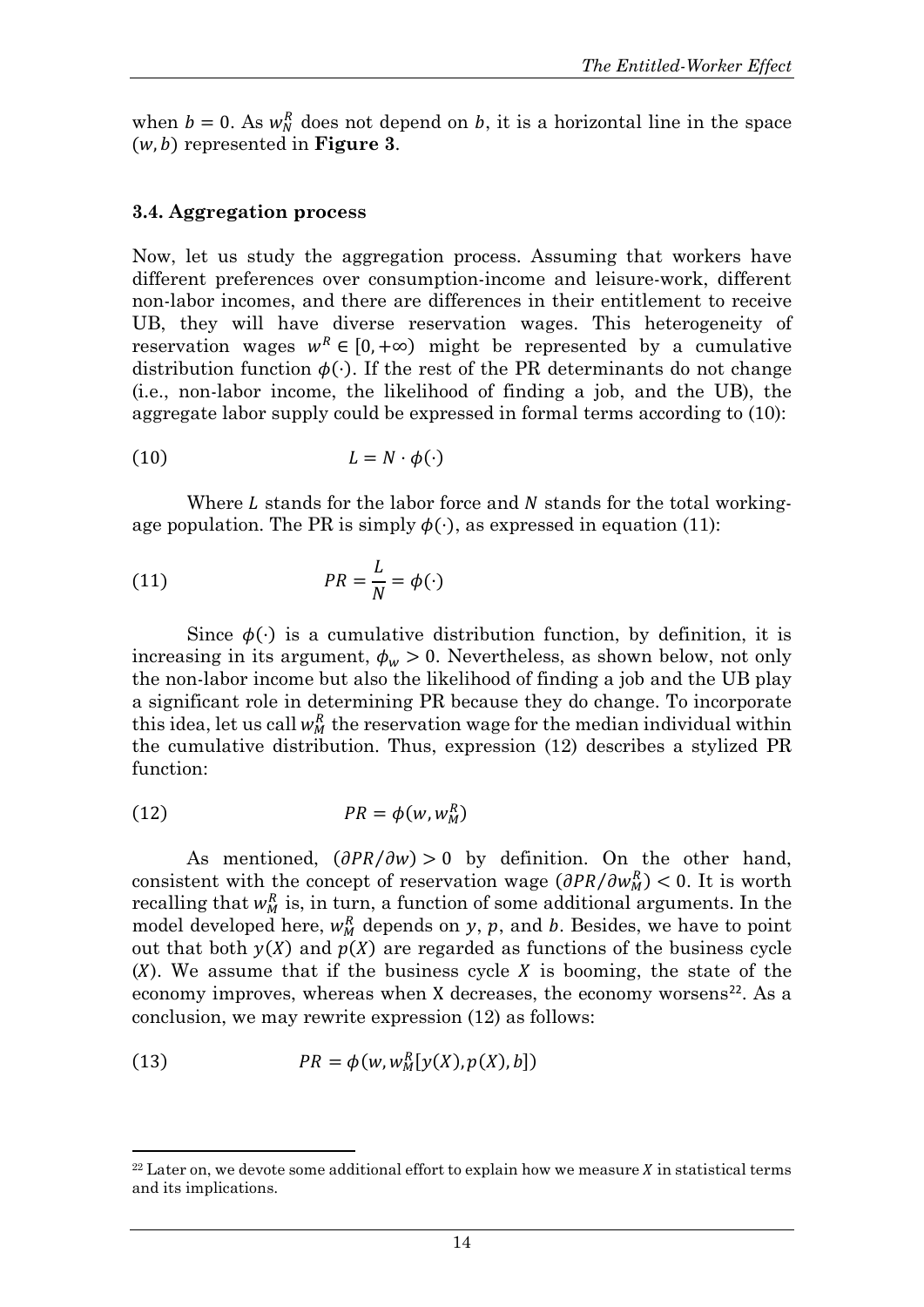Equation (13) reveals that PR depends on the business cycle through a double channel. On the one hand, cyclical variations in the median worker's non-labor income give rise to the AWE. On the other hand, cyclical changes in the likelihood of finding a job result in the DWE. More importantly, equation (13) also shows that the level of UB may cause a cross effect or second-order effect  $\left(\frac{\partial^2 PR}{\partial X \partial b}\right)$ , which is the origin of the EWE, as explained in greater detail below.

## **3.5. The Added-Worker Effect**

During an economic downturn, some breadwinners lose their job. As a consequence, their spouses would experience a reduction in their non-labor incomes which, in turn, would reduce their reservation wages and, at an aggregate level, the PR would rise. The opposite would happen otherwise. Furthermore, this counter-cyclical behavior of PR would induce an overestimation (underestimation) of the "true" aggregate unemployment rate in downturns (upturns).

This classical result (i.e., the AWE) fits well in our theoretical framework. First, let us analyze type-E individuals. Making use again of the implicit function theorem and computing how  $w^+$  depends on  $y$ , we obtain:

(14) 
$$
\frac{\partial w^+}{\partial y} = -\frac{pU_c(w^+ \bar{l} + y) + (1 - p)U_c(y + b) - U_c(y)}{p\bar{l}U_c(w^+ \bar{l} + y)} > 0
$$

It is straightforward to derive the positive sign in (14). The denominator is positive. As regards the numerator, a realistic assumption is that  $w^+l > b$ , which implies that  $w^+l + y > b + y > y^{23}$ . Since the marginal utilities are decreasing,  $U_c(y) > U_c(b+y) > U_c(w^+l^+y)$ . A linear combination of  $U_c(b + y)$  and  $U_c(w^+ \bar{l} + y)$  is less than  $U_c(y)$ , and, together with the minus sign affecting the whole fraction,  $(14)$  has a positive sign.

The effect of  $y$  on  $b^*$  has also to be studied so as to obtain a complete description of type-E individuals. Using the implicit function theorem again, we have:

(15) 
$$
\frac{\partial b^*}{\partial y} = -\frac{U_c(y + b^*)(pq + (1 - p)) + U_c(y)p(1 - q) - U_c(y)}{U_c(y + b^*)(pq + (1 - p))} > 0
$$

Finally, it is also necessary to know how  $w^*$  changes when y varies, maintaining constant  $b$  (and the rest of the factors affecting  $w^*$ ):

<sup>&</sup>lt;sup>23</sup> The assumption of  $w^+ \bar{l} > b$  fits the facts. See, for instance: http://www.oecd.org/social/benefits-and-wages.htm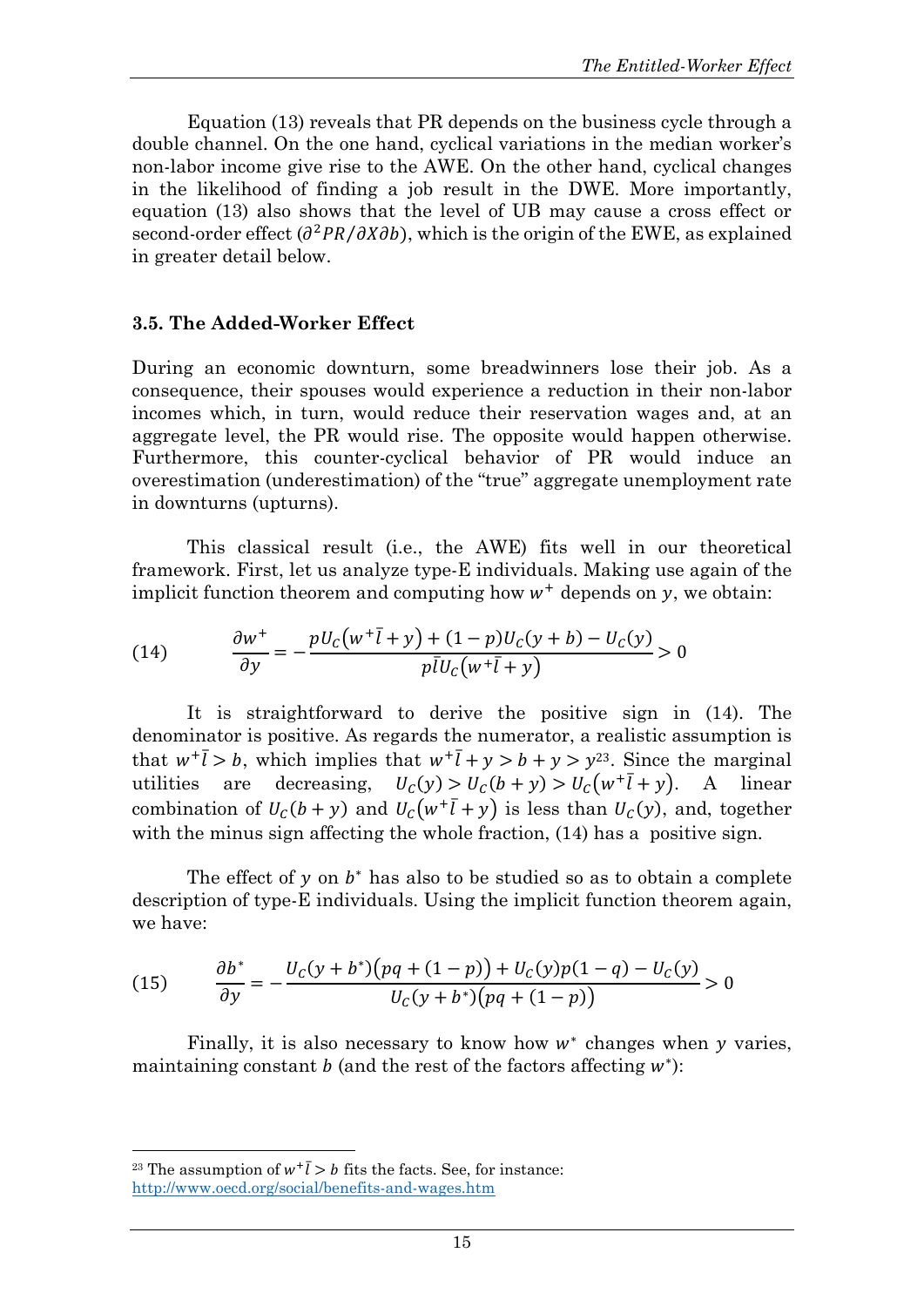(16) 
$$
\frac{\partial w^*}{\partial y} = -\frac{U_C(w^*\bar{l} + y) - qU_C(y + b) - (1 - q)U_C(y)}{\bar{l}U_C(w^*\bar{l} + y)} > 0
$$

Expressions (14) to (16) characterize the behavior of type-E individuals when non-labor income changes, and that is depicted in **Figure 4** (taking a reduction in  $y$  as the reference).

## **[Figure 4]**

The analysis of type-N individuals is easier. From equation (9):

(17) 
$$
\frac{\partial w_N^R}{\partial y} = -\frac{pU_c\left(w_N^R \overline{l} + y\right) + (1 - p)U_c(y) - U_c(y)}{p\overline{l}U_c\left(w_N^R \overline{l} + y\right)} > 0
$$

The positive sign in (17) implies a downward shift of the horizontal line representing  $w_N^R$  **in Figure 3** (recall that the reference is a decrease in y).

From the previous discussion, it is quite evident that if we pooled together type-E and type-N individuals, a reduction of the non-labor income (as a consequence of a downturn) would decrease the reservation wage of the median worker. This fact, in turn, would encourage labor participation. In more formal terms, and maintaining constant  $p$  when the business cycle varies (to disentangle the different effects), we may describe the AWE through (18):

(18) 
$$
\frac{\partial PR}{\partial X}\Big|_{\bar{p}} = \frac{\partial PR}{\partial w_M^R} \cdot \frac{\partial w_M^R}{\partial y} \cdot \frac{\partial y}{\partial X} < 0
$$

since we know that  $\partial y / \partial X > 0$  (by hypothesis), that  $\partial w_M^R / \partial y > 0$  (from the discussion in this section), and that  $\partial PR/\partial w_M^R < 0$  (from the concept of reservation wage).

## **3.6. The Discouraged-Worker Effect**

The original idea of the DWE establishes that when the likelihood of finding a job falls, some workers quit active job search (i.e., they become inactive), and the opposite occurs otherwise. The rationale behind this is that as the expectations of finding a job worsen, the transaction costs linked to the search process could exceed the expected benefits since these diminish. Therefore, the PR would exhibit a pro-cyclical pattern, and, as a consequence, the "actual" unemployment rate would be underestimated (overestimated) in slumps (in booms).

The way of formalizing the DWE within the model is through  $p$ . For the sake of simplicity, and to disentangle the DWE from the EWE, we focus on type-N individuals in this subsection. Evidently, in a world with  $b = 0$  for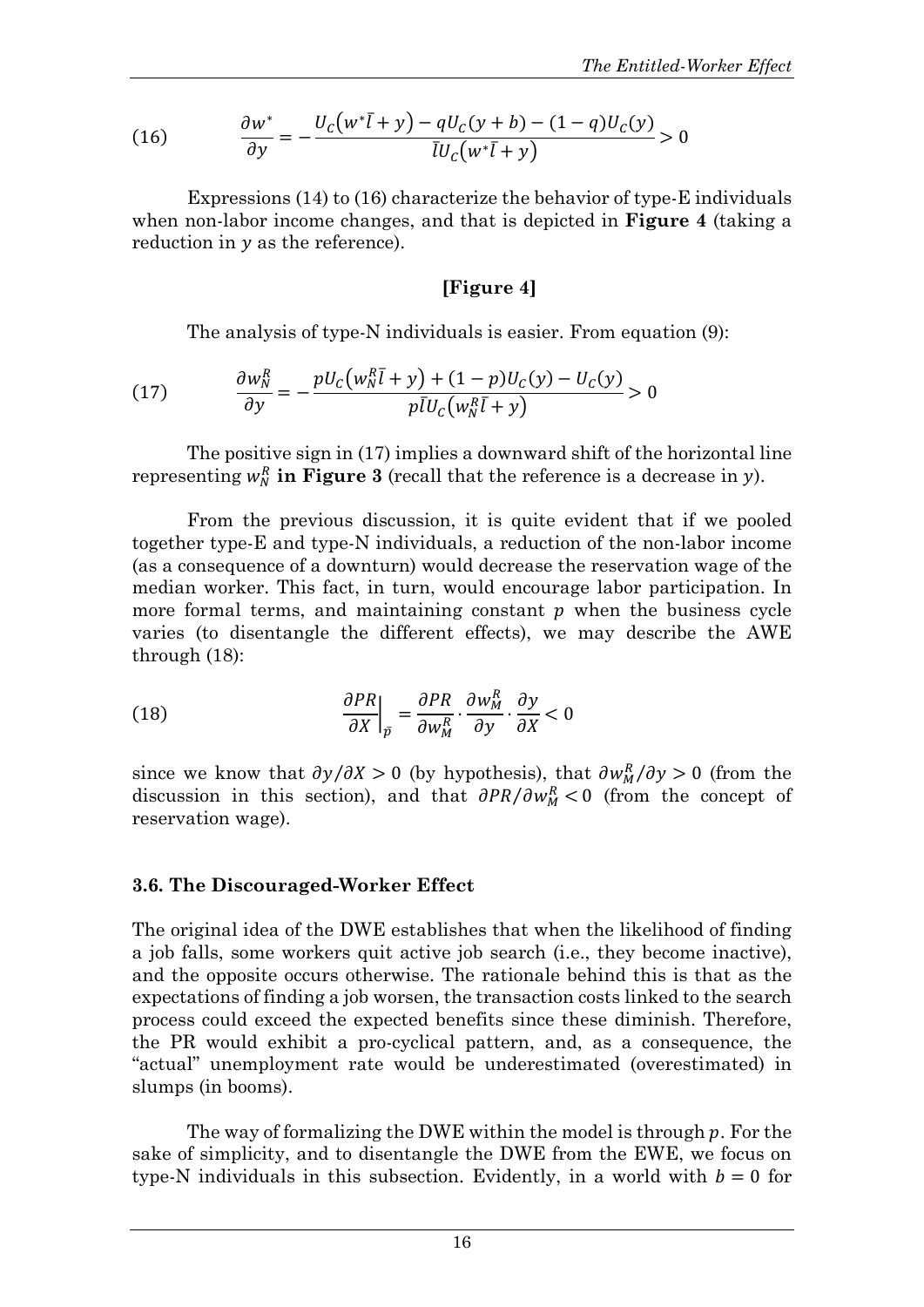every worker, there is no place for the EWE. Thus, behavioral changes caused by cyclical movements in  $p$  can be identified with the DWE in this theoretical setting<sup>[24](#page-18-0)</sup>.

Looking at the reservation wage condition for type-N individuals summarized by equation (9), it is straightforward to compute the effects of changes in  $p$  on  $w_N^R$ :

(19) 
$$
\frac{\partial w_N^R}{\partial p} = -\frac{U(w_N^R \bar{l} + y, 1 - \bar{l} - s) - U(y, 1 - s)}{p \bar{l} U_C(w_N^R \bar{l} + y)} < 0
$$

The negative sign of (19) is the result of the definition given in (9). First,  $U(y, 1) > U(y, 1-s)$ . Second, in order to achieve equality in (9),  $U(w_N^R l + y, 1-s)$  $(\bar{l} - s) > U(y, 1) > U(y, 1 - s)$  has to be fulfilled. Put in other words: when p rises (drops),  $w_N^R$  decreases (increases).

Thus, a stylized mathematical version of the DWE may be written through expression (20):

(20) 
$$
\left. \frac{\partial PR^N}{\partial X} \right|_{\bar{y}} = \frac{\partial PR^N}{\partial w_M^R} \cdot \frac{\partial w_M^R}{\partial p} \cdot \frac{\partial p}{\partial X} > 0
$$

with the superscript N referring to an economy composed exclusively by type-N individuals. In expression (20), the level of non-labor income has been maintained constant. As before, we can affirm that  $\partial p / \partial X > 0$  (by hypothesis), that  $\partial w_M^R / \partial p < 0$  (from the discussion in this section), and that  $\partial PR^N/\partial w_M^R < 0$  (from the concept of reservation wage).

# **3.7. The Entitled-Worker Effect**

 $\overline{a}$ 

The model developed can simultaneously rationalize and formalize the AWE and the DWE by means of expressions (18) and (20), respectively. However, the real novelty of this article is to rationalize and formalize the EWE, which operates through the same channel as the DWE (i.e., changes in  $p$ ) but entails a counter-cyclical behavior of the PR (like the AWE).

As the EWE is exclusively linked to UB, we primarily focus on type-E individuals in this subsection. The behavior of type-E individuals is summarized by  $w_E^R$ , which, in turn, depends on the function  $w^*(b)$ . From condition (6), it is clear that  $w^*$  is not affected by changes in  $p$ . Nevertheless, that does not imply that  $b^*$  is not affected either. From expression (5), we have:

<span id="page-18-0"></span><sup>&</sup>lt;sup>24</sup> Indeed, when the DWE was proposed first, the UB system was much less generous than now. Thus, the EWE should have been less important than it might be today in modern welfare states.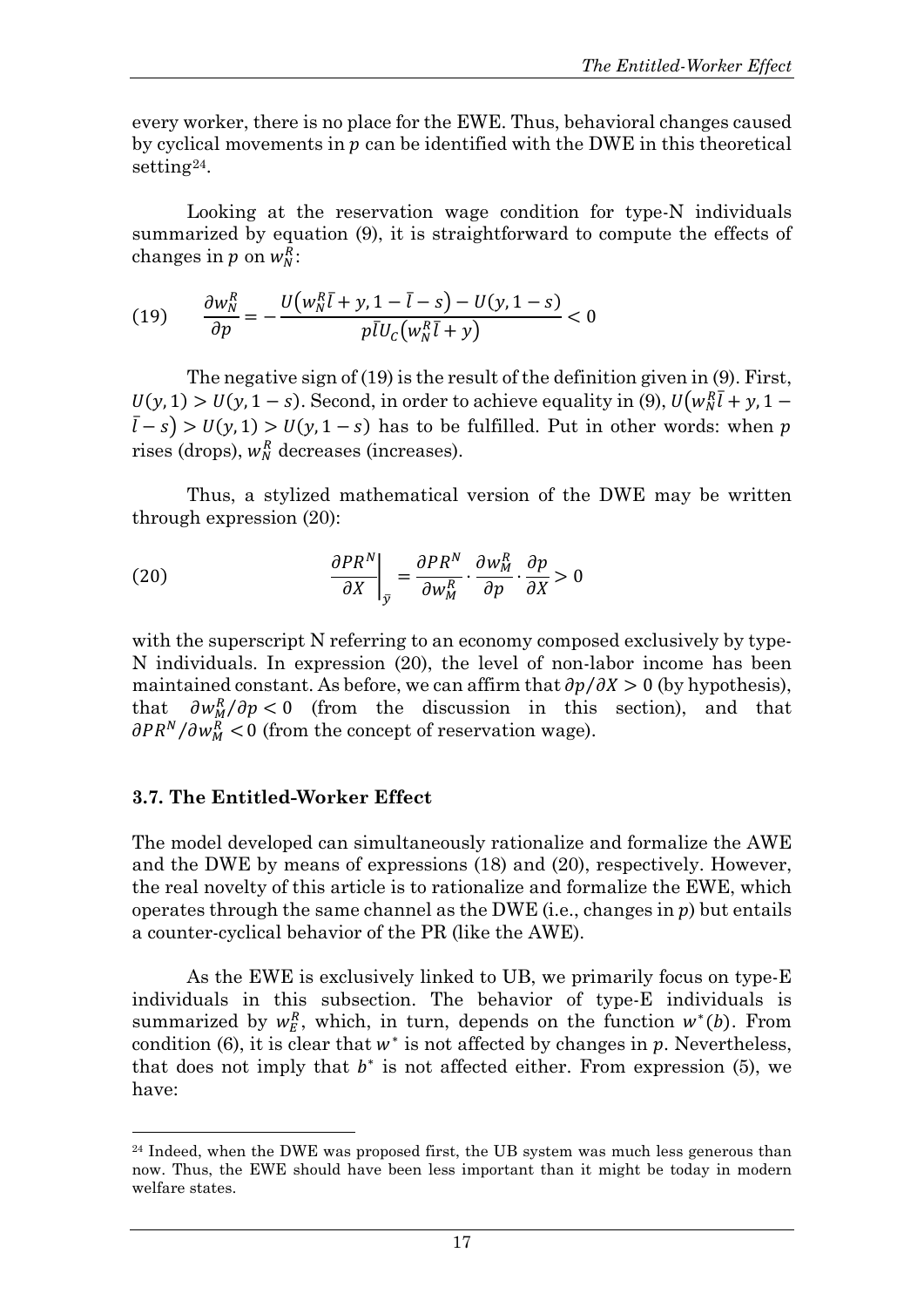(21) 
$$
\frac{\partial b^*}{\partial p} = -\frac{(q-1)(U(y+b^*,1-s)-U(y,1-s))}{U_c(y+b^*)(pq+(1-p))} > 0
$$

The positive sign in (21) determines a direct relationship between  $p$ and  $b^*$ . Finally, to complete the analysis of type-E individuals, it is necessary to establish how  $w^+$  varies when  $p$  changes:

(22) 
$$
\frac{\partial w^+}{\partial p} = -\frac{U(w^+ \overline{l} + y, 1 - \overline{l} - s) - U(y + b, 1 - s)}{p \overline{l} U_c(w^+ \overline{l} + y)} \gtrless 0
$$

The sign in (22) can be either positive or negative. This is due to the ambiguity of the numerator since  $U(w^+\bar{l} + y, 1 - \bar{l} - s) \gtrless U(y + b, 1 - s)$ . The denominator is always positive. However, it is still possible to reach some conclusions about the pattern of  $w^+$  when  $p$  changes. First, let us compare  $U(y + b, 1 - s)$  with  $U(y, 1)$ . Whereas  $U(y + b, 1 - s)$  is an increasing function of b,  $U(y, 1)$  does not depend on b. Consequently, it is feasible to find a level  $b^+$  for which  $U(y + b^+, 1 - s) = U(y, 1)$ . For  $b < b^+$ , we have  $U(y + b, 1 - s)$  $U(y, 1)$ , and for  $b > b^+$  the following relationship  $U(y + b, 1 - s) > U(y, 1)$ holds. We have to point out that always  $b^+ < b^*$ . This result comes from the definition of  $b^*$  in equation (5), which implies that  $U(y + b^*, 1 - s) > U(y, 1)$ . As, by hypothesis, we have  $U(y + b^+, 1 - s) = U(y, 1)$ , it follows that  $U(y + b^*, 1 - s) > U(y + b^*, 1 - s)$ , and accordingly that  $b^+ < b^*$ . In other words, when  $b < b^{+}$ , expression (22) has a negative sign, and a positive sign when  $b > b^+$ . Evidently, when  $b = b^+$  we have that  $U(w^+ \bar{l} + y, 1 - \bar{l} - s) =$  $U(y + b, 1 - s) = U(y, 1)$ , and (22) equals zero.

The implications for the type-E individuals' reservation wage of the above discussion are shown in **Figure 5** (with a reduction in the likelihood as the reference). For low levels of UB (i.e., for  $b < b^+$ ), the response of the reservation wage would be qualitatively the same as that of type-N individuals: a decline in p causes a rise in the reservation wage. **Figure 5** also displays the change of  $w_N^R$ , although it is just a shift upwards of a parallel to the X-axis line, because  $w_N^R$  does not depend on b. Nonetheless, for UB levels high enough (i.e., for  $b > b^+$ ), the relationship between the probability of finding a job and the reservation wage turns around, and we obtain a direct association between  $p$  and  $w_E^R$ . This is the basis for the EWE: some type-E individuals could be encouraged to look for a job when the perspectives of finding one are worsening because of the institutional prerequisite abovementioned so as to receive the UB payments, which creates the moral hazard issue already explained in subsection 3.2.

## **[Figure 5]**

To sum up, in a world with only type-E individuals, some of them would be encouraged (discouraged) to search for a job when the business cycle improves (worsens), but others would be discouraged (encouraged). Formally: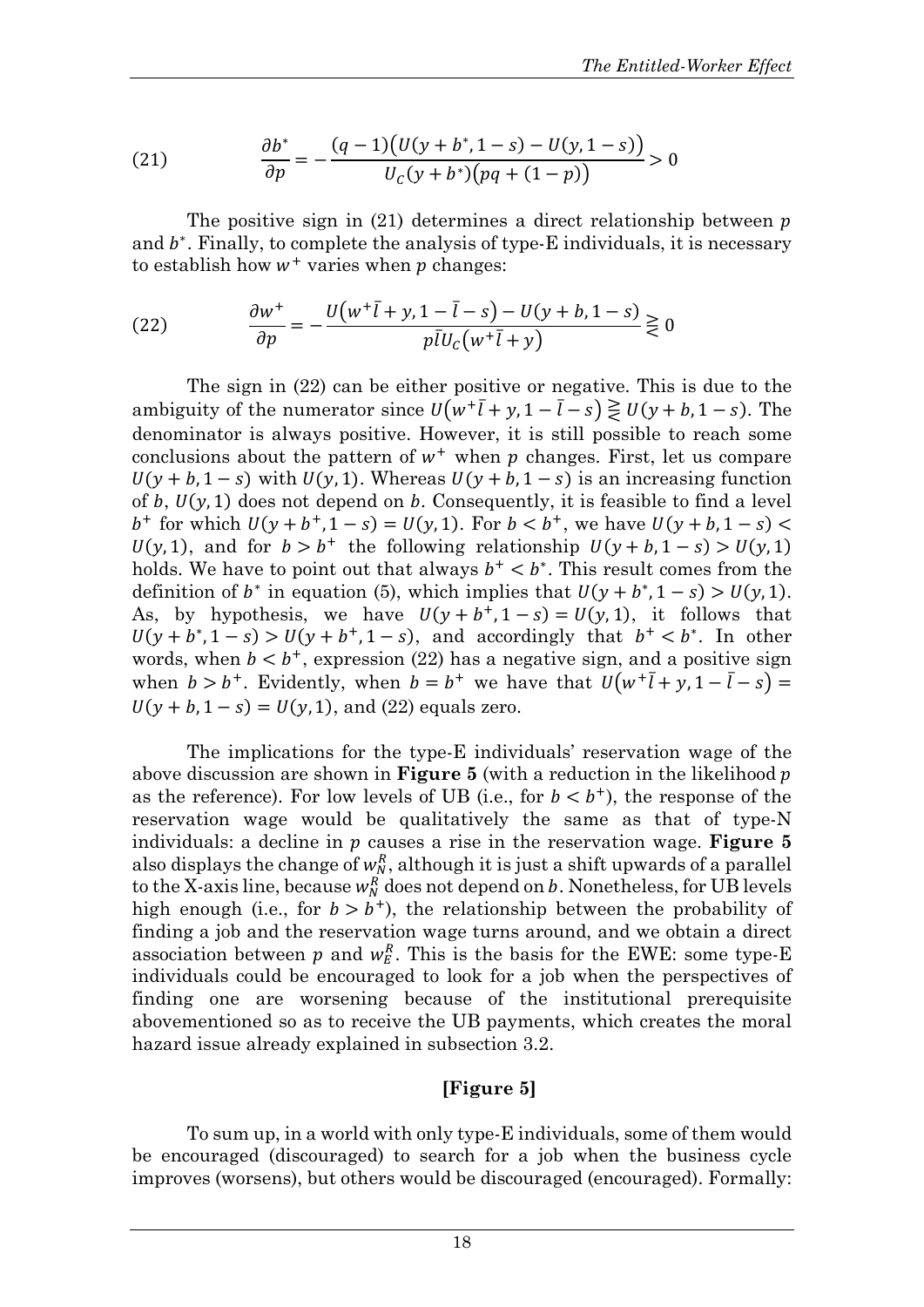(23) 
$$
\left. \frac{\partial PR^{E}}{\partial X} \right|_{\bar{y}} = \frac{\partial PR^{E}}{\partial w_{M}^{R}} \cdot \frac{\partial w_{M}^{R}}{\partial p} \cdot \frac{\partial p}{\partial X} \gtrless 0
$$

with the superscript E referring to a world made up only of type-E individuals. Precisely, what we dub EWE is the possibility of a negative sign in (23).

## **3.8. The Total Effect**

Now, we analyze the three effects jointly. To better understand how the EWE operates, let us imagine a world without UB (i.e., let us suppose that  $b = 0$  for all the individuals as in subsection 3.6). In this case, there would be no difference between type-E and type-N individuals. Indeed, all potential workers in the economy might be considered type-N individuals. Assuming, for instance, that the labor market is heading to a cyclical trough, then the likelihood of finding a job falls, and the non-labor income of the median worker decreases. Equations (18) and (20) explain how the PR would respond to this situation. As a consequence of the DWE, the PR should fall. And because of the AWE, the PR should experience an increase. What the researcher may observe directly through the data is the net effect. If we assume, for example, that the DWE is stronger than the AWE, a reduction in the PR would be estimated through econometric methods. This is the scenario depicted in **Figure 1 (a)** in section 2.

If we relax the assumption of  $b = 0$  for all potential workers, the difference between type-E and type-N individuals emerges. And, as proved before, these two types of individuals behave differently. For this reason, let us define the proportion of type-E individuals within the total working-age population,  $\theta$ , as (24) indicates:

(24) 
$$
\theta = \frac{N^E}{N^E + N^N}
$$

 $\overline{a}$ 

with  $N^E$  and  $N^N$  being the number of type-E and type-N individuals, respectively.

In expression (13), it is shown that the level of UB affects the median worker's reservation wage and so the PR. On the other hand, exogenous changes in  $\theta$  affect the level of UB for the median worker<sup>[25](#page-20-0)</sup>. Given that we

<span id="page-20-0"></span><sup>&</sup>lt;sup>25</sup> A higher proportion of type-E workers raises the UB level for the median worker directly because the type-N workers are associated with a level  $b = 0$ . There are mainly two channels through which the proportion defined in (23) may change systematically: first, legislative changes favoring the entitlement to the UB; and, second, structural changes in the workingage population, creating a more work-committed pool of potential workers (since the entitlement is related to previous work experience).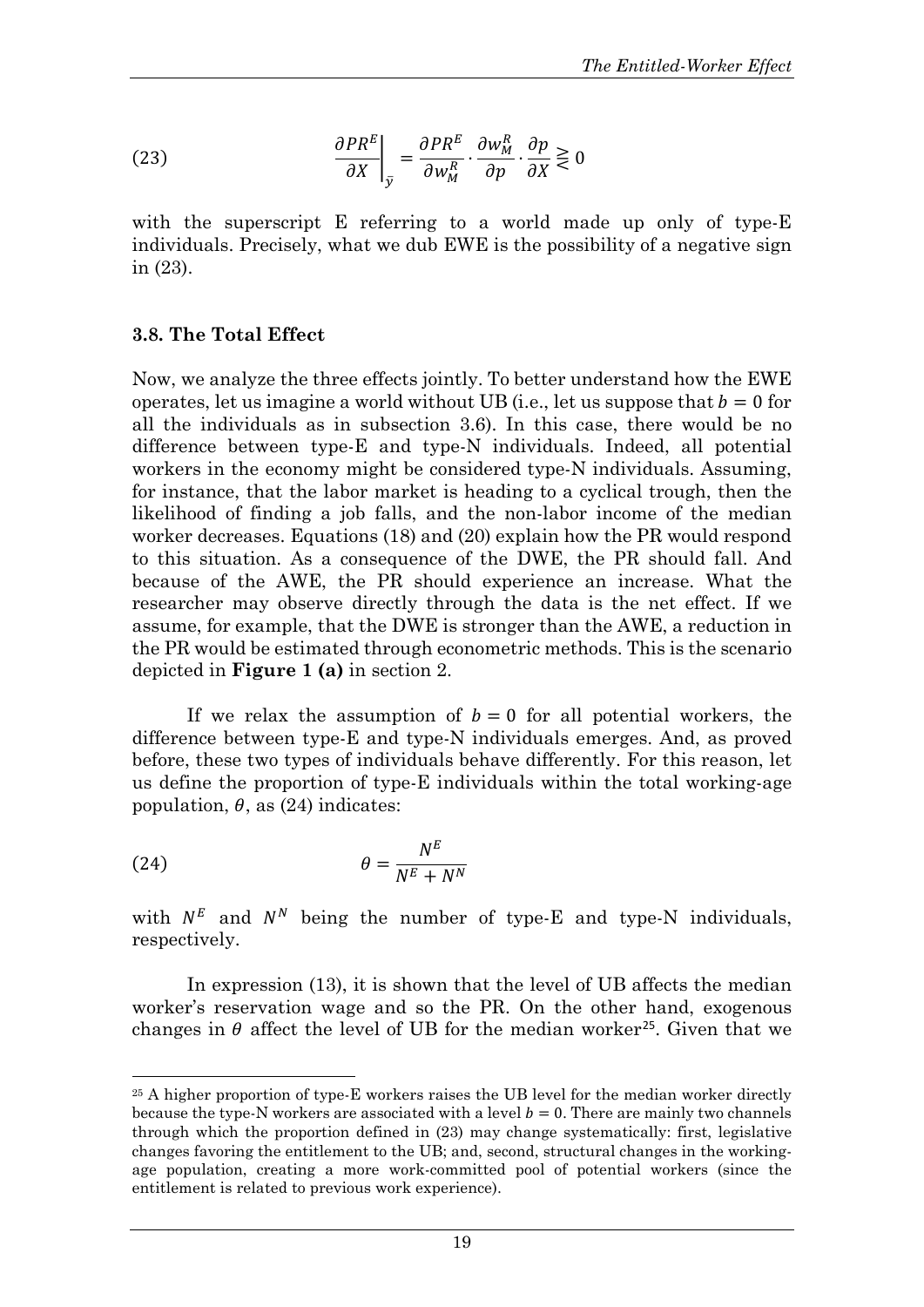will use an empirical version of  $\theta$  to test our model in the next section, we switch from  $(13)$  to expression  $(25)$ :

(25) 
$$
PR = \phi(w, w_M^R[y(X), p(X), \theta])
$$

which constitutes a key relationship for the empirical strategy.

Traditionally, the literature on this topic has attempted to determine the sign of (26):

(26) 
$$
\frac{\partial PR}{\partial X} = \beta \gtreqless 0
$$

or, put differently, to determine whether the DWE prevails over the AWE or vice versa.

The model developed here, in contrast, has defined a second-order theoretical effect, the EWE, which may be summarized mathematically through (27):

(27) 
$$
\frac{\partial^2 PR}{\partial X \partial \theta} = \frac{\partial \beta}{\partial \theta} < 0
$$

The negative sign in (27) is deduced from the discussion in subsections 3.5, 3.6, and 3.7. If the starting point is, for example, the prevalence of the DWE over the AWE, the higher the proportion of type-E individuals within the working-age population is, the less pro-cyclical the PR is. This is so because while all type-N individuals will react pro-cyclically to changes in  $p$ , some of the type-E individuals will respond pro-cyclically and others countercyclically.

This situation is represented in the panel (b) of **Figure 1.** There, we considered two alternative settings for the Total Net Effect (TNE). The first one (TNE 1) only takes into account the aggregation of the AWE and the DWE. This would be the case of an economy without UB (i.e.,  $b = 0$  for all the individuals). In scenario 2, the Total Net Effect (TNE 2) incorporates the existence of UB. The underlying assumption behind this second theoretical setting is that the proportion of type-E individuals within the working-age population is monotonically increasing throughout the period considered. Formally: $(\partial \theta(t)/\partial t) > 0$ , where t stands for time.

If we interpret  $\beta$  in expressions (26) and (27) as the estimated sensitiveness of the PR to the business cycle (e.g., assuming linearity), what the panel (b) of **Figure 1** shows is that:

(28) 
$$
\frac{\partial \beta(\theta(t))}{\partial t} = \frac{\partial \beta}{\partial \theta} \cdot \frac{\partial \theta}{\partial t} < 0
$$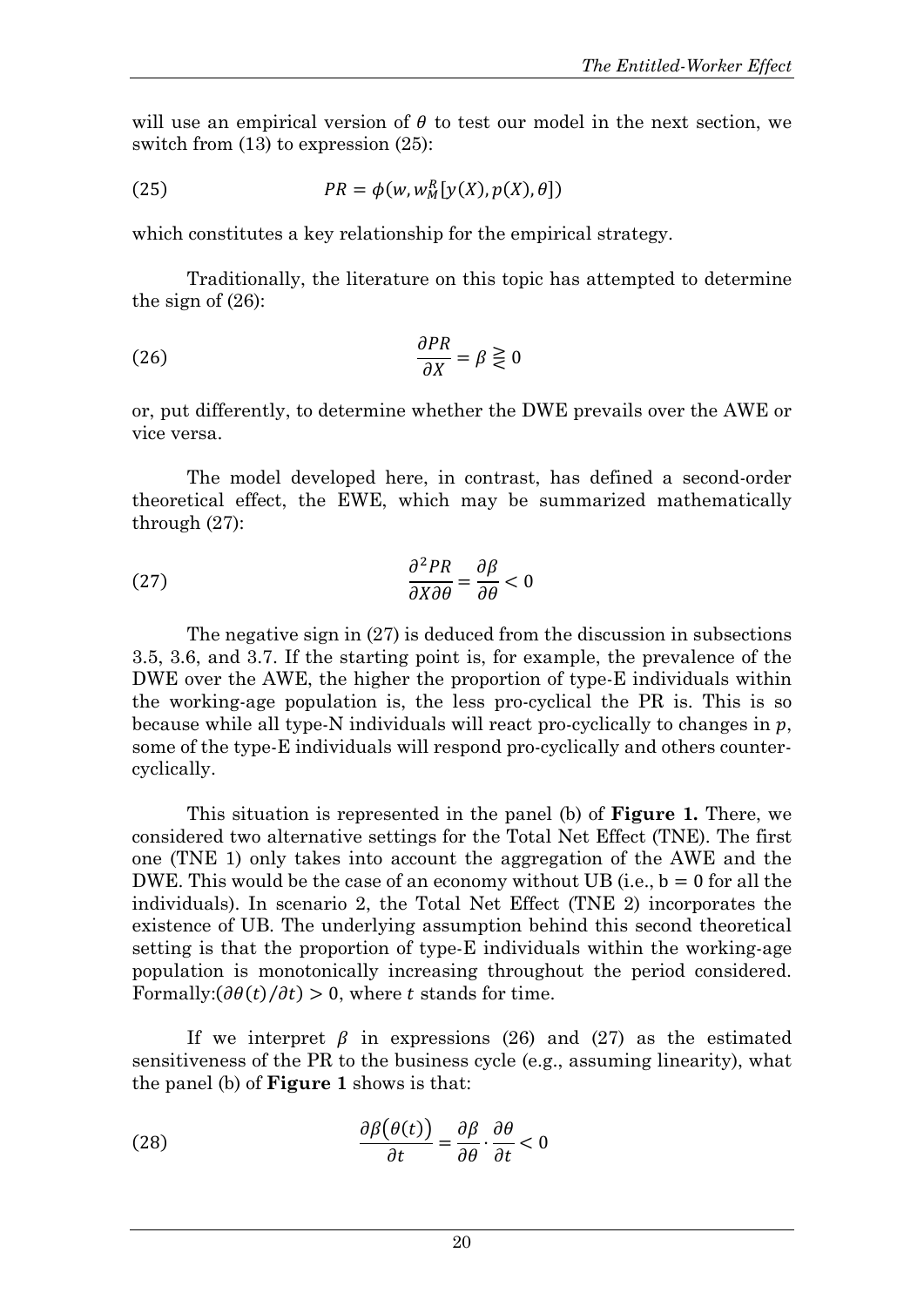In words: as the proportion  $\theta$  increases, the EWE becomes stronger and stronger. For this reason, the pro-cyclical profile of TNE 2 is less pronounced as time goes by. The second cycle peak (trough) is less sharp than the first one, and the third peak (trough) is almost negligible. More importantly, this decline in the pro-cyclical sensitivity of PR is a consequence of the EWE, not the AWE. This is the main theoretical outcome of this paper, which will be tested in section 4.

# **4. Empirical evidence**

## **4.1. Database**

To test the central hypothesis posed here, we need statistical information on the PR to be used as the dependant variable in the regressions. Furthermore, as a cyclical indicator, we use the unemployment rate (UR) of prime-age males (35-to-44 age group). In doing so, we minimize the potential problems of simultaneity and reverse causality. Data for PR and UR come from the OECD database[26](#page-22-0). The information about the number of UB beneficiaries comes from the Spanish Ministry of Labor administrative registers<sup>[27](#page-22-1)</sup>. These are all very well-known series.

Nevertheless, three comments regarding the PRs are worth noting. First, we utilize the 16-to-64 age group PR. First, despite the OCDE dubs this group 15-to-64, in Spain, the minimum working age is 16. Second, although it is possible to find figures before the year 1980 for the Spanish PRs within the OECD database, we limit our analysis to the period 1980-2019 since the number of UB beneficiaries started to be recorded in 1980. Finally, as shown below, there is a relevant discontinuity in the year 2001 due to a notable methodological change in the definition of unemployment, affecting labor force definition as well. For this reason, we include in the econometric regressions a dummy variable that takes value 1 in the year 2001 and 0 otherwise trying to capture such a methodological change, and it proved to be very significant[28](#page-22-2).

## **4.2. Empirical strategy**

As the theoretical effect that we attempt to identify is a second-order effect, our empirical strategy consists of two steps. In the first one, we estimate a set of cyclical sensitivities for the PRs in different periods. We implement this stage employing a rolling-window procedure. In the second step, we correlate the coefficients obtained in the first one with an empirical measure of the proportion of type-E individuals in the economy.

<span id="page-22-0"></span><sup>26</sup> http://www.oecd.org/

<span id="page-22-1"></span><sup>27</sup> http://www.empleo.gob.es/index.htm

<span id="page-22-2"></span><sup>28</sup> We also tried to identify other relevant methodological changes in the series, but no one proved to be very significant.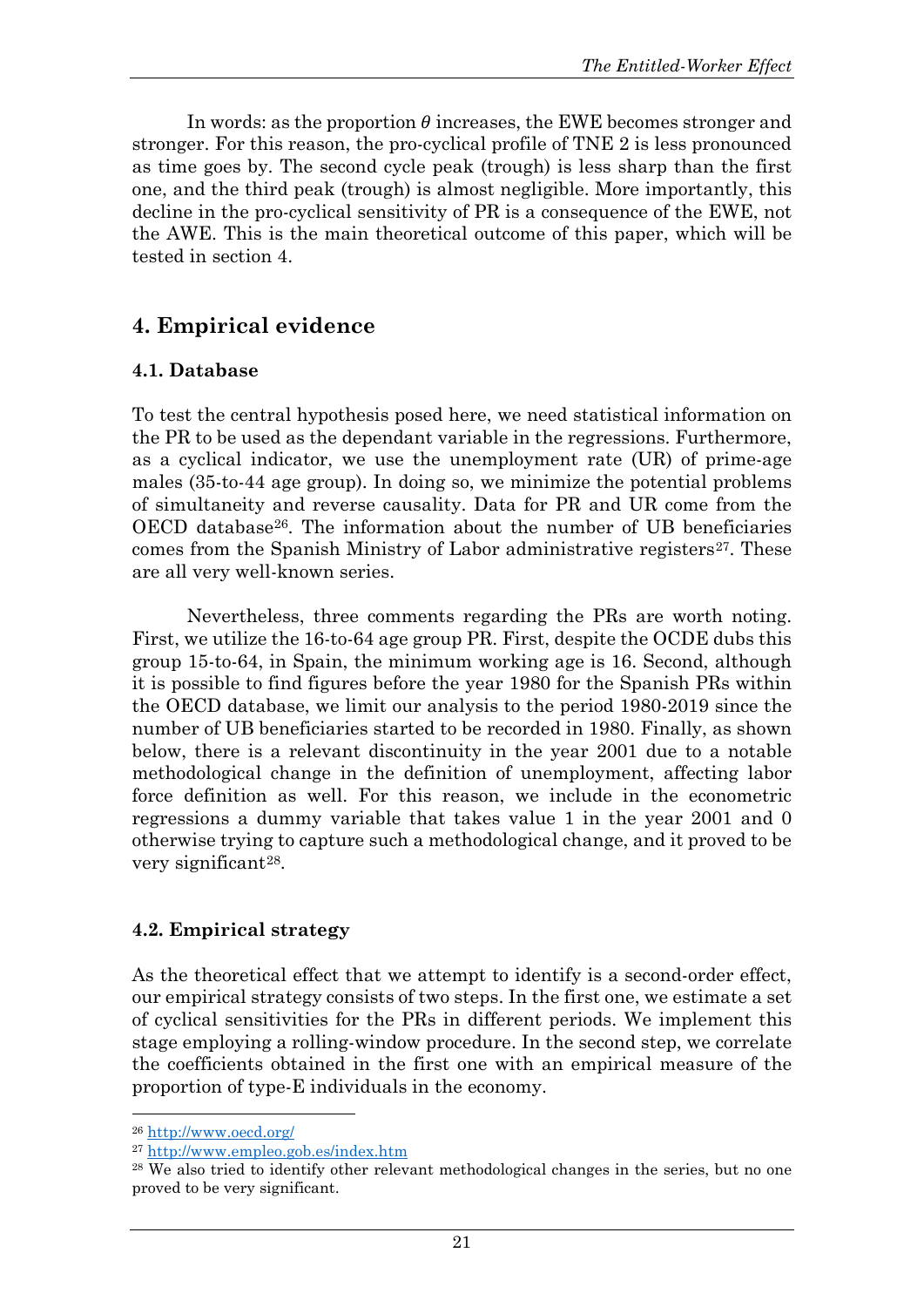We have already established that the PR depends on the business cycle  $(X)$  and other factors  $(Z)$ . Thus, we can represent the PR as a general function of a cyclical variable  $X$  and a vector  $Z$ , as shown in (29):

$$
(29) \t\t\t PR = f(X,Z)
$$

We also assume that the business cycle affects the PR in the short run, whereas the rest of the factors comprised in the vector  $Z$  influence the PR in the long run. Furthermore, we model econometrically the general function (29) as the linear equation (30):

(30) 
$$
\Delta PR_t = \alpha^{LS} + \beta^{LS} \cdot \Delta UR_t + \varepsilon_t
$$

In expression (30),  $ΔPR_t$  is the first difference of the PR between year t and year  $t-1$ . The coefficient  $\alpha^{LS}$  reflects a constant linear trend underlying the data and would capture all those long-run factors comprised in the vector Z. On the other hand,  $ΔUR_t$  is the first difference of UR times minus 1. We change the sign of  $\Delta U R_t$  so as to obtain a cyclical indicator for the labor market that varies directly with the booms and downturns of the economy, which facilitates the interpretation of the results. Finally,  $\varepsilon_t$  stands for a random error term. We denote by  $\beta^{LS}$  the sensitiveness of variations in PR to movements in UR since we calculate it by means of a Least Squares procedure. This approach follows closely that of the popular research work by Pencavel (1987). It is simple and easy to interpret<sup>[29](#page-23-0)</sup>. At the same time, it is flexible enough to make use of the estimated  $\beta^{LS}$  in the second step of our empirical strategy, as will be shown later.

In order to check the robustness and the sensitivity of our analysis, we also carry out two additional empirical exercises. With these methods, we first detrend the series and then focus on the cyclical components of them. In doing so, we avoid the misleading results associated with spurious correlation as a consequence of the time trends of the series.

Two alternative filters are employed. The first one is the Cubic Trend (CT) method. We estimate the time trend of the series with a polynomial of degree 3, and the residuals of that regression are assumed to be the cyclical component of the series<sup>[30](#page-23-1)</sup>. In equation (31), PRCT<sub>t</sub> and URCT<sub>t</sub> are cyclical components of the PR and the unemployment rate (times minus 1).  $\beta^{CT}$  is the sensitiveness of changes in PR to movements in UR.

(31) 
$$
PRCT_t = \alpha^{CT} + \beta^{CT} \cdot URCT_t + \varepsilon_t
$$

<span id="page-23-0"></span><sup>&</sup>lt;sup>29</sup> Moreover, as shown later on, the time-series in  $(30)$  turned out to be  $I(0)$  in first differences (i.e., they are stationary). Thus, we prevent the problems associated with spurious correlation.

<span id="page-23-1"></span><sup>&</sup>lt;sup>30</sup> We also detrended the series with a polynomial of degree 2 (i.e., we use the Quadratic Trend method). However, the cyclical components thus obtained were not stationary.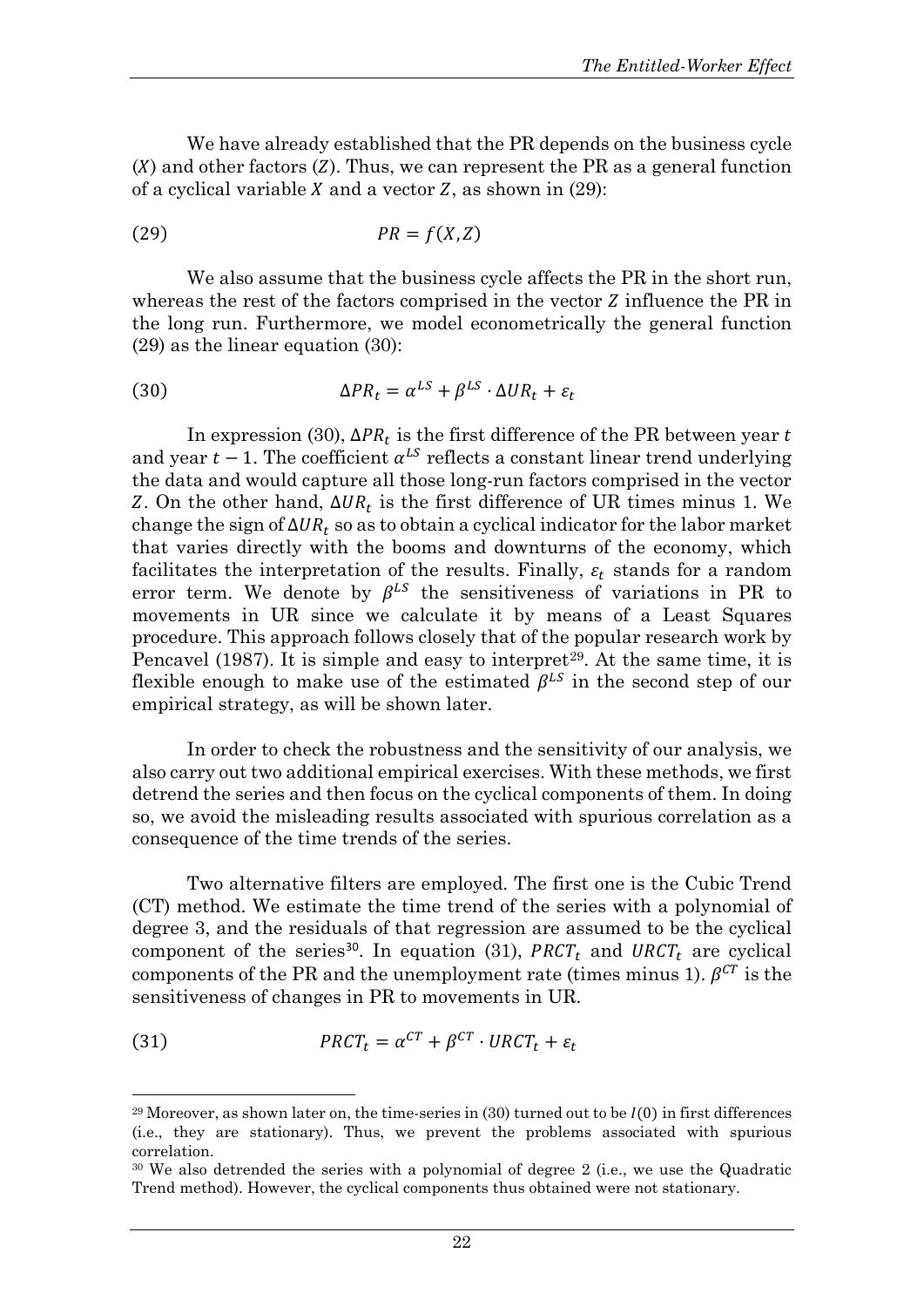The second filtering method is the Hodrick-Prescott (HP) filter, using  $\lambda = 100$ , as suggested by most of the literature for annual data. As in the previous case, we regress the cyclical component (the gap between the original series and the HP trend) of participation rates  $(PRHP_t)$  on the cyclical component of the prime-age male unemployment rate  $(URHP_t)$  in equation  $(32)^{31}$  $(32)^{31}$  $(32)^{31}$ :

(32) 
$$
PRHP_t = \alpha^{HP} + \beta^{HP} \cdot URHP_t + \varepsilon_t
$$

**Figure 6** is the graphical representation of the time series used in this study. A necessary step to take is to ensure that the series used are stationary, otherwise the estimation of equations (30) through (32) would provide flawed results due to a spurious relationship among the involved variables. We compute standard unit root tests for each of the series employed in the empirical analysis. This is displayed in **Table 1**. Three different wellknown tests have been computed: Augmented Dickey-Fuller (ADF), Phillips-Perron (PP), and Kwiatkowski-Phillips-Schmidt-Shin (KPSS)<sup>[32](#page-24-1)</sup>. Overall from Table 1 we find that our series are  $I(0)$  or stationary and hence the estimates attained from (30) through (32) are reliable.

## **[Figure 6]**

## **[Table 1]**

Comparing and contrasting estimates from (30) through (32) allows us to obtain a point estimate of whether the PR is pro-cyclical or counter-cyclical. However, to test the theory developed in this paper, we have to elaborate more on the empirical strategy. As mentioned, the EWE is a second-order effect, i.e., it refers to how the sensitiveness of changes in PR to variations in UR evolves when the percentage of UB beneficiaries varies. Thus, we carry out the second step of our strategy so as to measure this second variation.

In the second step, we make use of the rolling-window regression techniques. This procedure yields different values for the  $\beta$  parameters: one value for each window. As we decided to use 15-year windows, we have 26 values for  $\beta$ , starting in 1980-1994 and ending in 2005-2019<sup>[33](#page-24-2)</sup>.

On the other hand, we need an empirical index of the proportion of type-E workers (PTEW) within the total working-age population. In the theoretical model, labor contracts are signed at the beginning of the period.

<span id="page-24-0"></span><sup>&</sup>lt;sup>31</sup> It is worth pointing out that the parameters  $\alpha^{CT}$  in (31) and  $\alpha^{HP}$  in (32) are expected to be statistically non-significant as the series were previously detrended.

<span id="page-24-1"></span><sup>32</sup> See respectively Dickey and Fuller (1979), Phillips and Perron (1988), and Kwiatkowski et al. (1992). The null hypothesis of the former two is that the series have a unit root, whereas the null hypothesis for the latter is that the series are stationary.

<span id="page-24-2"></span><sup>33</sup> The size of each window is always debatable. For instance, in Knotek (2007), each rolling regression uses a sample period consisting of 13 years of data. Here, we are more conservative (to gain accuracy), and the size of the window consists of 15 annual observations, as in Porras and Martín-Román (2019).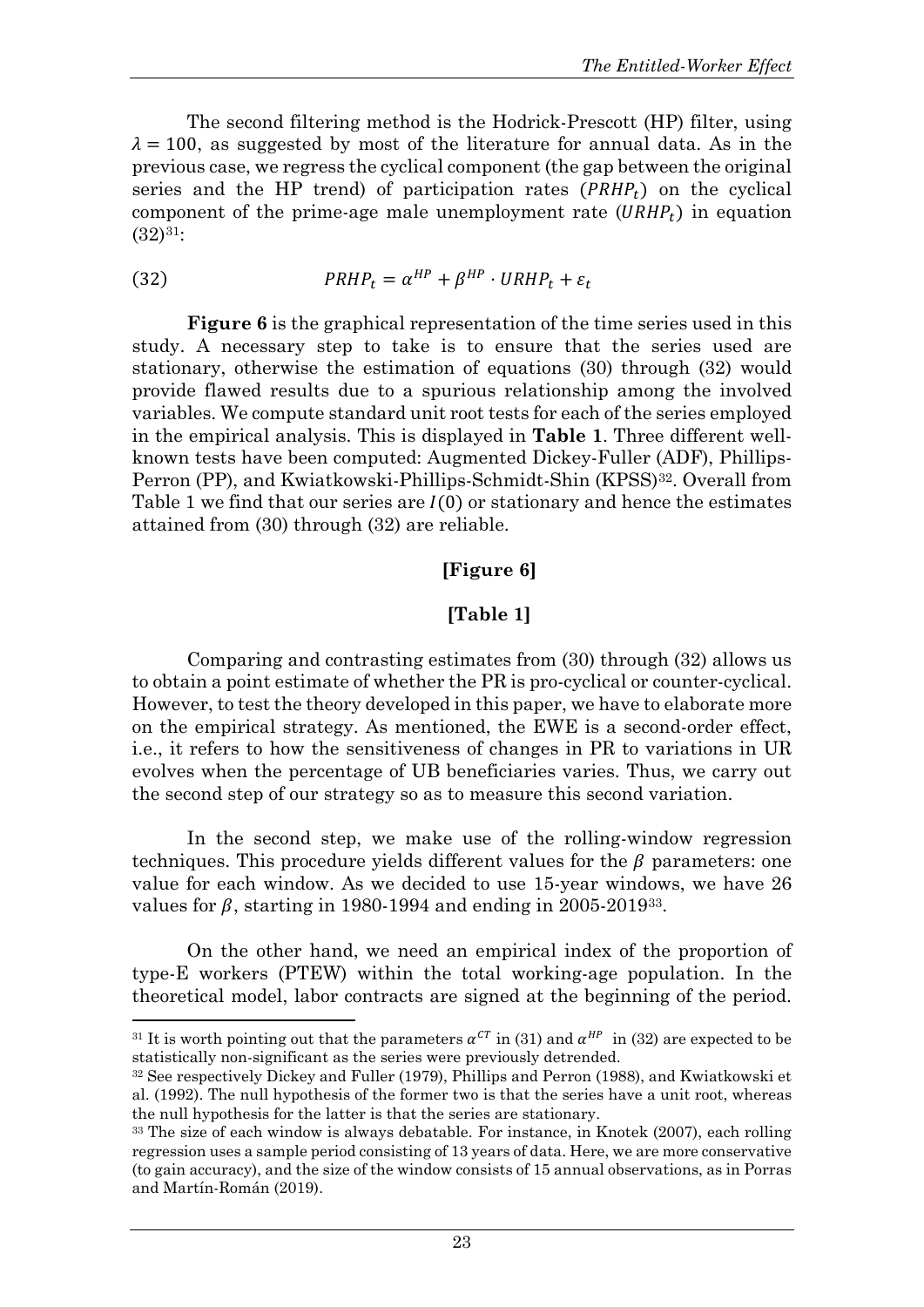In real life, however, some workers are employed in a specific moment, other workers are looking for a job (some of them are entitled and others not), and a fraction of the total population is out of the labor force. If we make the assumption that all workers currently employed are entitled to UB (as they have, in fact, work experience), and we add them to the pool of UB beneficiaries (which, indeed, are entitled at this time), we have a reasonably good approximation of the volume of type-E individuals<sup>[34](#page-25-0)</sup>. If we then divide them by the total working-age population, we have PTEW as shown in equation (33):

$$
(33) \tPTEW = \frac{B + EM}{N}
$$

 $\overline{a}$ 

where B stands for the number of UB beneficiaries, EM is the number of employed, and N refers to the total working-age population. We are aware that the PTEW index could not measure the exact figure for the proportion of type-E individuals in a specific year because it is only an approximation. Nonetheless, we deem that it depicts reasonably well the long-run changes in that percentage. Actually, what we use in the second step is the 15-year average of PTEW, and this measure is much less affected by yearly measurement errors, reflecting the relevant movements in the long-run trend of PTEW.

The final stage of our empirical strategy consists in computing the correlation between PTEW and the group of "betas" estimated through the rolling-windows procedure. As mentioned above, we average 15-year periods of PTEW so as to match them to the corresponding estimated  $\beta$  belonging to the same range of years (i.e., within the equivalent window period). We managed to gather data on the number of UB beneficiaries from 1980 onwards (as far as we know, these are the longest time-series that can be obtained).

In **Figure 7,** we show those 15-year average observations for PTEW. One of the most remarkable characteristics of that figure is its positive timetrend. A second major feature is the wide variation range of the time-series. Starting with a value of 0.55 in the period 1980-1994, it ends with a value of 0.69 in the period 2005-2019. These 14 percentage points imply an increase of about 25% throughout the whole period. This figure is a significant increase, so if the phenomenon we are analyzing in this paper is relevant, such an increase could lead to substantial changes in the size of the estimated  $\beta$ .

# **[Figure 7]**

<span id="page-25-0"></span><sup>&</sup>lt;sup>34</sup> Previous work experience is the essential requirement to gain entitlement to UB in Spain. Hence, assuming that current employees are entitled in a (potential) future unemployment spell seems to be a realistic supposition.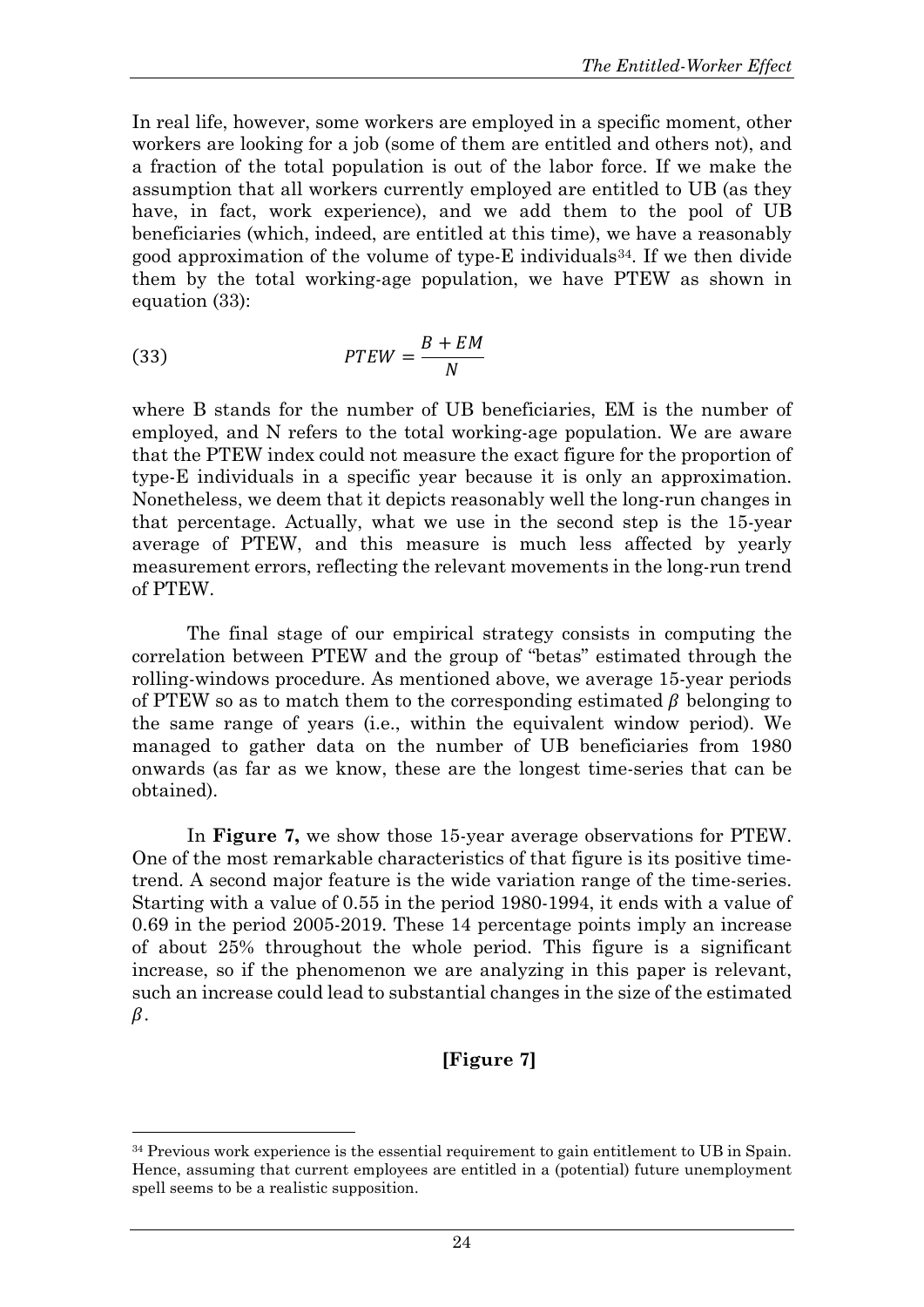According to the theory previously presented, the higher is the percentage of type-E individuals within the total working-age population, the stronger is the EWE. Consequently, we expect a negative relationship between the size of the rolling-window estimated betas  $(\beta_{RW}^{LS}, \beta_{RW}^{CT}, \beta_{RW}^{HP})$  and the 15-year average PTEW  $(PTEW^{15A})$ . The equation (34) formalizes **Hypothesis 1** and is the empirical counterpart of equation (27):

(34) 
$$
\frac{\partial \beta_{RW}^i}{\partial PTEW^{15A}} < 0 \qquad (\forall i = LS, CT, HP)
$$

## **4.3. Results**

**Table 2** shows the results of the estimation of equations (30) through (32). We break down the estimates into a twofold classification. First, the set of columns (1)-(3) refers to the three different econometric procedures abovementioned (LS, CT, and HP). Second, we also carry out the empirical analysis for three different periods. The first one covers the whole time horizon and ranges from 1980 to 2019. The other two are the sub-periods 1980-1999 and 2000-2019, aiming at checking the stability of the estimates for the whole period. As a result of this, we obtain nine estimates for beta.

# **[Table 2]**

Overall, the results exhibit a high degree of consistency among the three econometric methods. For the whole period, both the LS and CT and HP estimates show no statistically significant effect of the business cycle on the PR. For the sub-period 1980-1999, the three procedures find a positive and significant relationship between the PR and the business cycle (i.e., the PRs are pro-cyclical in these years). Finally, for the sub-period 2000-2019, both LS and HP did not find a statistically significant relationship, while the CT procedure estimates a counter-cyclical behavior of the PR, significant at the 5% level.

At first glance, the absence of a significant relationship between the PR and the business cycle for the whole period could make the naïve observer think that the AWE and the DWE are of similar strength and offset each other. However, the reality behind the data is a lack of stability of the estimated parameter. The estimated betas for the two sub-periods confirm this view. Within the time span from 1980 to 1999, the cyclical sensitivity of the PR to business cycle movements is estimated significantly in the range of 0.19 to 0.25. On the other hand, the LS and HP estimates for the period 2000- 2019 are not statistically significant, and the CT method produces a beta of - 0.05, implying a counter-cyclical behavior of the PR.

Bearing in mind this empirical evidence, we check if the decline in the pro-cyclical behavior in the PR occurs suddenly or if, on the contrary, it is a gradual phenomenon. And, in the case of being a gradual phenomenon, we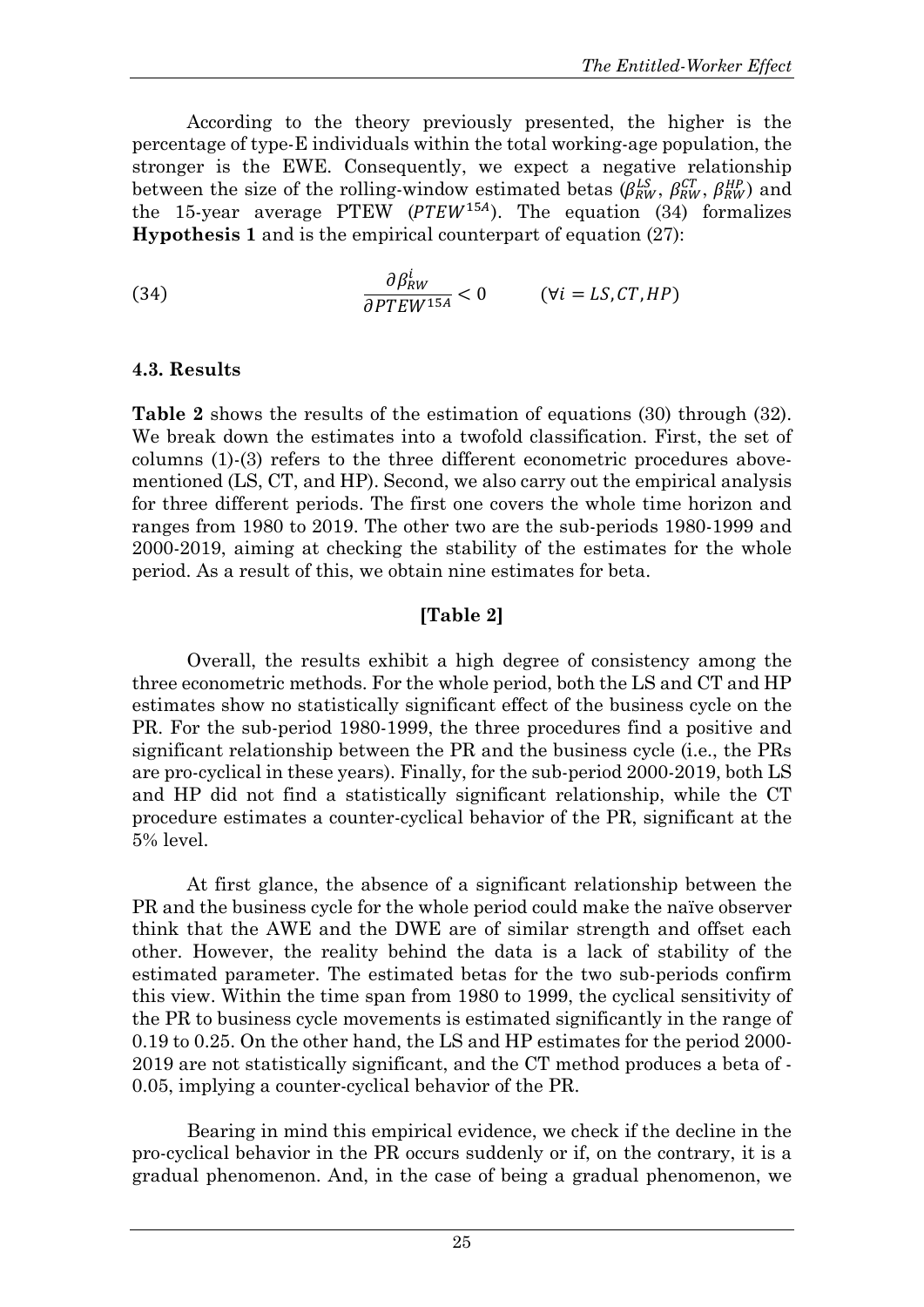also attempt to determine if the secular increase of the PTEW shown in **Figure 7** is a major driving factor. With this aim, in a first stage, we calculate a continuum of estimated betas through a set of rolling-window regressions. This is what is displayed in **Table 3**. Then, in a second stage, we look for evidence of the second-order EWE by correlating the estimated betas with the 15-year average of PTEW.

# **[Table 3]**

In order to facilitate the interpretation of the results, we have represented the estimated betas from **Table 3** in **Figure 8**. Two stylized facts can be observed in **Table 3** and **Figure 8**. First, there is a clear negative trend in the estimated betas (as we move forward in time). Second, although there are slight differences in the order of magnitude of estimated betas regarding different econometric techniques, we find a high degree of correlation among them. To be more precise, the correlation coefficient between the series of  $\beta^{LS}$  and  $\beta^{CT}$  is  $r = 78.2\%$ , between  $\beta^{LS}$  and  $\beta^{HP}$  is  $r =$ 83.7%, and between  $\beta^{CT}$  and  $\beta^{HP}$  is  $r = 96.0\%$ .

## **[Figure 8]**

Furthermore, it should be emphasized the strong pro-cyclical pattern in the Spanish PR at the beginning of the period. For instance, the LS estimated parameter for the period 1980-1994 indicates that a 1-percentage point reduction in the unemployment rate would raise the PR by 0.28 percentage points. The CT and the HP estimates yield a similar outcome, 0.26 and 0.25, respectively. Moreover, the estimates are highly significant from a statistical point of view. As we progress in time, there is a steady decrease in the size of the calculated betas. It is also worth mentioning that, in the final years, some estimated parameters are no longer statistically significant (at the conventional levels), which is logical as the point estimates are in fact close to zero. Put in other words, the above-mentioned TNE is close to zero because of the composition effects of the AWE, the DWE, and the EWE. Even more importantly, in the very last years, the three methods produce negative values for the estimated betas, implying a counter-cyclical pattern in the PR.

As illustrated by the previous analysis, the fall in the pro-cyclical behavior of Spanish PR is a progressive process. For this reason, we consider that the loss of procyclicality observed in the Spanish labor supply during the last years is a consequence of structural factors, not of short-term factors. As our theoretical framework establishes, we believe that the EWE is operating more intensively now that in the past and, consequently, weakening the DWE in recent years. The support for this statement can be found in **Figure 7**. As can be seen, the PTEW has reached its highest levels precisely in the last years.

After having computed the 15-year rolling-window estimates for beta, in the second and final step of the empirical strategy, we proceed to correlate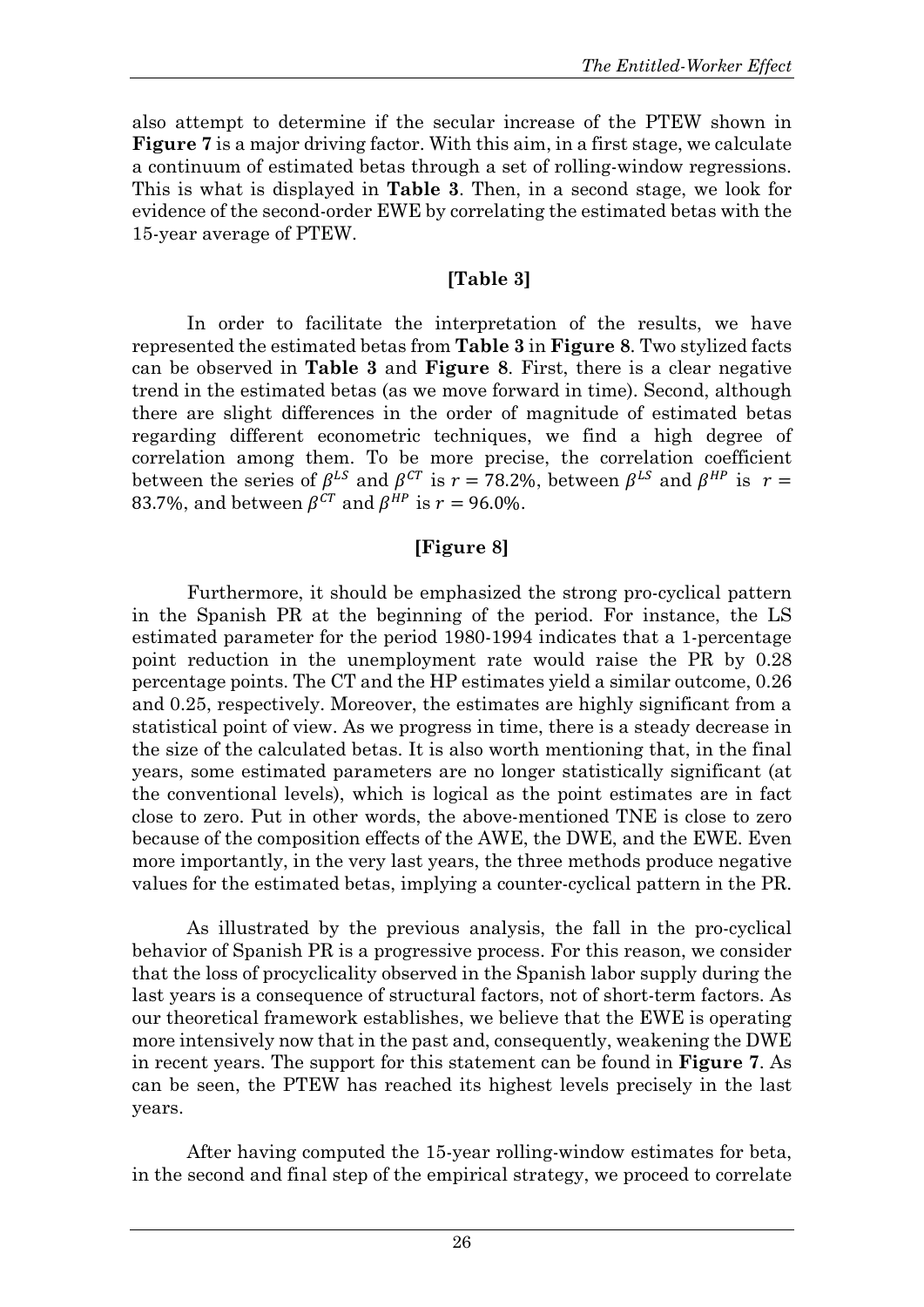them with their equivalent 15-year average of PTEW. **Figure 9** shows this empirical exercise. We represent PTEW on the X-axis and beta on the Y-axis. In the upper panel, we display the betas obtained through LS, in the bottomleft, those calculated with the CT procedure, and in the bottom-right, the HP estimates.

# **[Figure 9]**

Two essential conclusions can be drawn from the observation of **Figure 9.** First, there exists a negative correlation between the rolling-window betas and PTEW, as predicted by the model. Second, that correlation seems to be pretty high. More specifically, the correlation coefficient in the LS case is  $r =$ 85.6%,  $r = 93.5\%$  for the CT procedure, and  $r = 98.8\%$  for the HP estimates. These empirical results give credit to the theory developed in this article. In other words, **Figure 9** is proof of the importance and significance of EWE.

# **5. Discussion and conclusions**

This paper identifies and analyses a new effect as regards the cyclical behavior of labor supply that we dub the Entitled Worker Effect. To this end, we build a formal model in which we explicitly characterized the three theoretical channels recognized: the AWE, the DWE, and the EWE. The key point of this research is that the EWE has its own nature and is different from the two well-known effects concerning the labor supply and the business cycle (i.e., the AWE and the DWE).

The central prediction of the model is that there should be a negative correlation between the cyclical sensitivity of the PR and the PTEW. Put differently, the higher the level of PTEW is, the stronger the EWE should be. The rationale for that outcome is, according to the model, that the EWE weakens the DWE and makes the PR less pro-cyclical. However, it is important to stress that the theoretical channel operating has nothing to do with a stronger income effect (i.e., a larger AWE) or with an unexplained change in the way the expectations affect labor supply choices (i.e., an unexplained decrease in the DWE). It has to do with the moral hazard created by an increasing proportion of people entitled to receive UB.

The empirical evidence seems to support this interpretation of the facts. First, we observe a steady decline in the pro-cyclical sensitivity of the PR to the business cycle from 1980 to the present. Furthermore, the three econometric methods used (LS, CT, and HP) yield a similar evolution of the point estimates for that cyclical sensitivity, which is a sign of the robustness of the results. Second, this continuous decline in the estimated betas as time goes on coincides with a secular increase in the PTEW. When computing the correlation between the two variables, it is very high. Although it is a simple correlation and we do not perform a causality test, it is difficult to think of a reason for expecting a reverse causal-effect from cyclical sensitivity to the PTEW. Anyhow, this might be a field for future research. Also interestingly,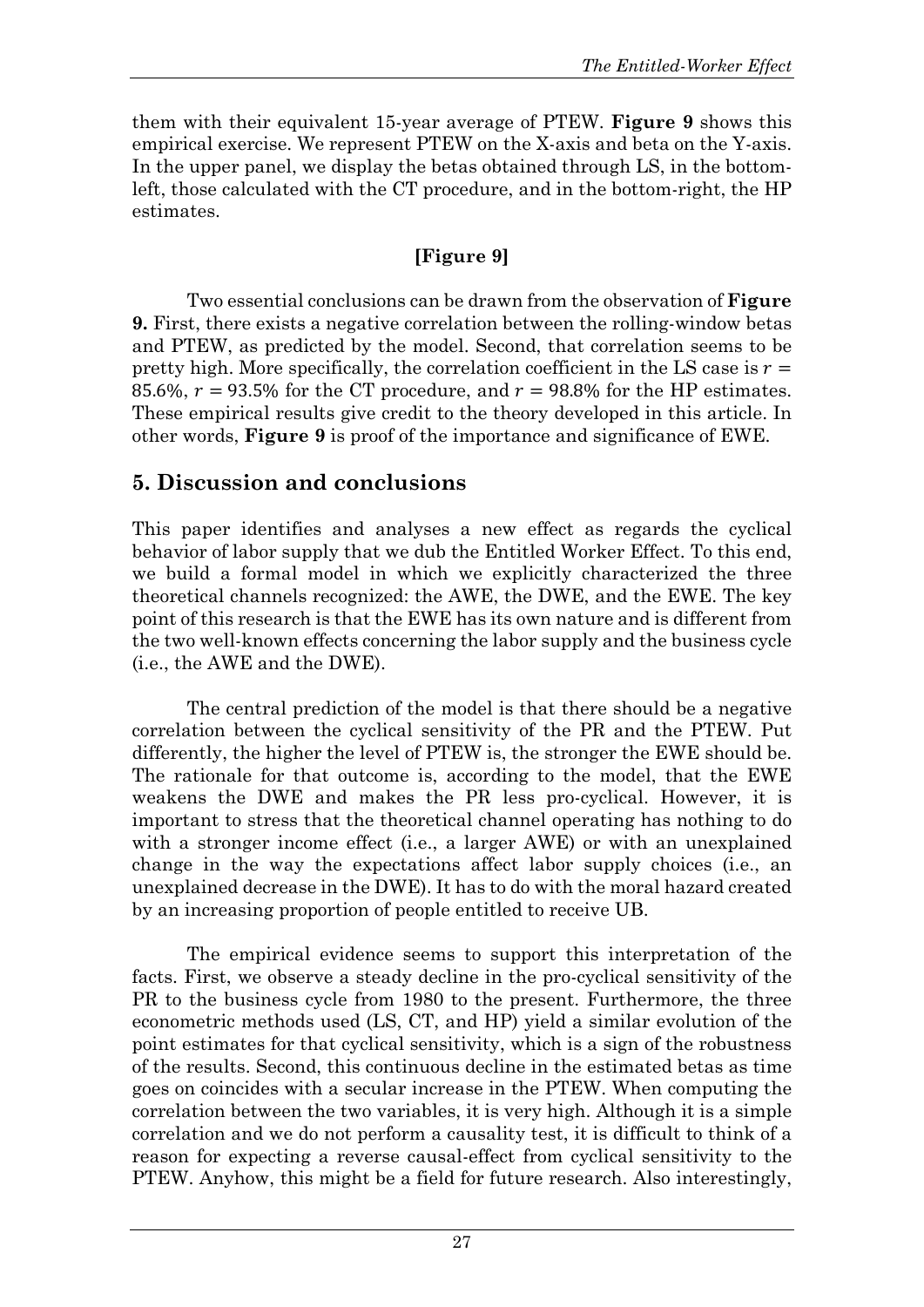in the last "windows" of our rolling regression analysis, we detect a countercyclical pattern of the PR. Determining if this empirical regularity is going to consolidate in the coming years appears to be an appealing avenue for future research.

The policy implications are potentially profound. Traditionally, when the PR exhibited a counter-cyclical behavior during a downturn, it was assumed that the unemployment rate was overstated. The policy prescription for the Government was to reduce the fiscal stimulus, as the "actual" number of unemployed persons was less than that recorded in the official data. Thus, the aggregate demand management policy is the canonical recommendation. However, if the EWE is a major driving factor behind the weakening of the pro-cyclical movements of the PR, policymakers, on the contrary, must use supply-side measures to fight against the moral hazard problem addressed in this piece of research. To sum up, as the EWE appears to be an issue, economic authorities must monitor the UB system carefully to attempt to minimize the underlying opportunistic behavior. This political action, at the same time, would alleviate the financial difficulties that Social Security systems are facing nowadays in many countries.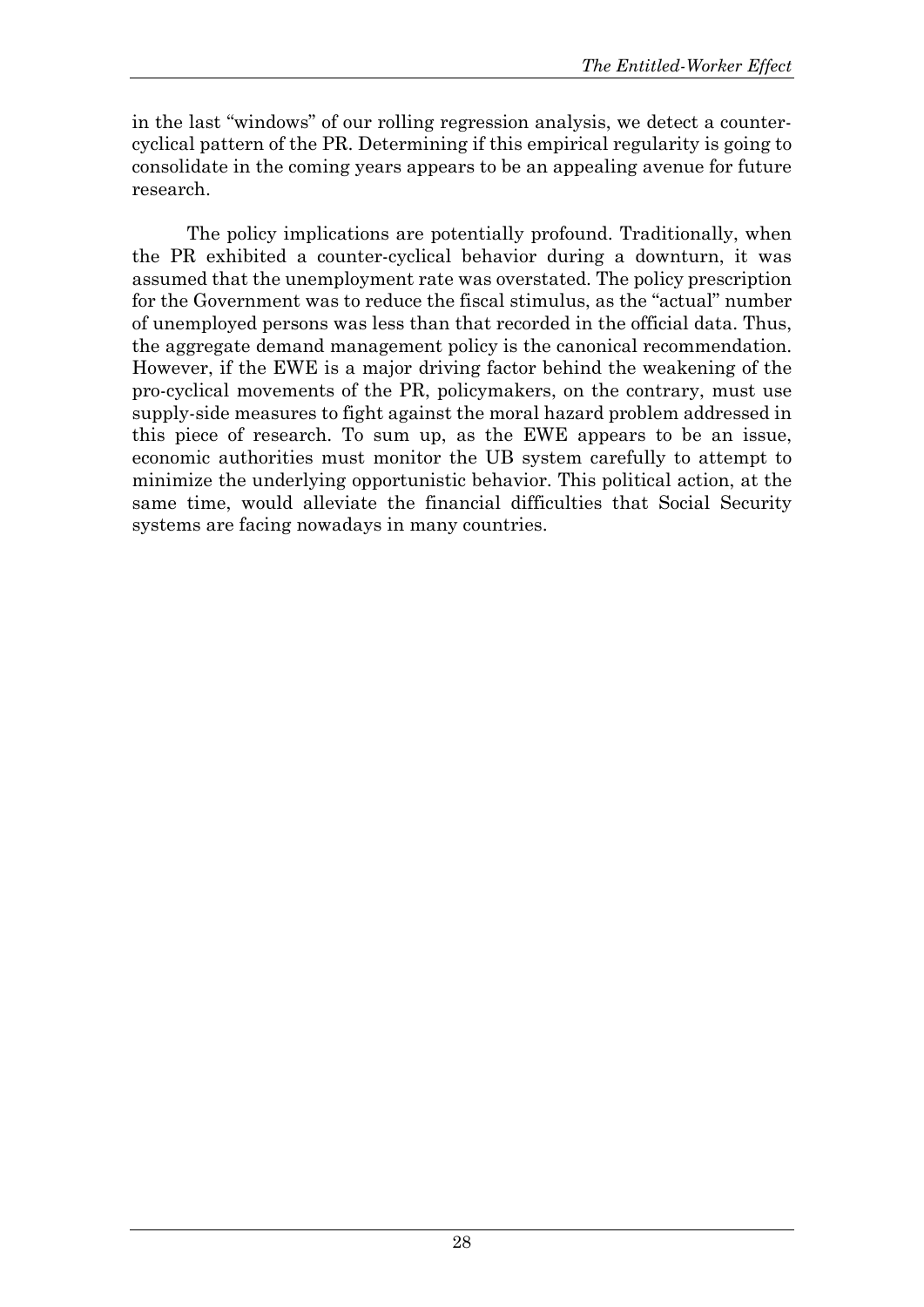# **References**

- Addison, J. T., & Portugal, P. (2008). How do different entitlements to unemployment benefits affect the transitions from unemployment into employment? *Economics Letters*, *101*(3), 206-209.
- Atkinson, A. B., & Micklewright, J. (1991). Unemployment compensation and labor market transitions: a critical review. *Journal of Economic Literature*, *29*(4), 1679-1727.
- Bande, R., & Martín-Román, Á. (2018). Regional differences in the Okun's Relationship: New Evidence for Spain (1980-2015). *Investigaciones Regionales*, (41), 137-165.
- Barth, P. S., (1968). Unemployment and labor force participation. *Southern Economic Journal*, 34, 375–382.
- Bassanini, A. (2006). Training, wages and employment security: an empirical analysis on European data. *Applied Economics Letters*, *13*(8), 523-527.
- Benati, L. (2001). Some empirical evidence on the 'discouraged worker' effect. *Economics Letters*, *70*(3), 387-395.
- Bennmarker, H., Carling, K., & Holmlund, B. (2007). Do benefit hikes damage job finding? Evidence from Swedish unemployment insurance reforms. *Labour*, *21*(1), 85-120.
- Bhalotra, S., & Umana-Aponte, M. (2010). The dynamics of women's labour supply in developing countries. *IZA Discussion Paper No. 4879*.
- Boeri, T., & Van Ours, J. (2013). The economics of imperfect labor markets. Princeton University Press.
- Boone, J. (2004). Unemployment insurance and workers' mobility. *Journal of Institutional and Theoretical Economics*, 160(2), 275-293.
- Boone, J., & Van Ours, J. C. (2006). Modeling financial incentives to get the unemployed back to work. *Journal of Institutional and Theoretical Economics*, *162*(2), 227-252.
- Bover, O. Arellano, M., & Bentolila, S. (2002), "Unemployment duration, benefit duration and the business cycle", *The Economic Journal*, 112(479): 223-265.
- Bowen, W. G., & Finegan, T.A. (1969). The economics of labor force participation. Princeton University Press, Princeton, NJ.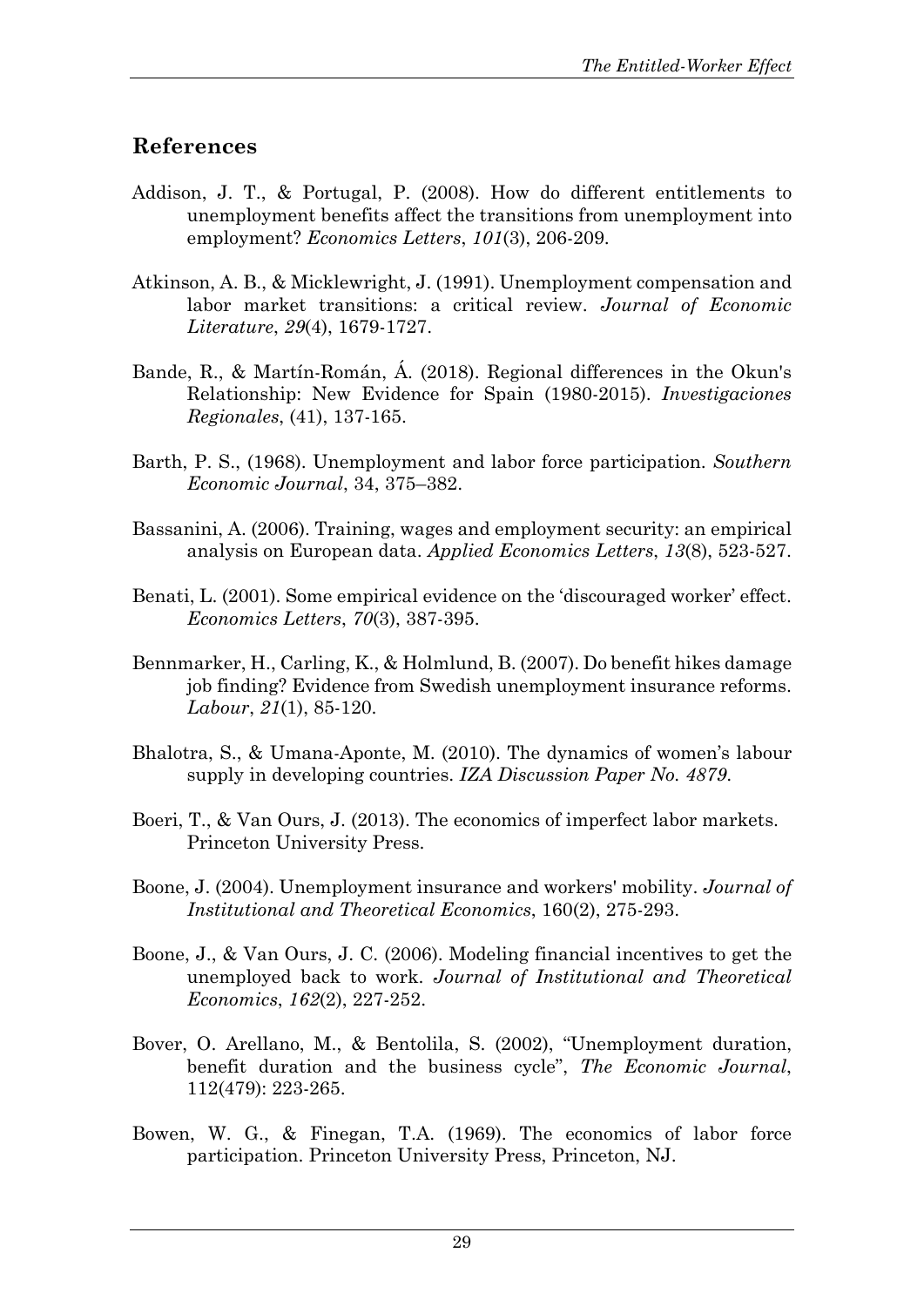- Cabo, F., & Martín-Román, A. (2019). Dynamic collective bargaining and labor adjustment costs. *Journal of Economics*, *126*(2), 103-133.
- Cahuc, P., Carcillo, S., & Zylberberg, A. (2014). Labor economics. MIT press.
- Cahuc, P., & Fontaine, F. (2009). On the efficiency of job search with social networks. *Journal of Public Economic Theory*, 11(3), 411-439.
- Caliendo, M., Tatsiramos, K., & Uhlendorff, A. (2013). Benefit duration, unemployment duration and job match quality: a regressiondiscontinuity approach. *Journal of Applied Econometrics*, *28*(4), 604- 627.
- Card, D., & Levine, P. B. (2000). Extended benefits and the duration of UI spells: evidence from the New Jersey extended benefit program. *Journal of Public Economics*, *78*(1), 107-138.
- Card, D., Chetty, R., & Weber, A. (2007). Cash-on-hand and competing models of intertemporal behavior: New evidence from the labor market. *Quarterly Journal of Economics*, *122*(4), 1511-1560.
- Carling, K., Edin, P. A., Harkman, A., & Holmlund, B. (1996). Unemployment duration, unemployment benefits, and labor market programs in Sweden. *Journal of Public Economics*, *59*(3), 313-334.
- Carling, K., Holmlund, B., & Vejsiu, A. (2001). Do benefit cuts boost job finding? Swedish evidence from the 1990s. *Economic Journal*, *111*(474), 766-790.
- Centeno, M., & Novo, Á. A. (2006). The impact of unemployment insurance on the job match quality: a quantile regression approach. *Empirical Economics*, *31*(4), 905-919.
- Centeno, M., & Novo, Á. A. (2009). Reemployment wages and UI liquidity effect: a regression discontinuity approach. *Portuguese Economic Journal*, *8*(1), 45-52.
- Centeno, M., & Novo, Á. A. (2014). Do low‐wage workers react less to longer unemployment benefits? Quasi‐experimental evidence. *Oxford Bulletin of Economics and Statistics*, *76*(2), 185-207.
- Clark, K., & Summers, L. (1981). Demographic differences in cyclical employment variation. *Journal of Human Resources*, 16, 61–79.
- Clark, K., & Summers, L. (1982). Labor force participation: timing and persistence. *Review of Economic Studies*, 49, 825–844.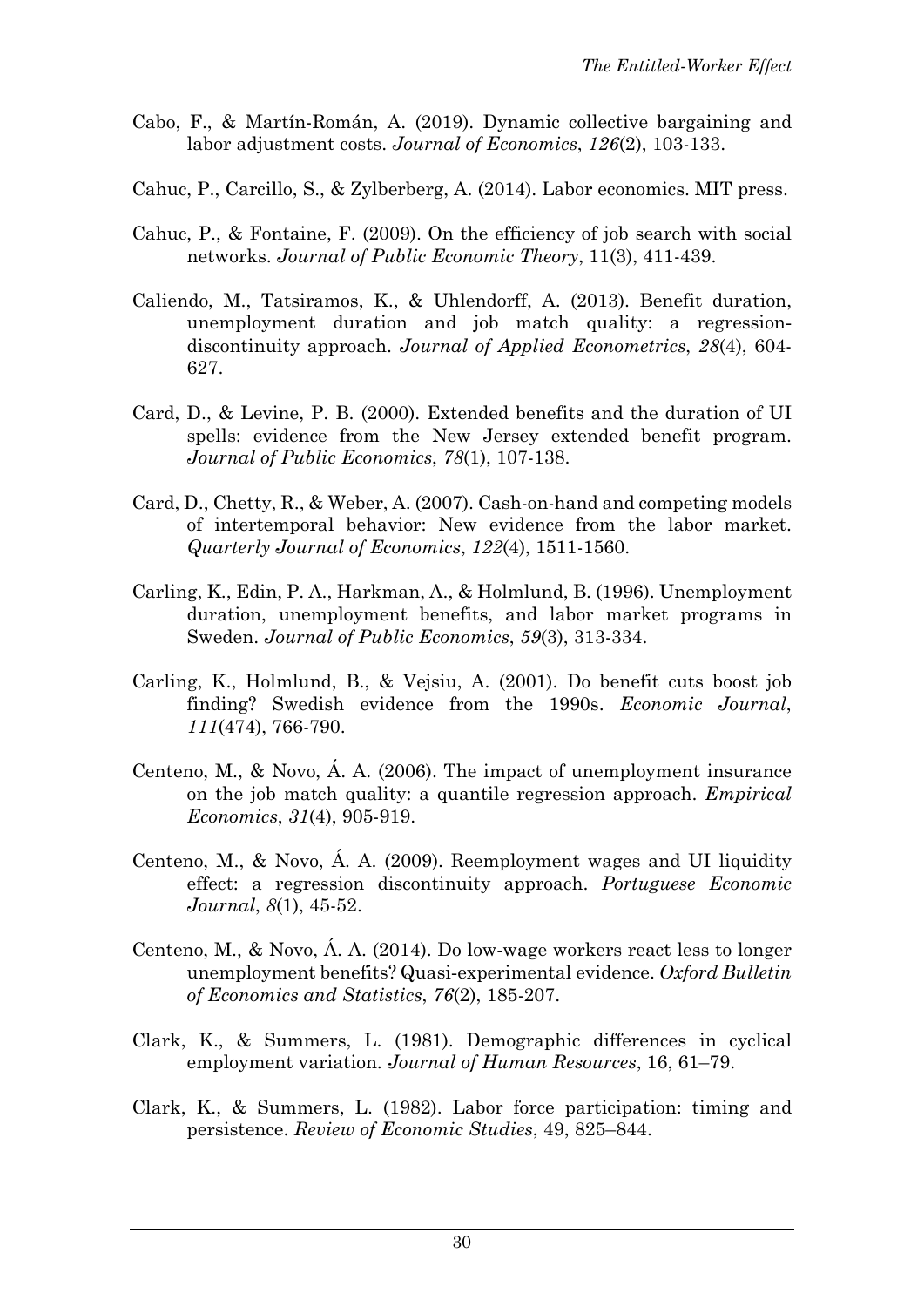- Congregado, E., Carmona, M., Golpe, A. A., & Van Stel, A. (2014). Unemployment, gender and labor force participation in Spain: Future trends in labor market. *Romanian Journal of Economic Forecasting*, 17(1), 53-66.
- Congregado, E., Gałecka-Burdziak, E., Golpe, A., & Pater, R. (2020). Asymmetry and Non-linearity in Discouraged and Added Worker Effects. *Eastern European Economics*, 58(3), 221-241.
- Congregado, E., Golpe, A. A., & Van Stel, A. (2011). Exploring the big jump in the Spanish unemployment rate: Evidence on an 'added-worker' effect. *Economic Modelling*, *28*(3), 1099-1105.
- Cover, J. P., & Mallick, S. K. (2012). Identifying sources of macroeconomic and exchange rate fluctuations in the UK. *Journal of International Money and Finance*, 31(6), 1627-1648.
- Cuéllar-Martín, J., Martín-Román, Á. L., & Moral, A. (2019). An Empirical Analysis of Natural and Cyclical Unemployment at the Provincial Level in Spain. *Applied Spatial Analysis and Policy*, 12(3), 647-696.
- Darby, J., Hart, R. A., & Vecchi, M. (2001). Labour force participation and the business cycle: a comparative analysis of France, Japan, Sweden and the United States. *Japan and the World Economy*, *13*(2), 113-133.
- Dickey, D. A., & Fuller, W. A. (1979). Distribution of the estimators for autoregressive time series with a unit root. *Journal of the American Statistical Association*, *74*, 427-431.
- Elmeskov, J., & Pichelmann, K. (1994). Interpreting unemployment: the role of labour-force participation. *OECD Economic Studies*, 21, 139-160.
- Fallick, B. C. (1991). Unemployment insurance and the rate of re-employment of displaced workers. *Review of Economics and Statistics*, 228-235.
- Goodman, Jr. J. L. (1974). Spectral analysis of the dependence of labor force participation on unemployment and wages. *Review of Economics and Statistics*, 56, 390–393.
- Granville, B., & Mallick, S. (2009). Monetary and financial stability in the euro area: Pro-cyclicality versus trade-off. *Journal of International Financial Markets, Institutions and Money*, 19(4), 662-674.
- Humphrey, D. D. (1940). Alleged "additional workers" in the measurement of unemployment. *The Journal of Political Economy*, 48(3), 412–419.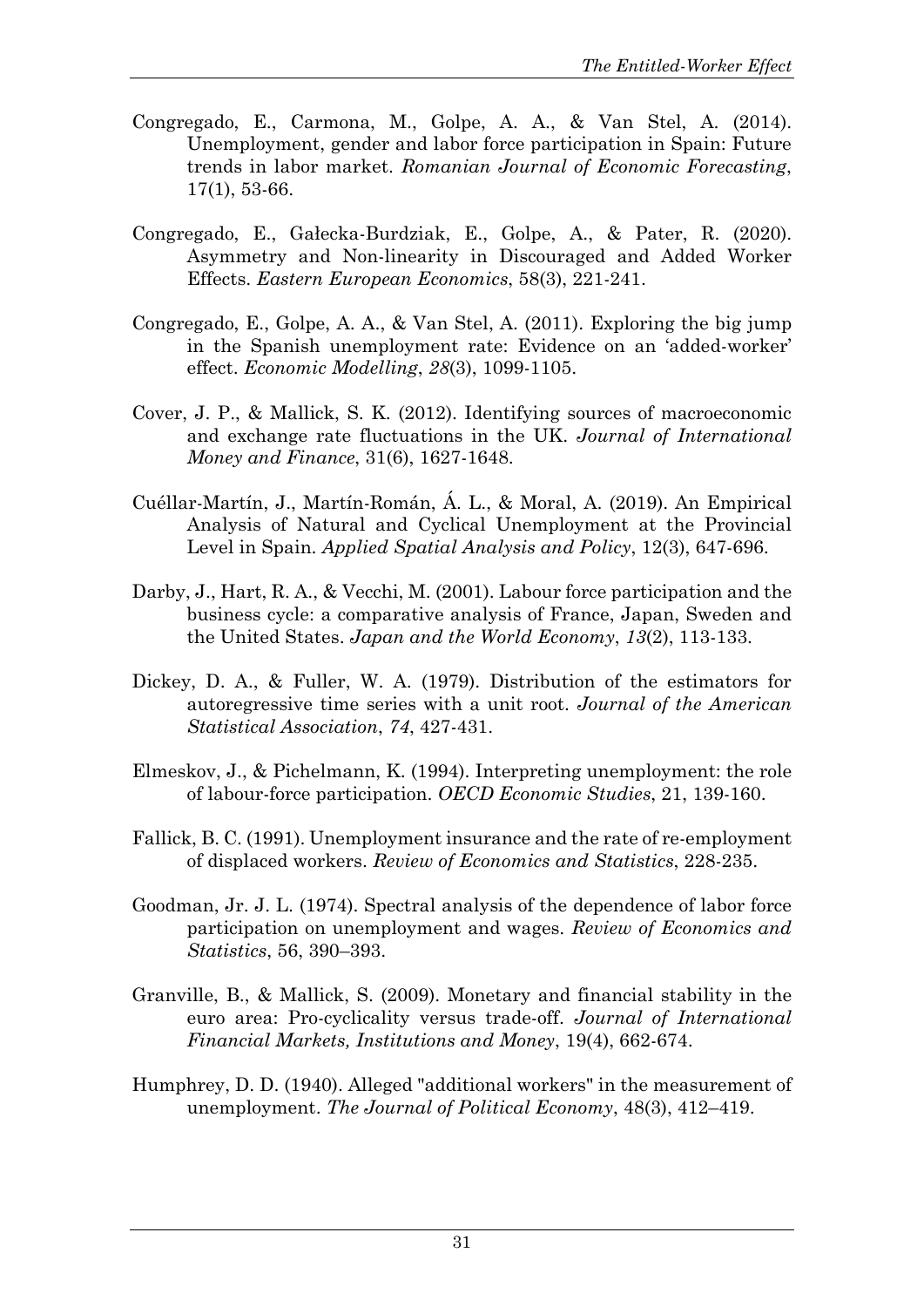- Katz, L. F., & Meyer, B. D. (1990). Unemployment insurance, recall expectations, and unemployment outcomes. *Quarterly Journal of Economics*, *105*(4), 973-1002.
- Knotek, E. S. (2007). How useful is Okun's law?. *Economic Review-Federal Reserve Bank of Kansas City*, *92*(4), 73.
- Kwiatkowski, D., Phillips, P. C., Schmidt, P., & Shin, Y. (1992). Testing the null hypothesis of stationarity against the alternative of a unit root: How sure are we that economic time series have a unit root?. *Journal of Econometrics*, *54*(1), 159-178.
- Ham, J. C., & Rea Jr, S. A. (1987). Unemployment insurance and male unemployment duration in Canada. *Journal of Labor Economics*, *5*(3), 325-353.
- Hansen, W. L. (1961). The cyclical sensitivity of the labor supply. *American Economic Review*, 51, 299-309.
- Holmlund, B. (1998). Unemployment insurance in theory and practice. *Scandinavian Journal of Economics*, *100*(1), 113-141.
- Hunt, J. (1995). The effect of unemployment compensation on unemployment duration in Germany. *Journal of Labor Economics*, *13*(1), 88-120.
- Lalive, R. (2007). Unemployment benefits, unemployment duration, and postunemployment jobs: A regression discontinuity approach. *American Economic Review*, *97*(2), 108-112.
- Lalive, R. (2008). How do extended benefits affect unemployment duration? A regression discontinuity approach. *Journal of Econometrics*, *142*(2), 785-806.
- Lalive, R., Van Ours, J., & Zweimüller, J. (2006). How changes in financial incentives affect the duration of unemployment. *Review of Economic Studies*, *73*(4), 1009-1038.
- Layard, R. N., & Nickell, S. S. and Jackman, R. (1991). *Unemployment: Macroeconomic performance and the labour market*. New York: Oxford University Press.
- Le Barbanchon, T. (2016). The effect of the potential duration of unemployment benefits on unemployment exits to work and match quality in France. *Labour Economics*, *42*, 16-29.
- Lee, G. H., & Parasnis, J. (2014). Discouraged workers in developed countries and added workers in developing countries? Unemployment rate and labour force participation. *Economic Modelling*, *41*, 90-98.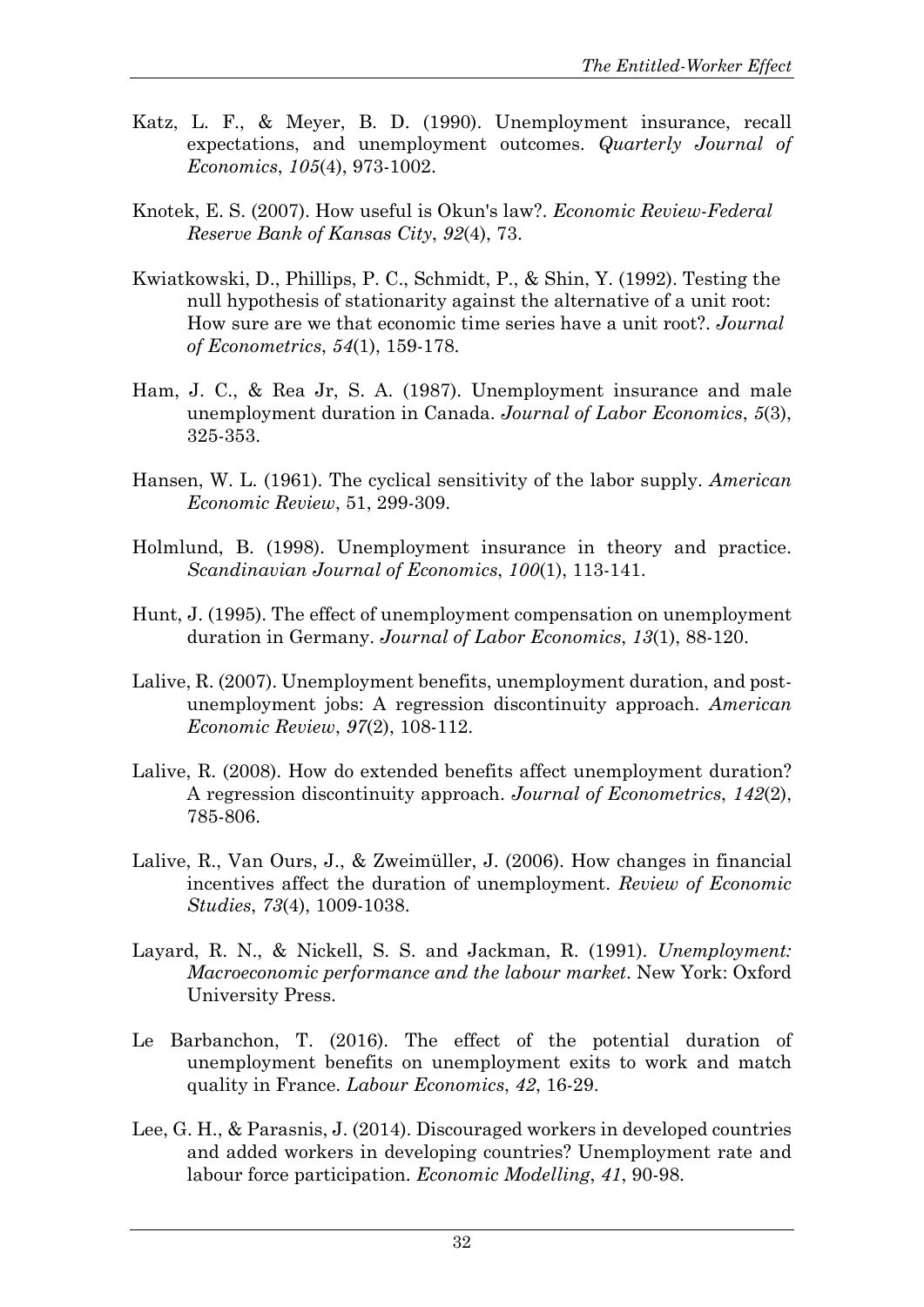- Lippman, S. A., & McCall, J. J. (1976a). The economics of job search: a survey: part I. *Economic Inquiry*, *14*, 155-189.
- Lippman, S. A., & McCall, J. J. (1976b). The economics of job search: a survey: part II. *Economic Inquiry*, *14*, 347–368.
- Long, C. (1953). Impact of effective demand on the labor supply. *American Economic Review,* 43, 458–467.
- Long, C. (1958). The labor force under changing income and employment. In C. D. Long (Ed.), The labor force under changing income and employment (pp. 181–201). Princeton University Press.
- Martín‐Román, Á. L., Cuéllar‐Martín, J., & Moral, A. (2018). Labor supply and the business cycle: The "Bandwagon Worker Effect". *Papers in Regional Science*.
- Martín-Román, A. L., & Moral, A. (2016). Moral Hazard in Monday claim filing: evidence from Spanish sick leave insurance. *The BE Journal of Economic Analysis & Policy*, 16(1), 437-476.
- Martín-Román, Á., & Moral, A. (2017). A methodological proposal to evaluate the cost of duration moral hazard in workplace accident insurance. *The European Journal of Health Economics*, 18(9), 1181-1198.
- McCall, J. J. (1970). Economics of information and job search. *Quarterly Journal of Economics*, 84, 113-126.
- Meyer, B. D. (1990). Unemployment insurance and unemployment spells. *Econometrica*, *58*(4), 757-782.
- Mincer, J. (1966). Labor-force participation and unemployment: a review of recent evidence. In: Gordon, R.A., Gordon, M. (Eds.), Prosperity and Unemployment. John Wiley and Sons, USA, 73–112.
- Moral-Arce, I., Martín-Román, J., & Martín-Román, Á. L. (2019). Cessation of activity benefit for Spanish self-employed workers: a heterogeneous impact evaluation. *Hacienda Pública Española*, 231(4), 41-79.
- Mortensen, D. (1970). Job search, the duration of unemployment, and the Phillips curve. *American Economic Review*, 60(5), 847-62.
- Mortensen, D. T. (1986). Job search and labor market analysis. *Handbook of Labor Economics*, 2, 849-919. Amsterdam: Elsevier Science.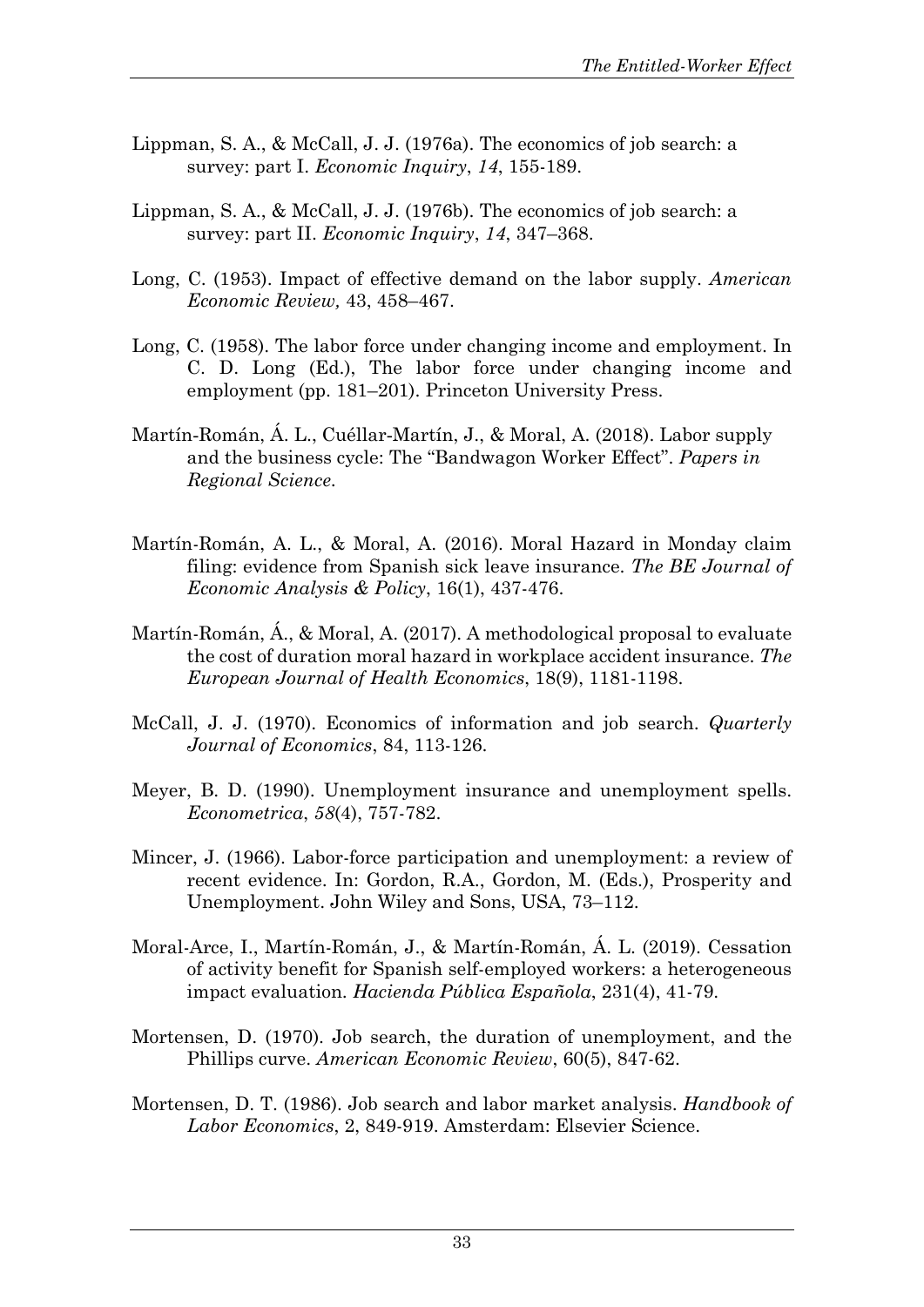- Mortensen, D. T., & Pissarides, C. A. (1999). New developments in models of search in the labor market. *Handbook of Labor Economics*, 3, 2567- 2627. Amsterdam: Elsevier Science.
- Nickell, S. J. (1979). The effect of unemployment and related benefits on the duration of unemployment. *Economic Journal*, *89*(353), 34-49.
- Nickell, S. J. (1997). Unemployment and labor market rigidities: Europe versus North America. *Journal of Economic Perspectives*, *11*(3), 55-74.
- Österholm, P. (2010). Unemployment and labour-force participation in Sweden. *Economics Letters*, 106(3), 205-208.
- Parker, S. W., & Skoufias, E. (2004). The added worker effect over the business cycle: evidence from urban Mexico. *Applied Economics Letters*, 11(10), 625-630.
- Pedersen, P. J., & Westergård-Nielsen, N. C. (2000). Unemployment. A review of the evidence from panel data. In *Economics of Unemployment*. Edward Elgar Publishing, Incorporated.
- Pencavel, J. (1987). Labor supply of men: A survey. *Handbook of Labor Economics*, *1*, 3-102.
- Pérez, C., Martín-Román, Á., & Moral, A. (2015). The impact of leisure complementarity on the labour force participation of older males in Spain*. Applied Economics Letter*s, 22(3), 214-217.
- Pérez, C., Martín-Román, Á., & Moral, A. (2020). Two decades of the complementary leisure effect in Spain. *The Journal of the Economics of Ageing*, 15, 100216.
- Perry, G. (1977). Potential output and productivity. *Brookings Papers on Economic Activity*, 1, 11–47.
- Phillips, P. C., & Perron, P. (1988). Testing for a unit root in time series regression. *Biometrika*, *75*(2), 335-346.
- Porras-Arena, M. S., & Martín-Román, Á. L. (2019). Self-employment and the Okun's law. Economic Modelling, 77, 253-265.
- Prescott, E. C. (2004). Why do Americans work so much more than Europeans? *Quarterly Review*, *Federal Reserve Bank of Minneapolis,*  28(1), 2-13.
- Prescott, E. C., & Wallenius, J. (2012). Aggregate labor supply. *Quarterly Review*, *Federal Reserve Bank of Minneapolis*, 35(2), 2-16.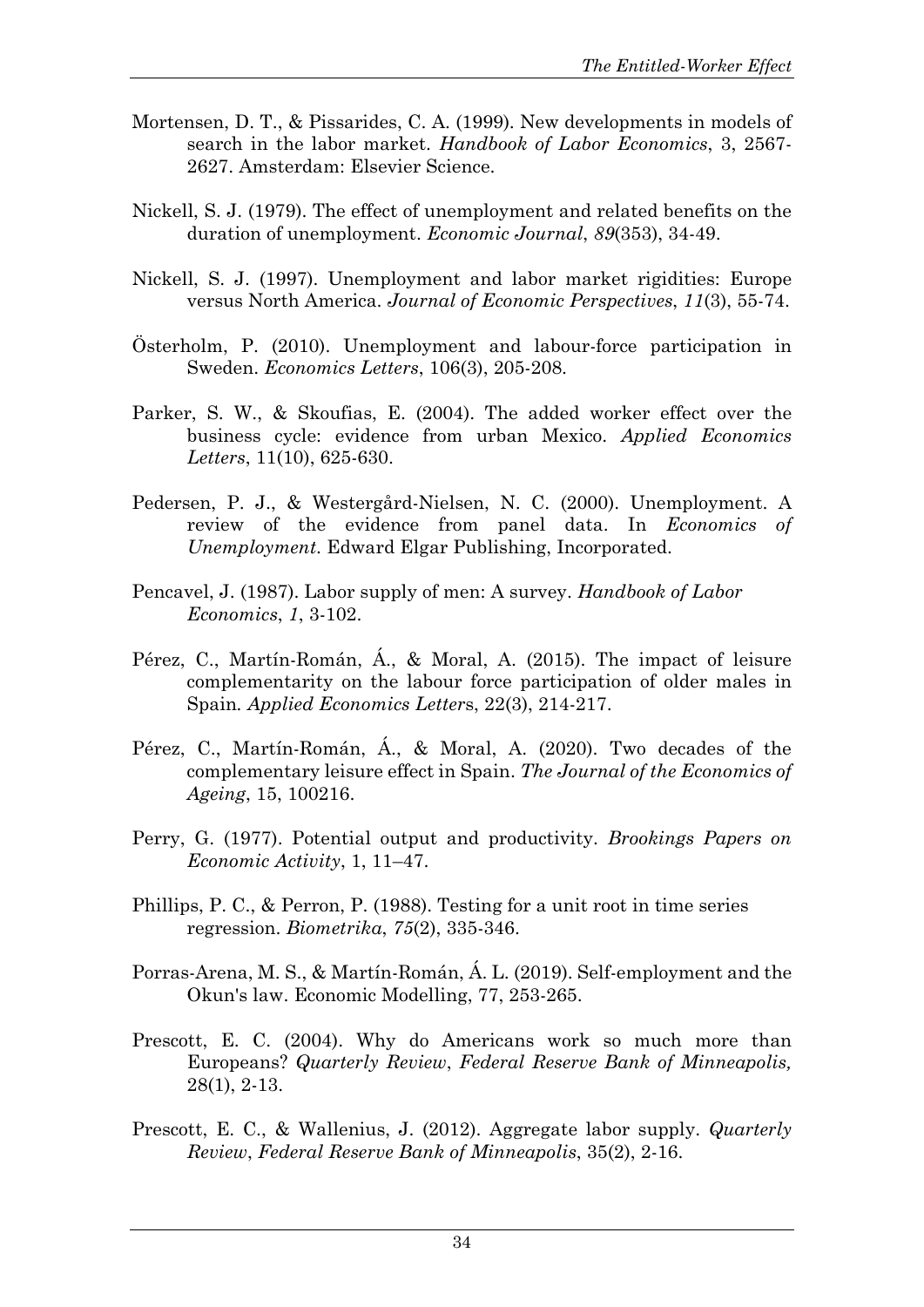- Pries, M., & Rogerson, R. (2009). Search frictions and labor market participation. *European Economic Review*, 53(5), 568-587.
- Prieto-Rodríguez, J., & Rodríguez-Gutiérrez, C. (2000). The added worker effect in the Spanish case. *Applied Economics*, *32*(15), 1917-1925.
- Prieto-Rodríguez, J., Rodríguez-Gutiérrez, C. (2003). Participation of married women in the European labor markets and the "added worker effect". *The Journal of Socio-Economics*, *32*(4), 429-446.
- Rebollo-Sanz, Y. F., & García-Pérez, J. I. (2015), "Are unemployment benefits harmful to the stability of working careers? The case of Spain", *SERIEs: Journal of the Spanish Economic Association*, 6(1): 1-41.
- Rebollo-Sanz, Y. F., & Rodríguez-Planas, N. (2018), "When the going gets tough… financial incentives, duration of unemployment and job-match quality", *Journal of Human Resources*, 1015-7420R2.
- Røed, K., & Zhang, T. (2003). Does unemployment compensation affect unemployment duration? *Economic Journal*, *113*(484), 190-206.
- Rogerson, R., Shimer, R., & Wright, R. (2005). Search-theoretic models of the labor market: A survey. *Journal of Economic Literature*, *43*(4), 959-988.
- Rogerson, R., & Shimer, R. (2011). Search in macroeconomic models of the labor market. Handbook of Labor Economics, 4, 619-700. Amsterdam: Elsevier Science.
- Scarpetta, S. (1996). Assessing the role of labour market policies and institutional settings on unemployment: A cross-country study. *OECD Economic Studies*, *26*(1), 43-98.
- Schmieder, J. F., Von Wachter, T., & Bender, S. (2012). The effects of extended unemployment insurance over the business cycle: Evidence from regression discontinuity estimates over 20 years. *Quarterly Journal of Economics*, *127*(2), 701-752.
- Stephens, M. J. (2002). Worker displacement and the added worker effect. *Journal of Labor Economics*, *20*(3), 504-537.
- Tatsiramos, K., & van Ours, J. (2012). Labor market effects of unemployment insurance design*. Discussion Paper Series No. 6950. Institute for the Study of Labor (IZA)*.
- Tatsiramos, K., & Ours, J. C. (2014). Labor market effects of unemployment insurance design. *Journal of Economic Surveys*, 28, 284-311.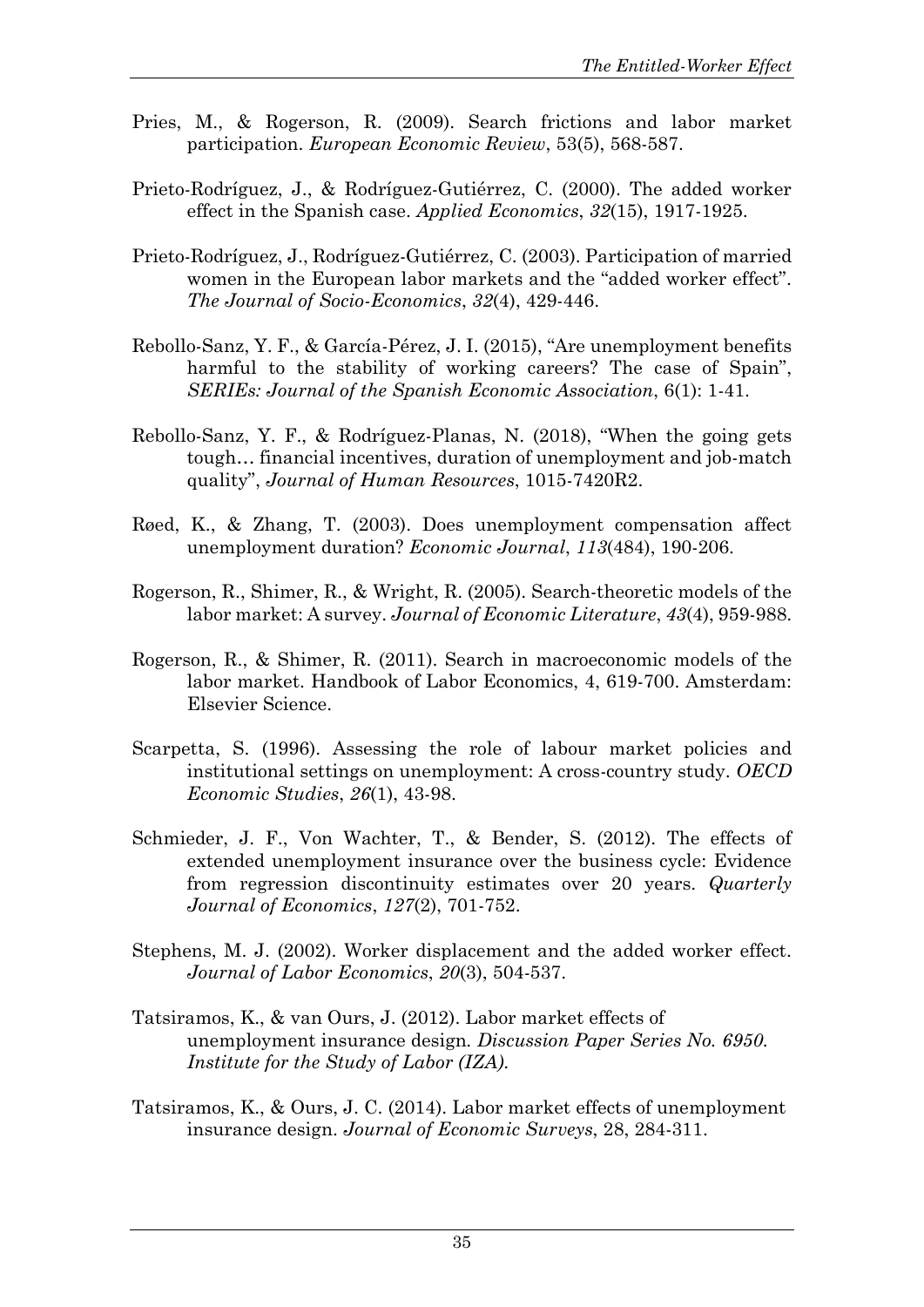- Tella, A. (1964). The relation of labor force to employment. *Industrial and Labor Relations Review*, 17, 454-469.
- Tella, A. (1965). Labor force sensitivity to employment by age, sex. *Industrial Relations*, 4, 69–83
- Uusitalo, R., & Verho, J. (2010). The effect of unemployment benefits on reemployment rates: Evidence from the Finnish unemployment insurance reform. *Labour Economics*, *17*(4), 643-654.
- Van Ours, J. C., & Vodopivec, M. (2006). How shortening the potential duration of unemployment benefits affects the duration of unemployment: Evidence from a natural experiment. *Journal of Labor Economics*, *24*(2), 351-378.
- Veracierto, M. (2008). On the cyclical behavior of employment, unemployment and labor force participation. *Journal of Monetary Economics*, 55(6), 1143-1157.
- Wasmer, E. (2009). Links between labor supply and unemployment: theory and empirics. *Journal of Population Economics*, 22(3), 773-802.
- Wachter, M. (1972). A labor supply model for secondary workers. *Review of Economics and Statistics*, 54, 141–151.
- Wachter, M. (1974). A new approach to the equilibrium labour force. *Economica*, 35–51.
- Wachter, M. (1977). Intermediate swings in labor force participation. *Brookings Papers on Economic Activity*, 2, 545–574.
- White, H. (1980). A heteroskedasticity-consistent covariance matrix estimator and a direct test for heteroskedasticity. *Econometrica*, 817- 838.
- Winter-Ebmer, R. (1998). Potential unemployment benefit duration and spell length: Lessons from a quasi-experiment in Austria. *Oxford Bulletin of Economics and Statistics*, *60*(1), 33-45.
- Woytinsky, W. S. (1940). Additional workers and the volume of unemployment in the depression. New York: Social Science Research Council.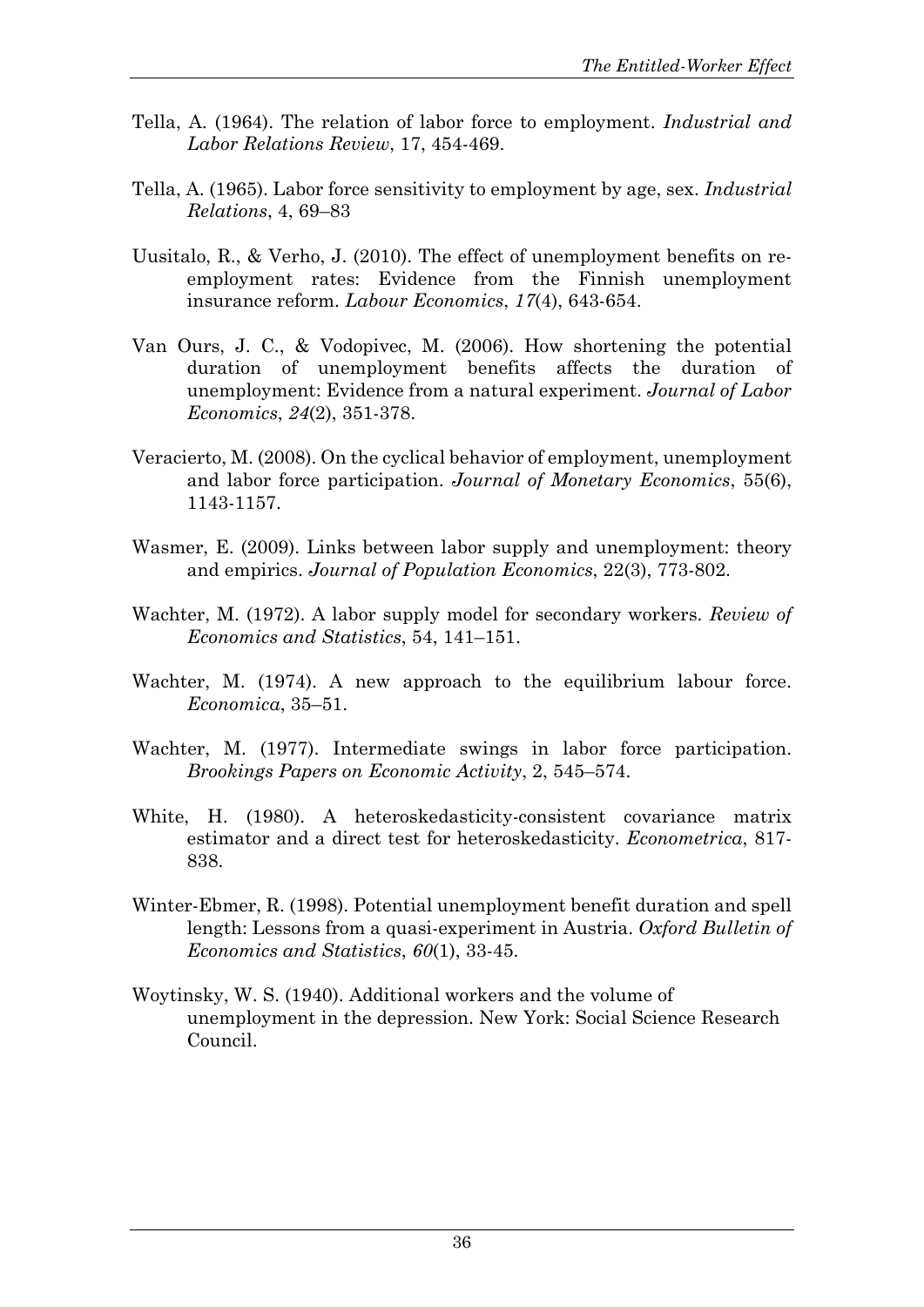|                     | ADF       |         | PP        |         | <b>KPSS</b> |          |  |
|---------------------|-----------|---------|-----------|---------|-------------|----------|--|
|                     | statistic | p-value | statistic | p-value | statistic   | 5% level |  |
| $\Delta$ PR (16-64) | $-4.660$  | 0.000   | $-4.784$  | 0.000   | 0.196       | 0.463    |  |
| PRCT (16-64)        | $-2.058$  | 0.039   | $-2.218$  | 0.027   | 0.085       | 0.463    |  |
| PRHP (16-64)        | $-3.254$  | 0.002   | $-3.279$  | 0.002   | 0.099       | 0.463    |  |
| $\triangle$ UR      | $-3.078$  | 0.036   | $-3.176$  | 0.029   | 0.085       | 0.463    |  |
| <b>URCT</b>         | $-3.298$  | 0.002   | $-2.065$  | 0.039   | 0.069       | 0.463    |  |
| <b>URHP</b>         | $-3.659$  | 0.001   | $-2.429$  | 0.016   | 0.052       | 0.463    |  |

**Table 1. Unit roots tests**

Notes: All the tests were carried out for the period 1980-2019. ΔPR stands for the first difference of the participation rate. PRCT is the cyclical gap after the Cubic Trend filtering procedure. PRHP is the cyclical gap attained after the Hodrick-Prescott decomposition. The same applies to the unemployment rate (UR). In the HP and CT tests, neither a constant nor a trend were included. In the first difference transformation, a constant was included but not a trend.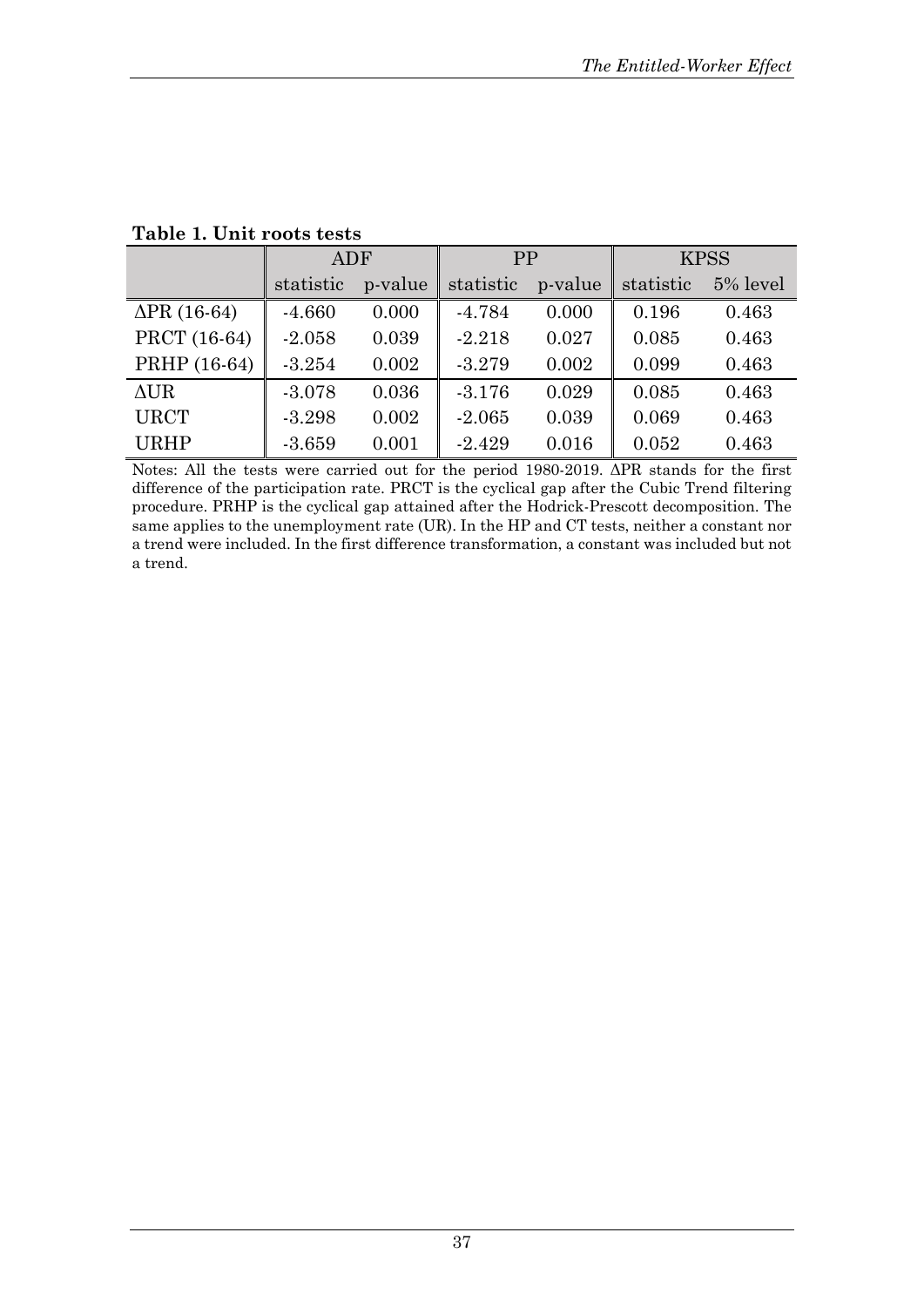|                   | (1)<br>LS              |        | (2)<br>CT        |        |  | (3)<br>HP                        |        |
|-------------------|------------------------|--------|------------------|--------|--|----------------------------------|--------|
|                   | Coeff. (p-value)       |        | Coeff. (p-value) |        |  | Coeff. (p-value)                 |        |
| PR 16-64          |                        |        |                  |        |  |                                  |        |
| 1980-2019         |                        |        |                  |        |  |                                  |        |
| Constant          | $0.415^{\ast\ast\ast}$ | (0.00) | 0.075            | (0.54) |  | 0.006                            | (0.93) |
| Beta              | 0.025                  | (0.53) | $-0.016$         | (0.52) |  | 0.046                            | (0.14) |
| D <sub>2001</sub> | $-1.384***$            | (0.00) | $-2.061***$      | (0.00) |  | $-1.552***$                      | (0.00) |
| N                 | 40                     |        | 40               |        |  | 40                               |        |
| $R^2$             | 0.13                   |        | 0.19             |        |  | 0.26                             |        |
| $\overline{R^2}$  | 0.08                   |        | 0.15             |        |  | 0.22                             |        |
| 1980-1999         |                        |        |                  |        |  |                                  |        |
| Constant          | $0.304\sp{***}$        | (0.00) | 0.155            | (0.50) |  | $-0.010$                         | (0.89) |
| Beta              | $0.251***$             | (0.01) | $0.191*$         | (0.06) |  | $0.224\sp{***}$                  | (0.00) |
| D <sub>2001</sub> |                        |        |                  |        |  |                                  |        |
| $\mathbf N$       | 20                     |        | 20               |        |  | 20                               |        |
| $R^2$             | 0.47                   |        | 0.20             |        |  | 0.61                             |        |
| $\overline{R^2}$  | 0.44                   |        | 0.15             |        |  | 0.59                             |        |
| 2000-2019         |                        |        |                  |        |  |                                  |        |
| Constant          | $0.551^{\ast\ast\ast}$ | (0.00) | 0.183            | (0.19) |  | 0.127                            | (0.14) |
| Beta              | $-0.053$               | (0.37) | $-0.047**$       | (0.05) |  | $-0.021$                         | (0.44) |
| D <sub>2001</sub> | $1.400***$             | (0.00) | $-2.024***$      | (0.00) |  | $\textbf{-1.530}^{\ast\ast\ast}$ | (0.00) |
| ${\bf N}$         | 20                     |        | 20               |        |  | 20                               |        |
| $\mathbb{R}^2$    | 0.26                   |        | 0.50             |        |  | 0.52                             |        |
| $\overline{R^2}$  | 0.18                   |        | 0.44             |        |  | 0.46                             |        |

**Table 2. Cyclical sensitivity of PRs.**

Notes: The set of columns (1) trough (3) refers to Least Squares, Cubic Trend and Hodrick-Prescott estimates respectively. The coefficient captures the relationship between the variation of PR and (minus) the variation in prime-age males UR. t-statistics and p-values are calculated using White (1980) heteroskedasticity-consistent standard errors. \*\*\* means significance at 1% level, \*\* significance at 5% level and \* significance at 10% level.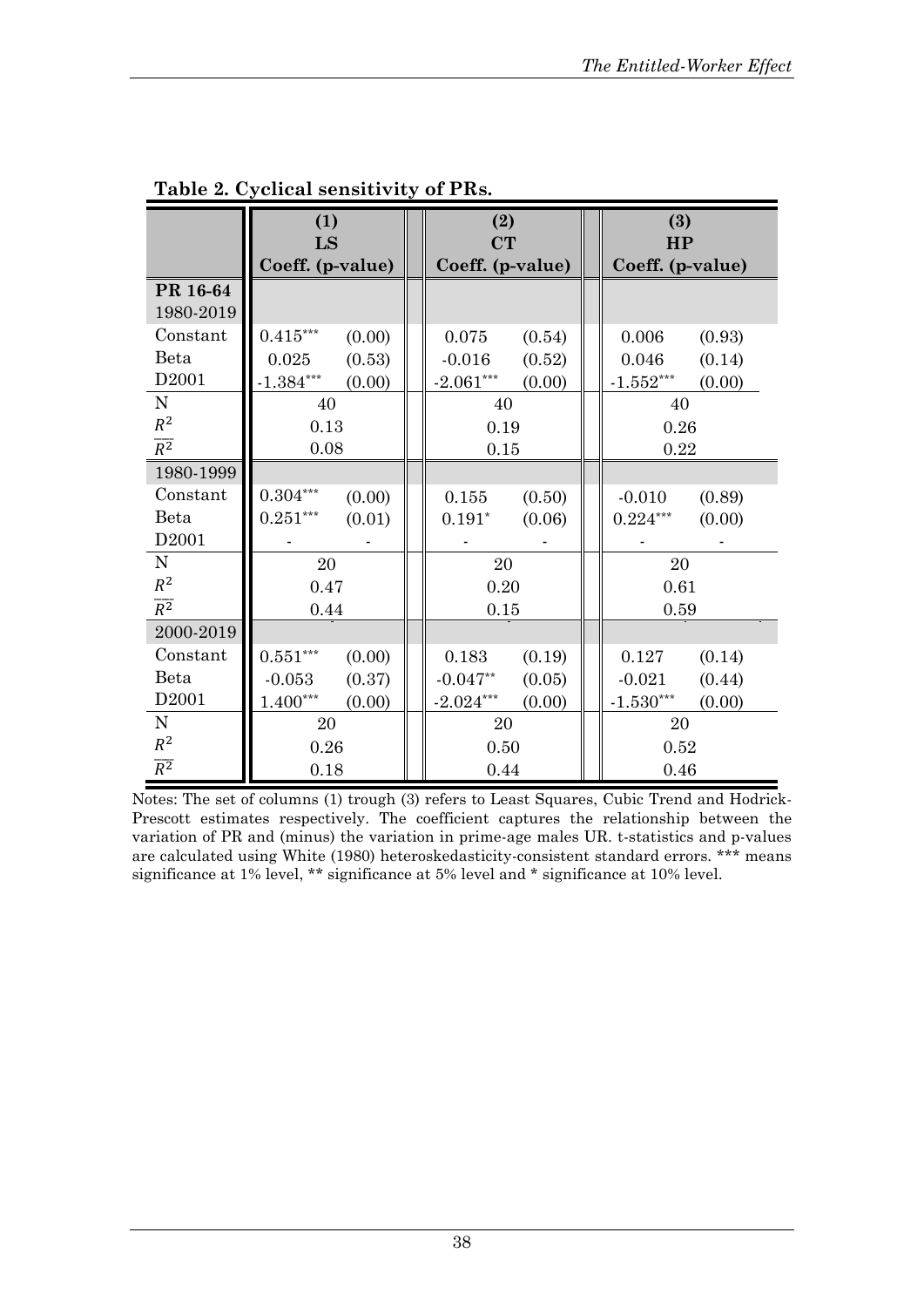|           | (1)<br>LS |        | (2)<br><b>CT</b> |          |        | (3)<br>HP      |          |        |                |
|-----------|-----------|--------|------------------|----------|--------|----------------|----------|--------|----------------|
|           | Coeff.    | p-val. | $\mathbb{R}^2$   | Coeff.   | p-val. | $\mathbf{R}^2$ | Coeff.   | p-val. | $\mathbf{R}^2$ |
| PR 16-64  |           |        |                  |          |        |                |          |        |                |
| 1980-1994 | 0.281     | 0.033  | 0.46             | 0.256    | 0.000  | 0.61           | 0.245    | 0.001  | 0.64           |
| 1981-1995 | 0.234     | 0.062  | 0.38             | 0.291    | 0.000  | 0.64           | 0.243    | 0.000  | 0.66           |
| 1982-1996 | 0.221     | 0.064  | 0.36             | 0.310    | 0.000  | 0.63           | 0.237    | 0.000  | 0.68           |
| 1983-1997 | 0.227     | 0.048  | 0.38             | 0.321    | 0.000  | 0.59           | 0.234    | 0.000  | 0.69           |
| 1984-1998 | 0.211     | 0.036  | 0.36             | 0.281    | 0.001  | 0.41           | 0.235    | 0.000  | 0.68           |
| 1985-1999 | 0.200     | 0.042  | 0.33             | 0.218    | 0.051  | 0.24           | 0.226    | 0.000  | 0.63           |
| 1986-2000 | 0.200     | 0.027  | 0.29             | 0.175    | 0.091  | 0.16           | 0.211    | 0.000  | 0.61           |
| 1987-2001 | 0.204     | 0.029  | 0.58             | 0.180    | 0.113  | 0.36           | 0.187    | 0.000  | 0.81           |
| 1988-2002 | 0.075     | 0.474  | 0.37             | 0.113    | 0.255  | 0.29           | 0.171    | 0.001  | 0.72           |
| 1989-2003 | 0.055     | 0.614  | 0.34             | 0.095    | 0.208  | 0.32           | 0.151    | 0.002  | 0.77           |
| 1990-2004 | 0.080     | 0.473  | 0.39             | 0.079    | 0.169  | 0.36           | 0.133    | 0.008  | 0.76           |
| 1991-2005 | 0.100     | 0.376  | 0.41             | 0.076    | 0.101  | 0.44           | 0.106    | 0.007  | 0.78           |
| 1992-2006 | 0.093     | 0.447  | 0.44             | 0.097    | 0.058  | 0.53           | 0.102    | 0.002  | 0.81           |
| 1993-2007 | 0.014     | 0.921  | 0.49             | 0.125    | 0.017  | 0.59           | 0.101    | 0.000  | 0.82           |
| 1994-2008 | $-0.081$  | 0.387  | 0.57             | 0.155    | 0.005  | 0.57           | 0.119    | 0.000  | 0.81           |
| 1995-2009 | 0.023     | 0.665  | 0.54             | 0.089    | 0.351  | 0.35           | 0.098    | 0.031  | 0.69           |
| 1996-2010 | 0.047     | 0.241  | 0.60             | 0.013    | 0.871  | 0.29           | 0.063    | 0.139  | 0.63           |
| 1997-2011 | 0.055     | 0.127  | 0.58             | $-0.032$ | 0.529  | 0.33           | 0.037    | 0.317  | 0.61           |
| 1998-2012 | 0.070     | 0.041  | 0.58             | $-0.051$ | 0.110  | 0.42           | 0.008    | 0.762  | 0.62           |
| 1999-2013 | 0.088     | 0.006  | 0.54             | $-0.043$ | 0.116  | 0.51           | 0.004    | 0.849  | 0.69           |
| 2000-2014 | 0.052     | 0.346  | 0.42             | $-0.028$ | 0.274  | 0.58           | 0.011    | 0.545  | 0.74           |
| 2001-2015 | 0.001     | 0.985  | 0.38             | $-0.020$ | 0.441  | 0.60           | 0.011    | 0.565  | 0.73           |
| 2002-2016 | $-0.023$  | 0.676  | 0.01             | $-0.021$ | 0.402  | 0.04           | 0.009    | 0.629  | 0.01           |
| 2003-2017 | $-0.042$  | 0.390  | 0.05             | $-0.017$ | 0.463  | 0.03           | 0.004    | 0.841  | 0.00           |
| 2004-2018 | $-0.054$  | 0.207  | 0.11             | $-0.025$ | 0.331  | 0.06           | $-0.009$ | 0.728  | 0.01           |
| 2005-2019 | $-0.057$  | 0.176  | 0.12             | $-0.034$ | 0.201  | 0.10           | $-0.018$ | 0.509  | 0.03           |

**Table 3. Beta estimates of the rolling-window regression.**

Notes: The set of columns (1) trough (3) refers to Least Squares, Cubic Trend, and Hodrick-Prescott estimates respectively. As mentioned in the text, the coefficient captures the relationship between the variation of PR and (minus) the variation in prime-age males UR. T-statistics are calculated using White (1980) heteroskedasticity-consistent standard errors.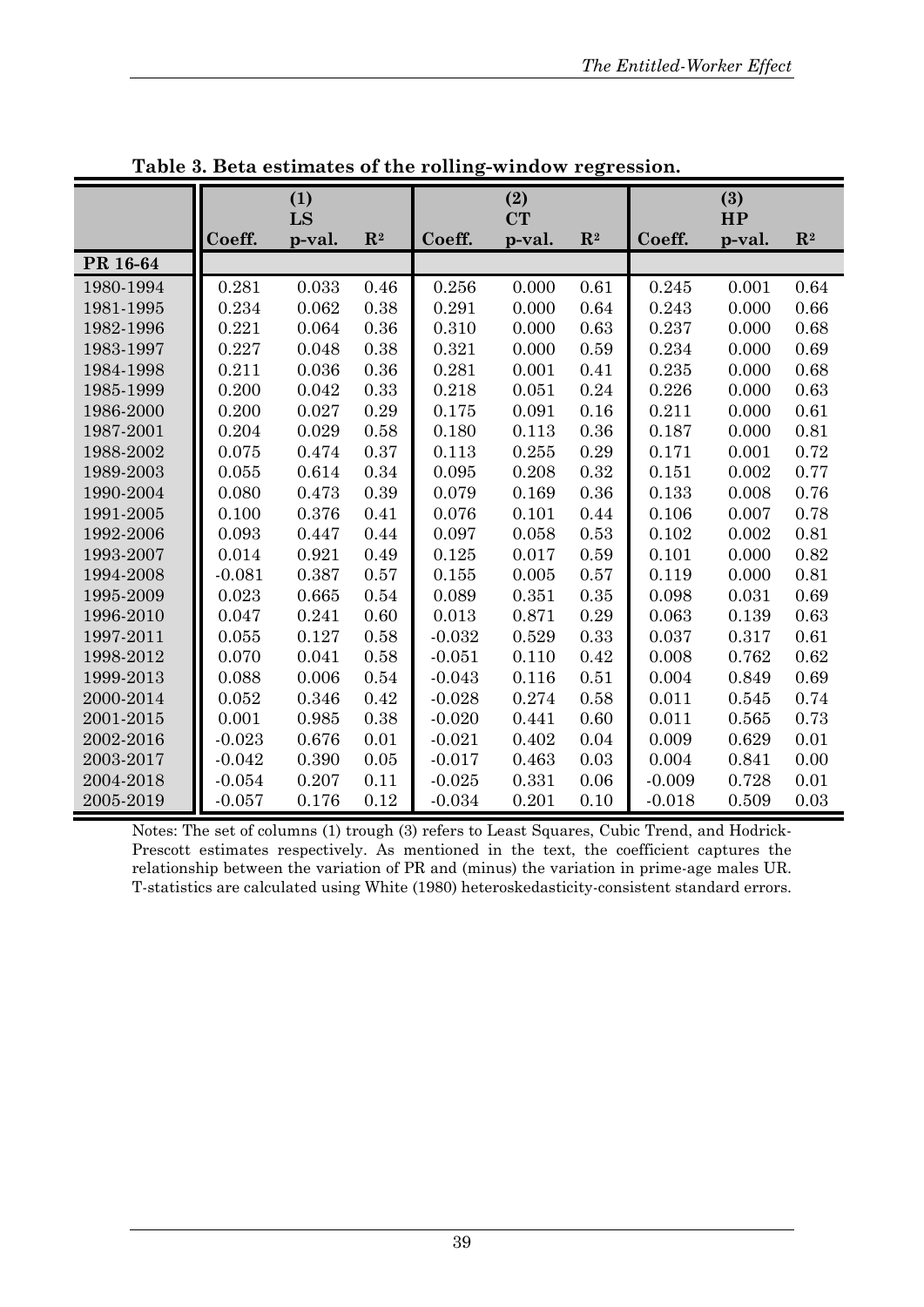

**Figure 1. Business cycle, AWE, DWE and Total Net Effect**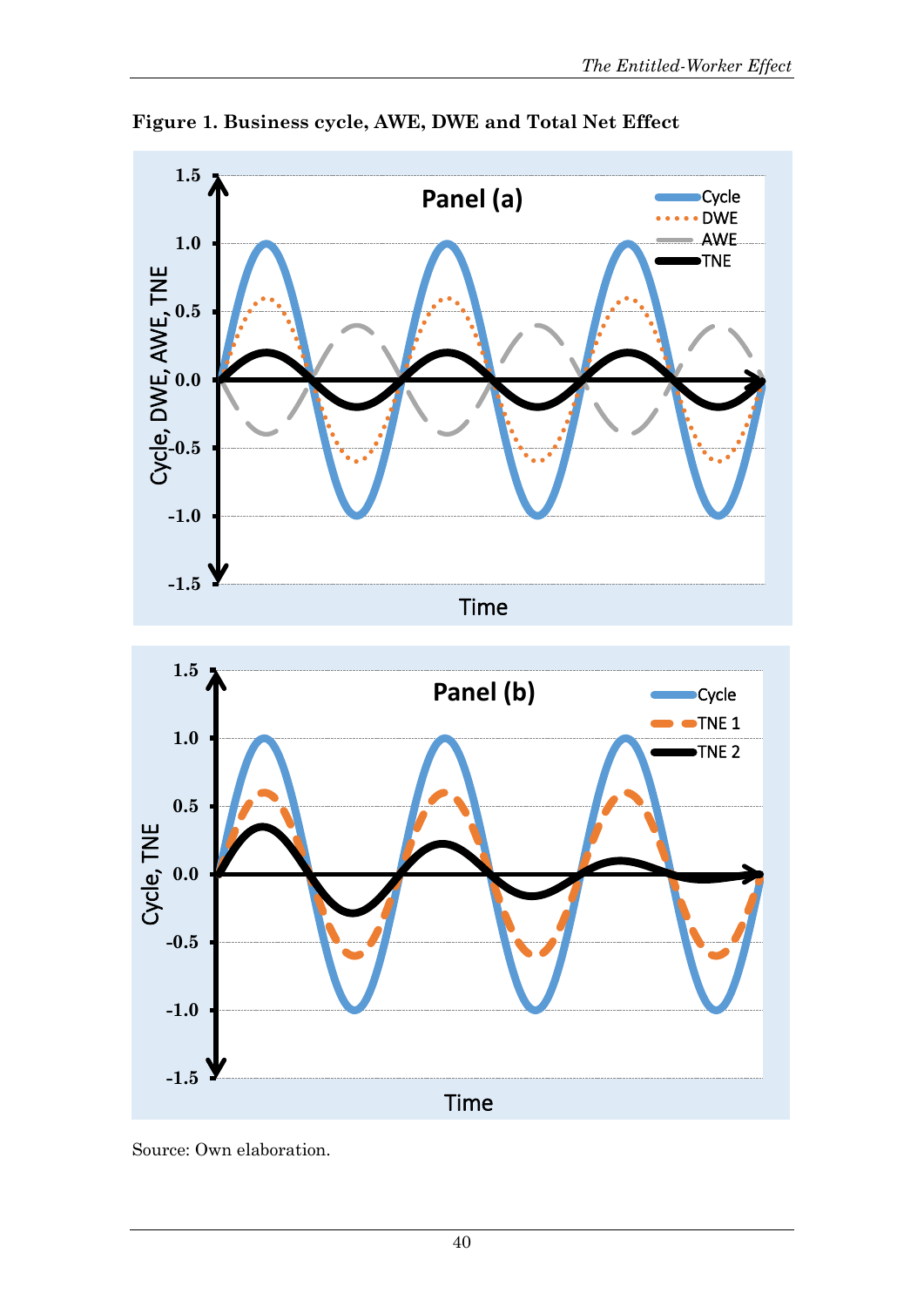

**Figure 2. Set of alternatives for the worker.**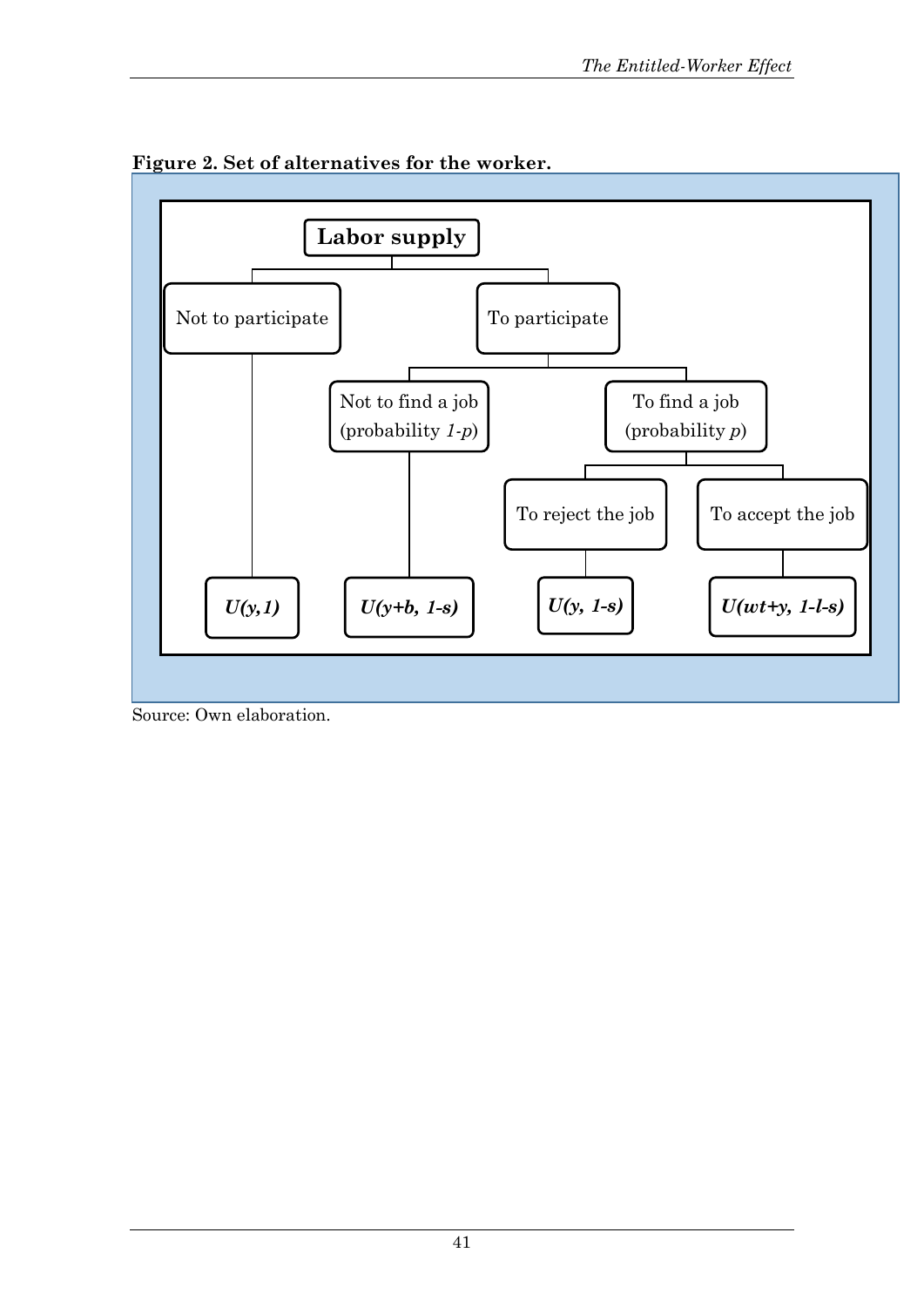

**Figure 3.** Reservation wage and UB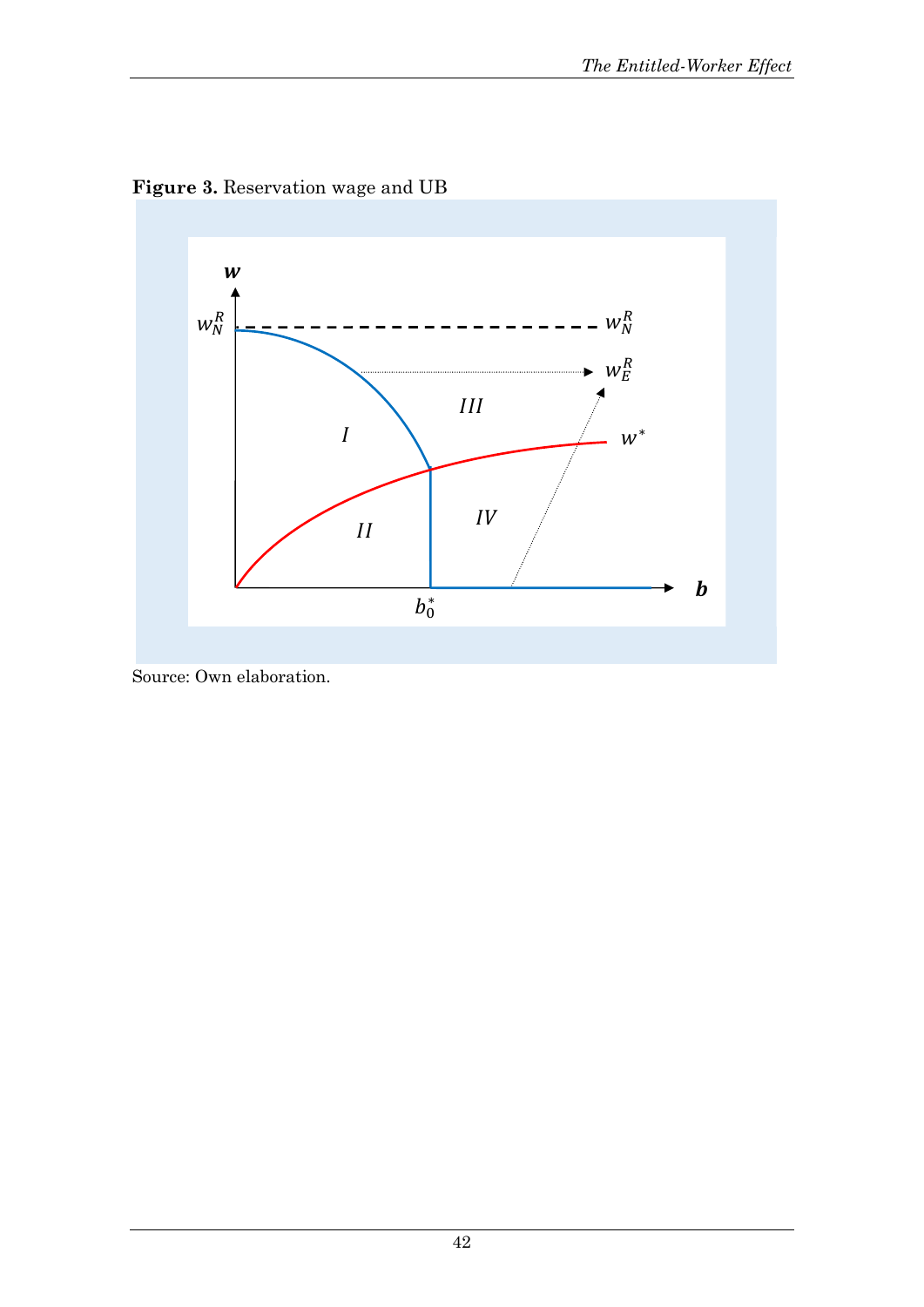

**Figure 4.** Reservation wage and non-labor income variations.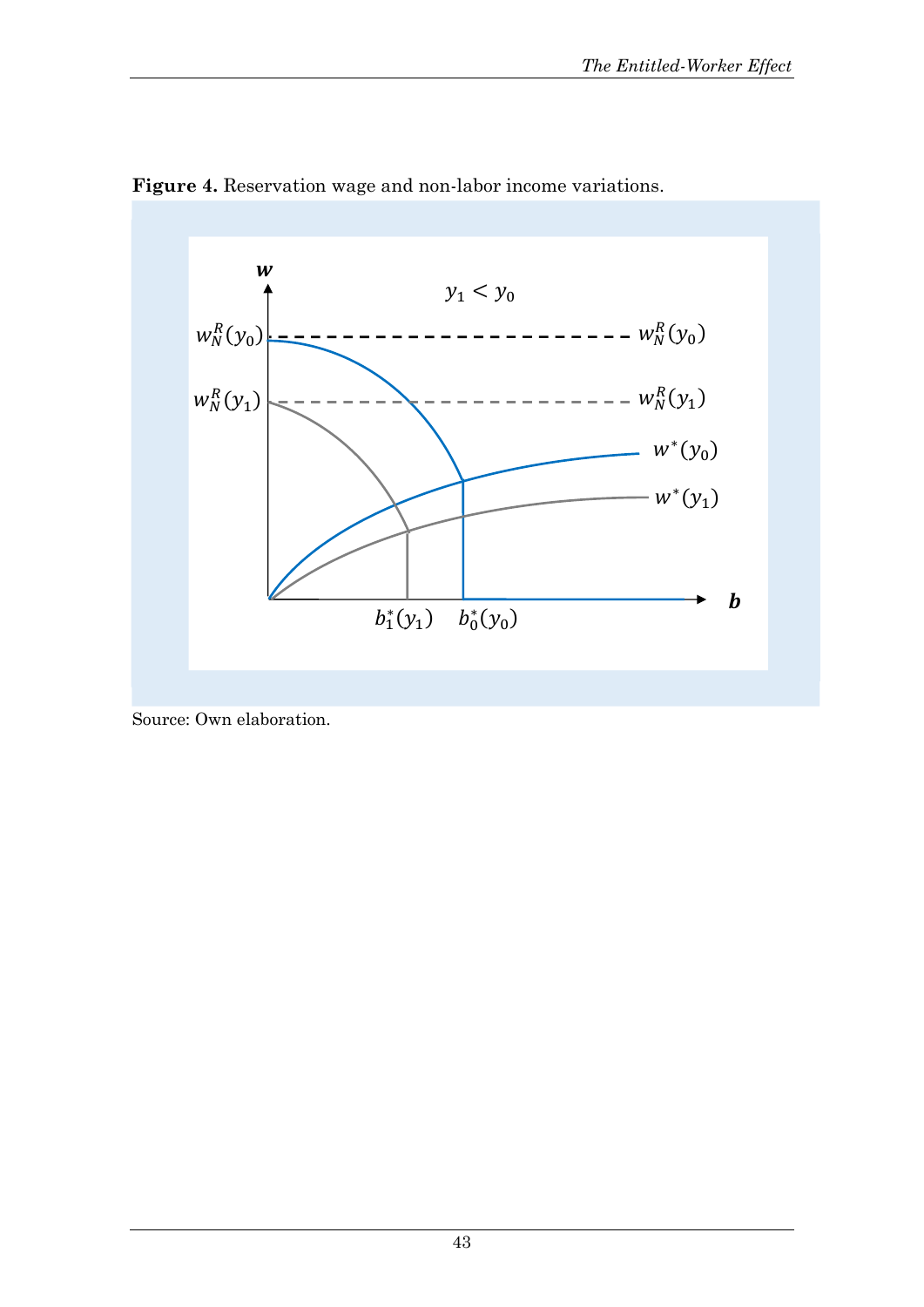

# **Figure 5.** Reservation wage and the likelihood of finding a job.

Source: Own elaboration.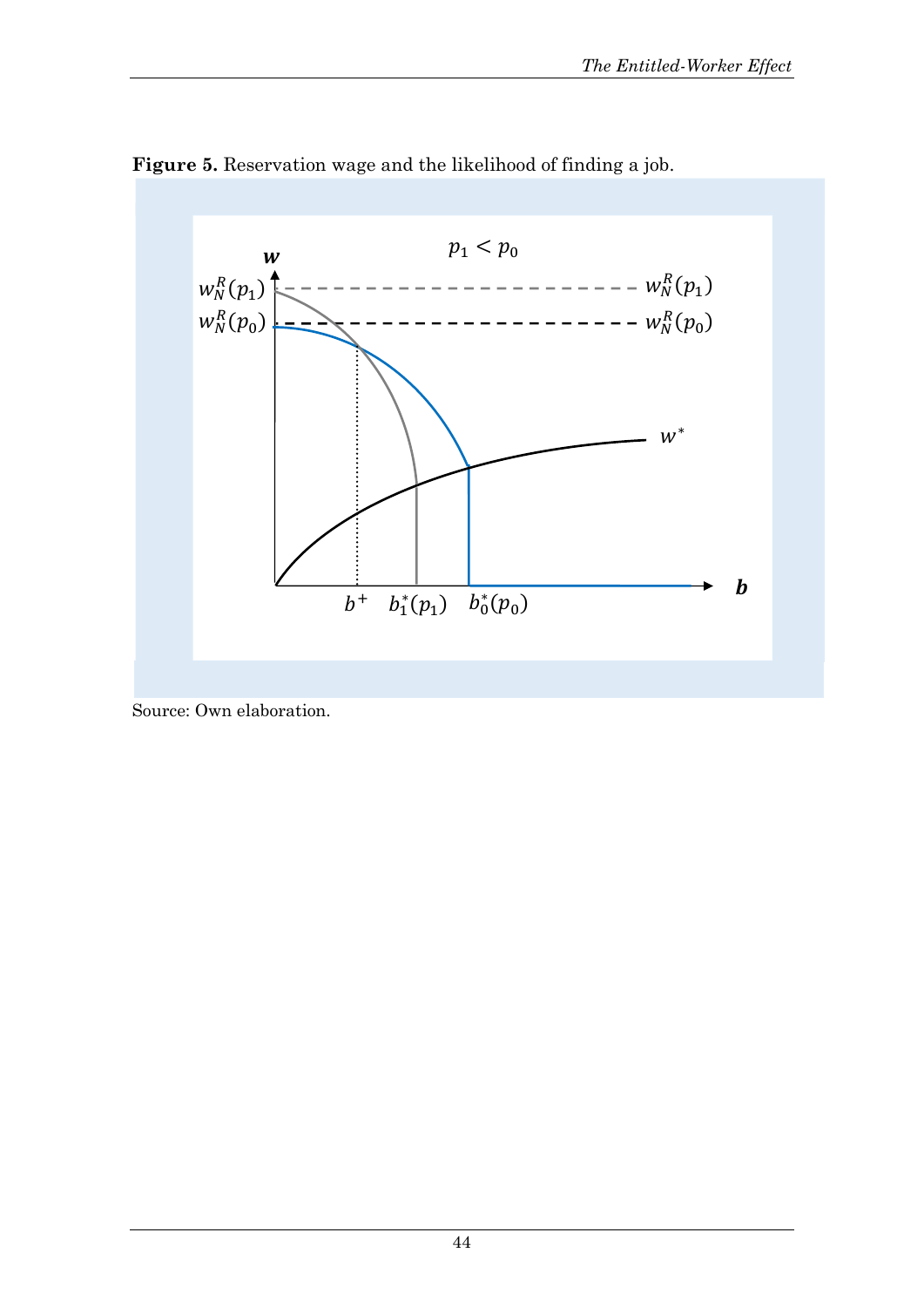

**Figure 6. Cyclical components of the PR and UR.** 

Source: Own elaboration.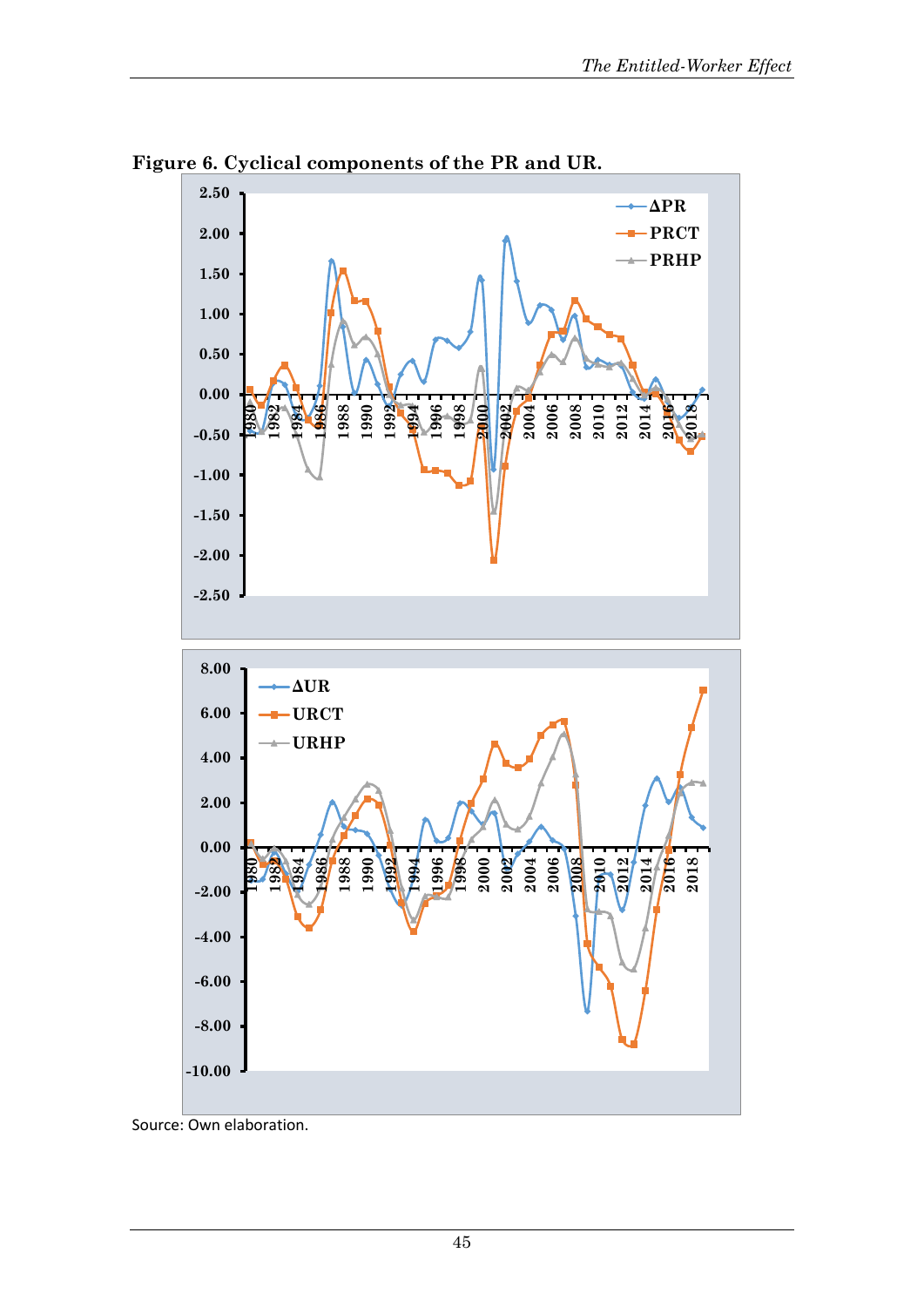

**Figure 7. Evolution of 15-year average of PTEW.**

Source: Own elaboration.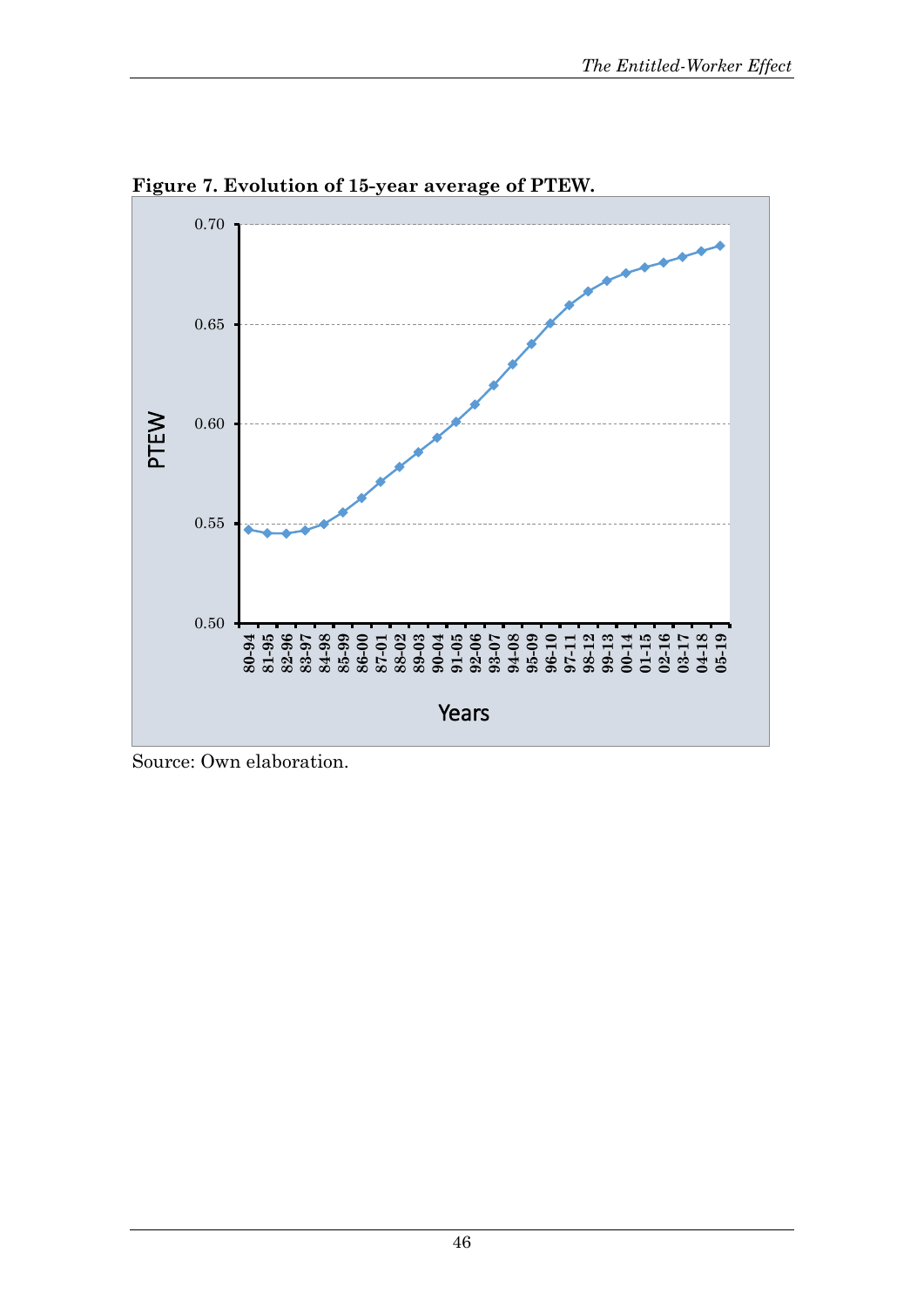**Figure 8. Beta LS, Beta CT, and Beta HP.**